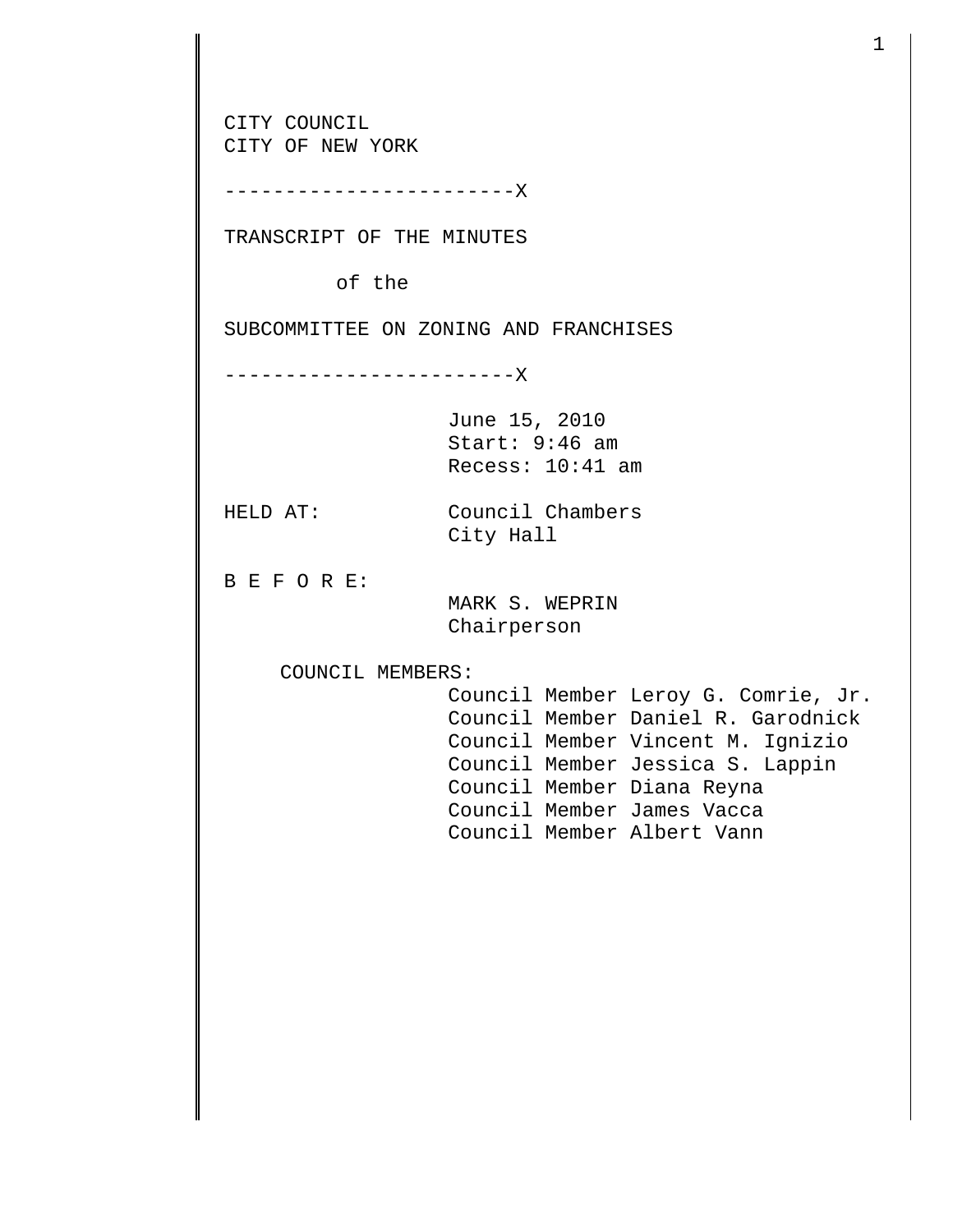## A P P E A R A N C E S [CONTINUED]

Mark S. Weprin Opening Statement Chairperson Subcommittee on Zoning and Franchises

Guy Kohn Architect of record Kohn Architecture Representing applicant Nasser Ghorchian Café Buon Gusto

Nasser Ghorchian Owner Café Buon Gusto

Robert Perris District Manager Brooklyn Community Board 2

John Fireman Partner Fireman Hospitality Group Trattoria Dell'Arte

Alan Rubin Attorney Buchanan, Ingersoll and Rooney Representing Trattoria Dell'Arte

Michael Kelly Representing Bar Giacosa, Inc.

Shlomo Steve Wygoda Architect Representing Vita Mexicana, Inc. d/b/a Papasito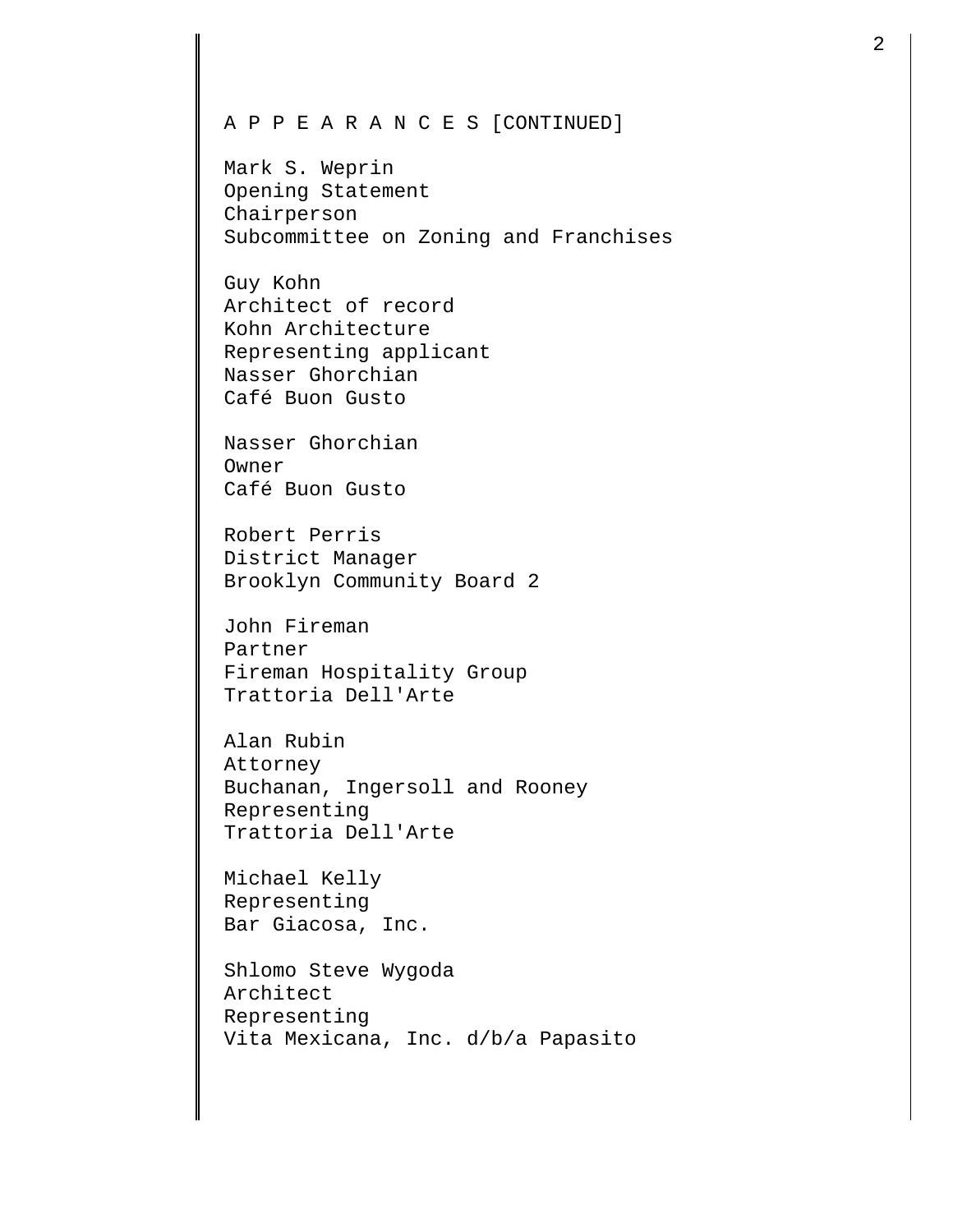## A P P E A R A N C E S [CONTINUED]

Marjorie Perlmutter Land Use Counsel Shahin Daneshvar

Shahin Daneshvar Owner Medalliance Medical Health 625 East Fordham Road

Tom Largo Director Zoning Division Department of City Planning

Frank Ruchala Urban Designer Manhattan Office Department of City Planning

Burton Leon New York City Housing Authority

Robert Ezrapour Development team Vice President Artemis Construction

Evan Kashanian Artemis Construction

Joe Restuccia Co-Chair Housing, Health and Human Service Community Manhattan Community Board 4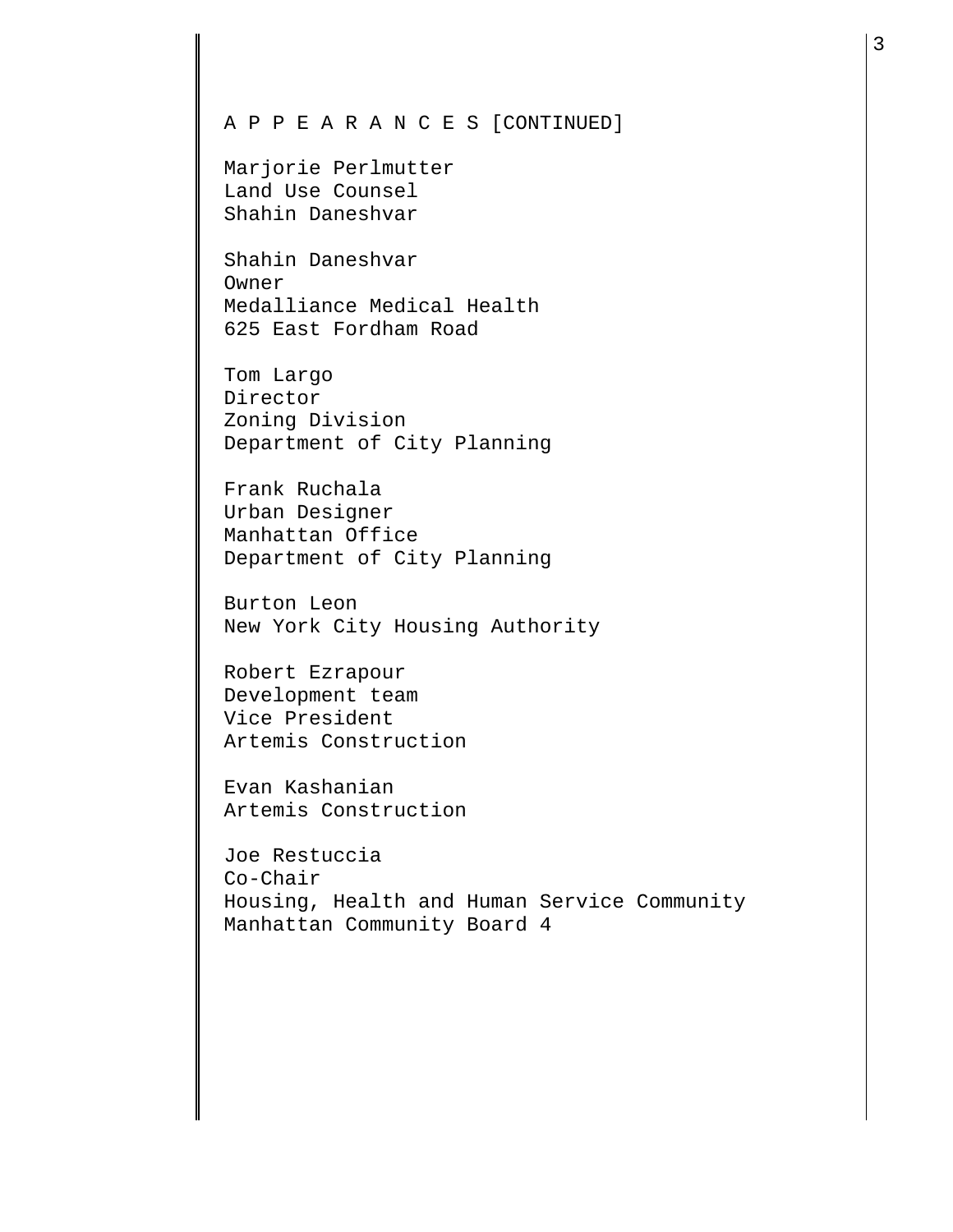| 1              | SUBCOMMITTEE ON ZONING AND FRANCHISES 4            |
|----------------|----------------------------------------------------|
| $\overline{2}$ | CHAIRPERSON WEPRIN: Good morning                   |
| 3              | everyone.                                          |
| 4              | SERGEANT AT ARMS: Quiet please.                    |
| 5              | CHAIRPERSON WEPRIN: Thank you.                     |
| 6              | Good morning. My name is Mark Weprin. I'm the      |
| 7              | Chair of the Zoning and Franchises Subcommittee.   |
| 8              | And I'm delighted this morning to be joined by     |
| $\mathcal{G}$  | colleagues: to my left Leroy Comrie, Jimmy Vacca   |
| 10             | and Al Vann; and to my right Diana Reyna, Dan      |
| 11             | Garodnick. Did I miss anybody? And I know other    |
| 12             | people are on their way.                           |
| 13             | We're going to start with the                      |
| 14             | sidewalk cafes. We'd like to have the applicant    |
| 15             | come up for Land Use Number 116, Café Buon Gusto   |
| 16             | in Councilman Levin's District and that is         |
| 17             | 20105441 TCK, if the applicants can come forward.  |
| 18             | Please state your name for the record and describe |
| 19             | your application. Yeah, at the mics. Yeah, okay,   |
| 20             | go ahead.                                          |
| 21             | MR. GUY KOHN: I'm Guy Kohn. I'm                    |
| 22             | the architect of record and representing the       |
| 23             | applicant, Mr. Nasser Ghorchian. I'm from Kohn     |
| 24             | Architecture, K-O-H-N.                             |
| 25             | MR. NASSER GHORCHIAN: Good                         |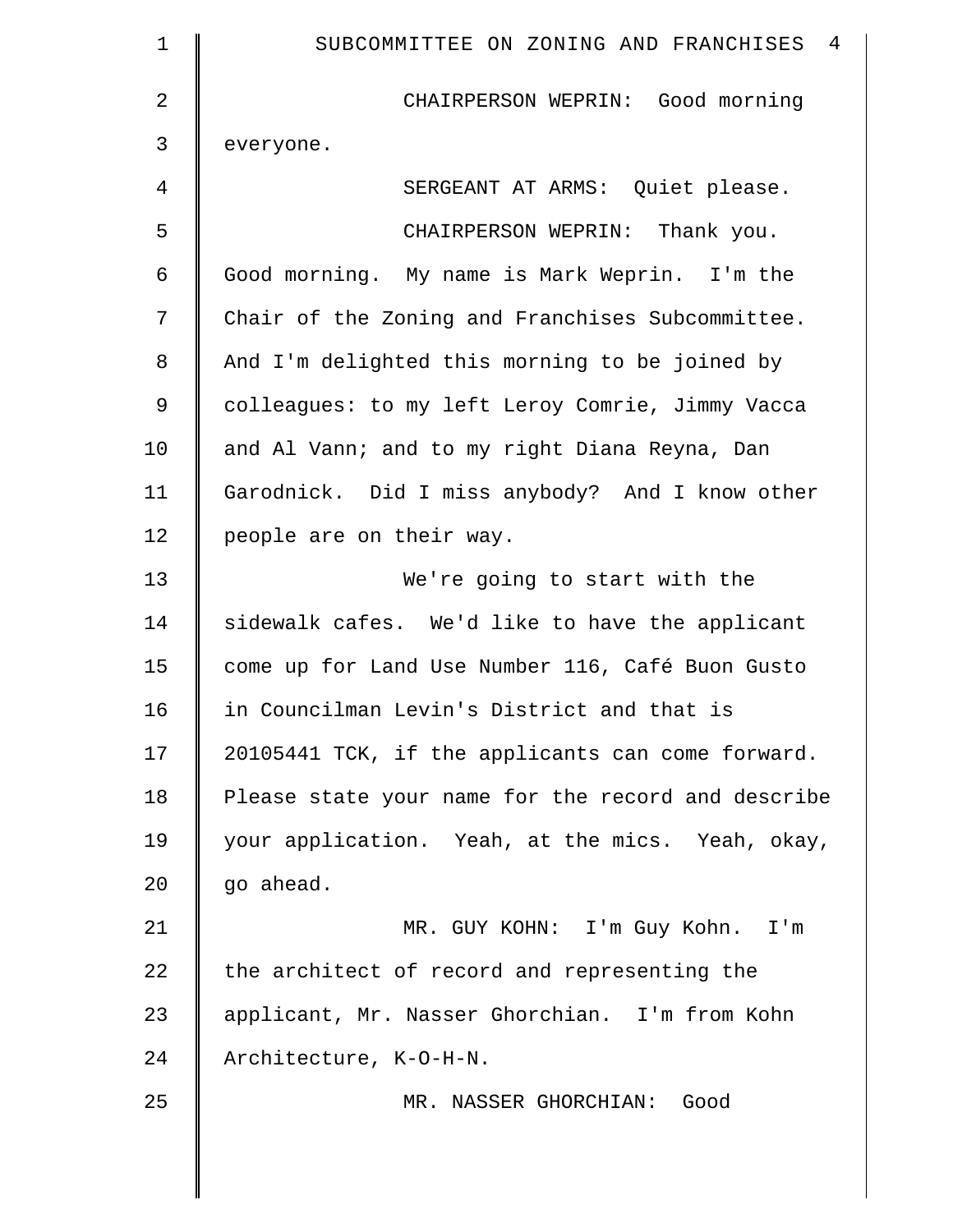| 1  | 5<br>SUBCOMMITTEE ON ZONING AND FRANCHISES         |
|----|----------------------------------------------------|
| 2  | morning. My name is Nasser Ghorchian. I'm the      |
| 3  | owner of Café Buon Gusto, located on 151 Montague  |
| 4  | Street. And that's it.                             |
| 5  | CHAIRPERSON WEPRIN: Can you                        |
| 6  | describe what it is you're asking for?             |
| 7  | MR. KOHN: Okay. Very briefly. We                   |
| 8  | have an existing restaurant, Café Buon Gusto which |
| 9  | has a private areaway in front of it which has     |
| 10 | always had a sidewalk café, that is allowable to   |
| 11 | have a sidewalk café on private property. We are   |
| 12 | now asking to extend the sidewalk café very        |
| 13 | slightly, 3 feet, 2 inches from the property line  |
| 14 | and adding 3 tables to the sidewalk café.          |
| 15 | CHAIRPERSON WEPRIN: Who's Leonardo                 |
| 16 | Altube [phonetic]?                                 |
| 17 | MR. GHORCHIAN: He's my manager.                    |
| 18 | MR. KOHN: He's the manager of the                  |
| 19 | restaurant.                                        |
| 20 | CHAIRPERSON WEPRIN: Okay. And I                    |
| 21 | had a letter here from him also that says that as  |
| 22 | manager of this establishment, you agree to keep   |
| 23 | the entrance of 151 Montague Street clear of any   |
| 24 | obstructions and free to access in and out of the  |
| 25 | building during our service hours. You agree with  |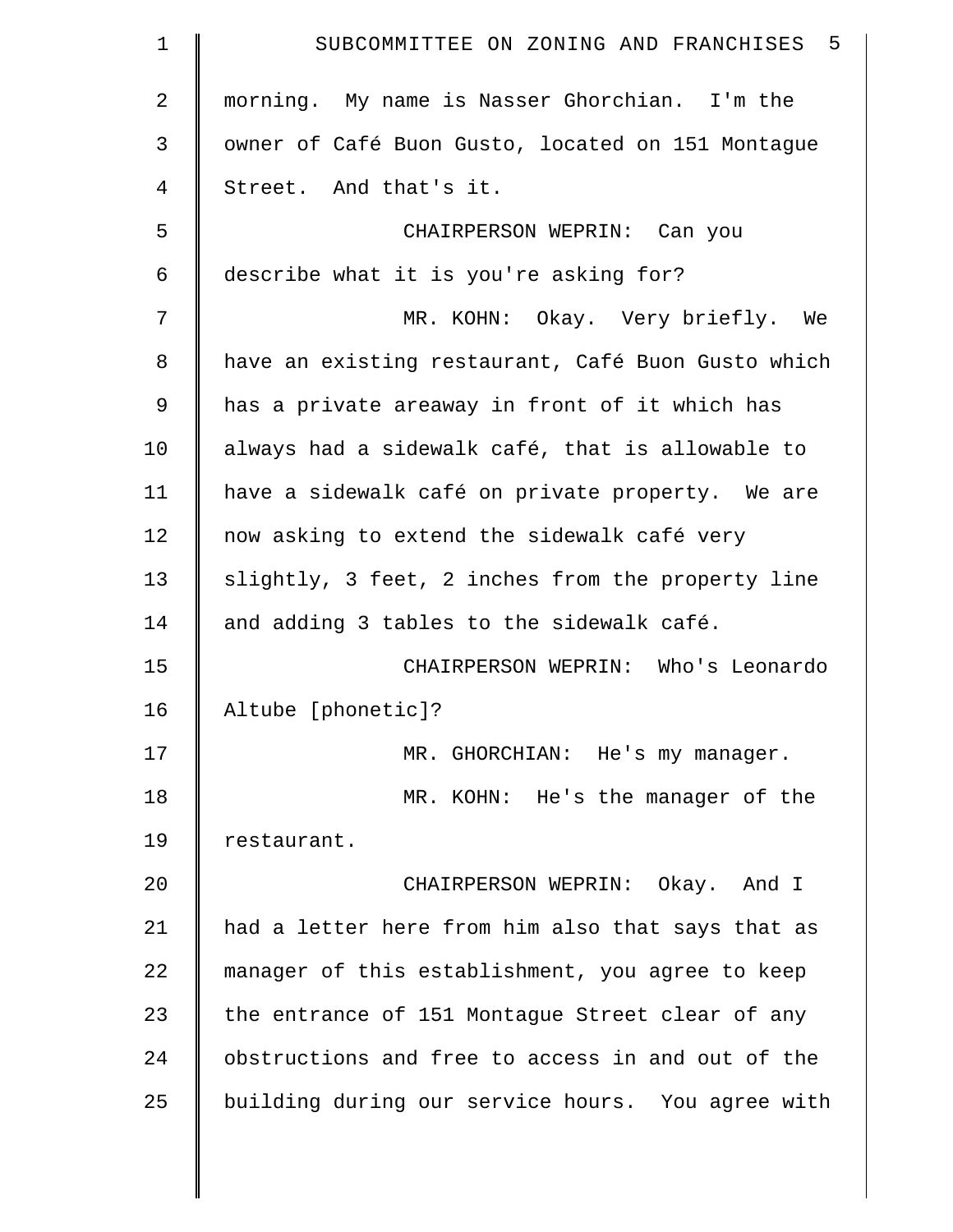| 1  | SUBCOMMITTEE ON ZONING AND FRANCHISES 6            |
|----|----------------------------------------------------|
| 2  | that statement?                                    |
| 3  | MR. KOHN: Yes we do.                               |
| 4  | CHAIRPERSON WEPRIN: Okay. That's                   |
| 5  | great. Do any members of the panel have any        |
| 6  | questions for this group? I understand Councilman  |
| 7  | Levin is okay with the application. Correct? Yes   |
| 8  | it is. Well thank you. I guess that's it. We're    |
| 9  | okay. Thank you very much. I appreciate you        |
| 10 | coming down.                                       |
| 11 | MR. KOHN: Thank you very much                      |
| 12 | MR. GHORCHIAN: Thank you.                          |
| 13 | [Pause]                                            |
| 14 | CHAIRPERSON WEPRIN: Okay. We                       |
| 15 | actually is Mr. Robert Perris here? Did you want   |
| 16 | to testify on this matter? Okay, great. All        |
| 17 | right. Robert Perris is here to testify I believe  |
| 18 | in favor of this same item.                        |
| 19 | MR. ROBERT PERRIS: My name is                      |
| 20 | Robert Perris. I'm the District Manager of         |
| 21 | Brooklyn Community Board 2. And since the          |
| 22 | Community Board ultimately voted in favor this     |
| 23 | application I will summarize and cut to the bottom |
| 24 | line. The applicant has a history in Community     |
| 25 | District 2 of association with restaurants where   |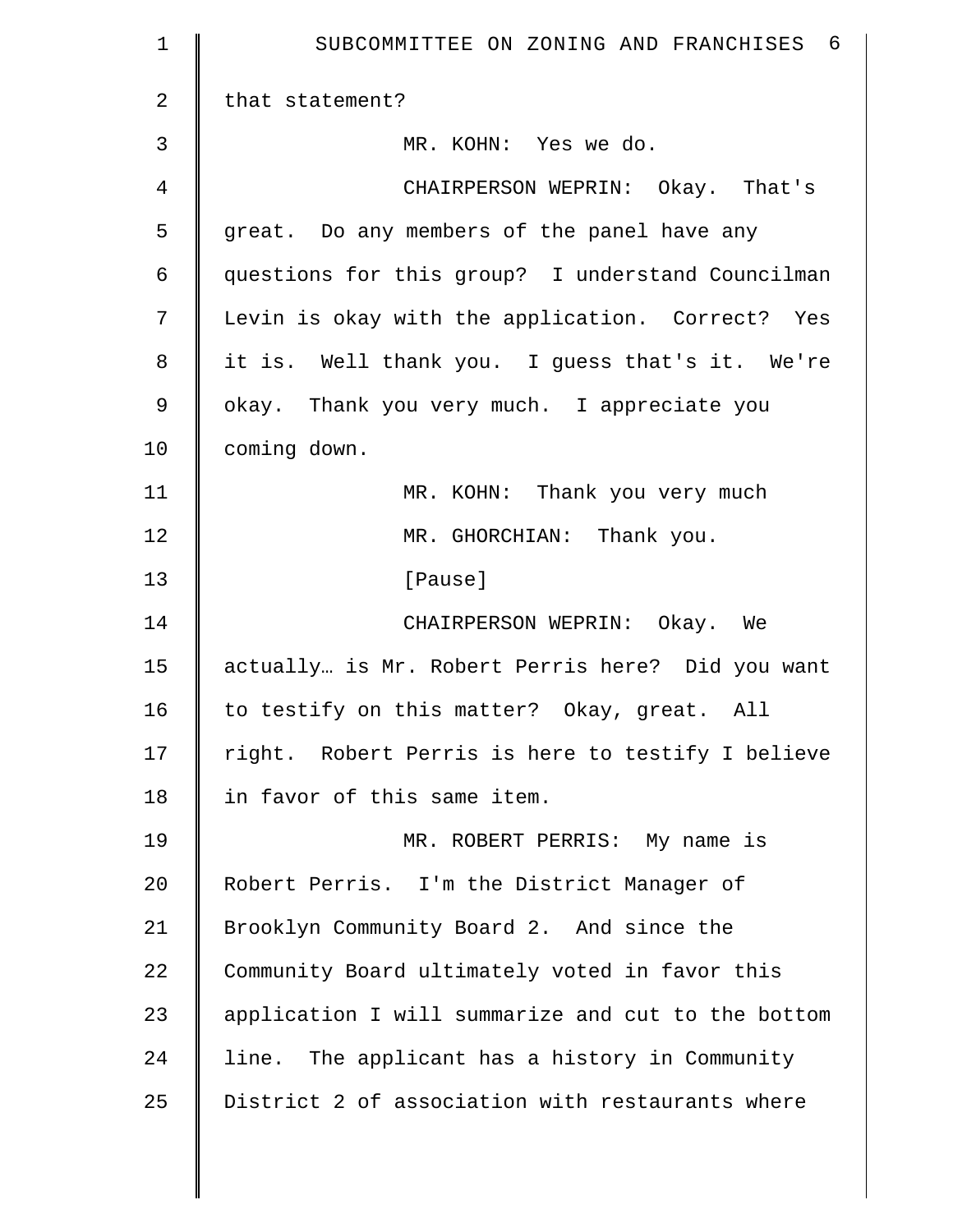| 1              | - 7<br>SUBCOMMITTEE ON ZONING AND FRANCHISES       |
|----------------|----------------------------------------------------|
| 2              | sidewalk cafes have been operated improperly. And  |
| 3              | so although we support the approval of this        |
| $\overline{4}$ | application, we do so with the expectation of full |
| 5              | compliance with the license and a zero tolerance   |
| 6              | enforcement on the part of the Department of       |
| 7              | Consumer Affairs. And I have prepared testimony    |
| 8              | but I'll leave that.                               |
| $\mathcal{G}$  | CHAIRPERSON WEPRIN: Thank you very                 |
| 10             | much. And no one has a question here. Oh okay,     |
| 11             | thank you very much. Okay we're going to close     |
| 12             | this item and move onto the next one.              |
| 13             | The next one is in Speaker Quinn's                 |
| 14             | District. It's Land Use Number 117, Trattoria      |
| 15             | Dell'Arte, and that's 20105393 TCM. And I believe  |
| 16             | this is John Fireman and Alan Rubin. If you can    |
| 17             | restate that for the record I'd appreciate it.     |
| 18             | There you go. That's why I have these things to    |
| 19             | read this.                                         |
| 20             | [Pause]                                            |
| 21             | MR. JOHN FIREMAN: I'm on? Okay,                    |
| 22             | great. Hi, how are you--                           |
| 23             | CHAIRPERSON WEPRIN: [Interposing]                  |
| 24             | I'm well thanks, how are you?                      |
| 25             | MR. FIREMAN: -- my name's John                     |
|                |                                                    |
|                |                                                    |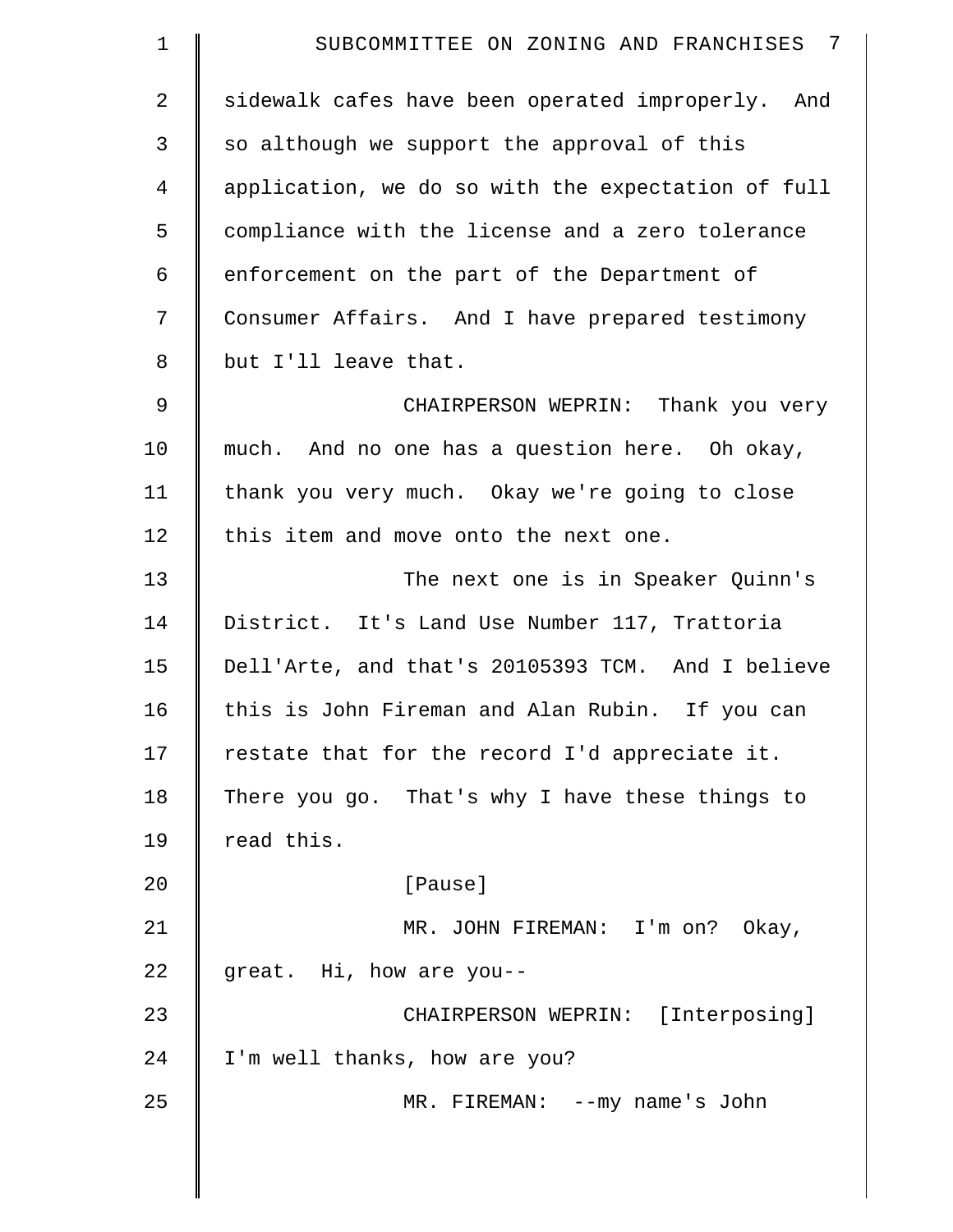| $\mathbf 1$    | - 8<br>SUBCOMMITTEE ON ZONING AND FRANCHISES       |
|----------------|----------------------------------------------------|
| $\overline{2}$ | Fireman. I'm appearing, I'm a partner in the       |
| 3              | Fireman Hospitality Group, the owner of Trattoria  |
| $\overline{4}$ | Dell'Arte. I'm appearing on behalf of the          |
| 5              | applicant.                                         |
| 6              | MR. ALAN RUBIN: My name is Alan                    |
| 7              | Rubin. I'm with Buchanan, Ingersoll and Rooney,    |
| 8              | and I'm here along with him.                       |
| $\mathsf 9$    | CHAIRPERSON WEPRIN: Great. And if                  |
| 10             | you could just describe what it is you're          |
| 11             | requesting.                                        |
| 12             | MR. FIREMAN: Well we encountered                   |
| 13             | some violations with the Department of Sanitation, |
| 14             | learned that we were doing some things slightly    |
| 15             | improperly in the setup of our outdoor café. And   |
| 16             | I'm here to stipulate that we're going to cure     |
| 17             | those violations and make sure that all the rules  |
| 18             | are adhered to in the future.                      |
| 19             | [Pause]                                            |
| 20             | CHAIRPERSON WEPRIN: Could you                      |
| 21             | just, the sanitation violations, could you just    |
| 22             | describe what those were?                          |
| 23             | MR. FIREMAN: Yeah. I mean I'll                     |
| 24             | ask Mr. Rubin to fill in any details that I'm      |
| 25             | missing but my basic understanding is there's a    |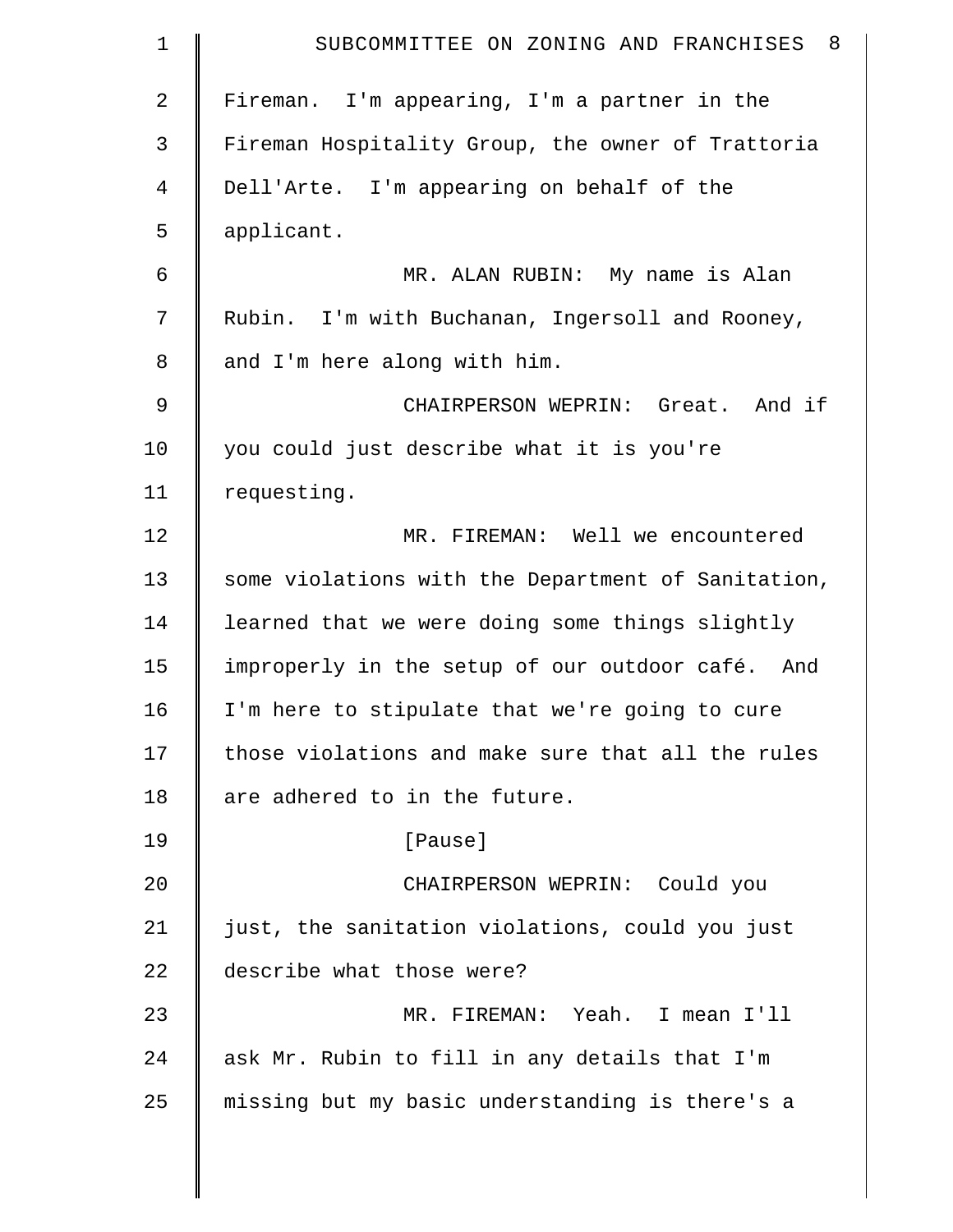| 9<br>SUBCOMMITTEE ON ZONING AND FRANCHISES        |
|---------------------------------------------------|
| problem with the degree to which we're extending  |
| from our storefront. That we're exceeding, I      |
| believe, the 7-foot 6-inch maximum allowance for  |
| how far we can come out from our storefront--     |
| CHAIRPERSON WEPRIN: [Interposing]                 |
| Okay.                                             |
| MR. FIREMAN: $--there$ is,                        |
| essentially, there is a grating on the curb and   |
| the question is the walkway allowed between the   |
| end of our café planters and the grating.<br>We   |
| don't want to push it too tight to make it        |
| difficult for pedestrians to pass. The other      |
| primarily issue, I believe, is umbrellas that we  |
| have to shield the tables from the sun; they were |
| extending slightly beyond the planters which      |
| marked the perimeter of the café.                 |
| CHAIRPERSON WEPRIN: Right.                        |
| MR. FIREMAN: And that those two                   |
| issues need to be addressed.                      |
| CHAIRPERSON WEPRIN: And is it your                |
| intention to address all these issues.            |
| MR. FIREMAN: Absolutely.                          |
| CHAIRPERSON WEPRIN: I have a                      |
| letter here also from John Fireman to Speaker     |
|                                                   |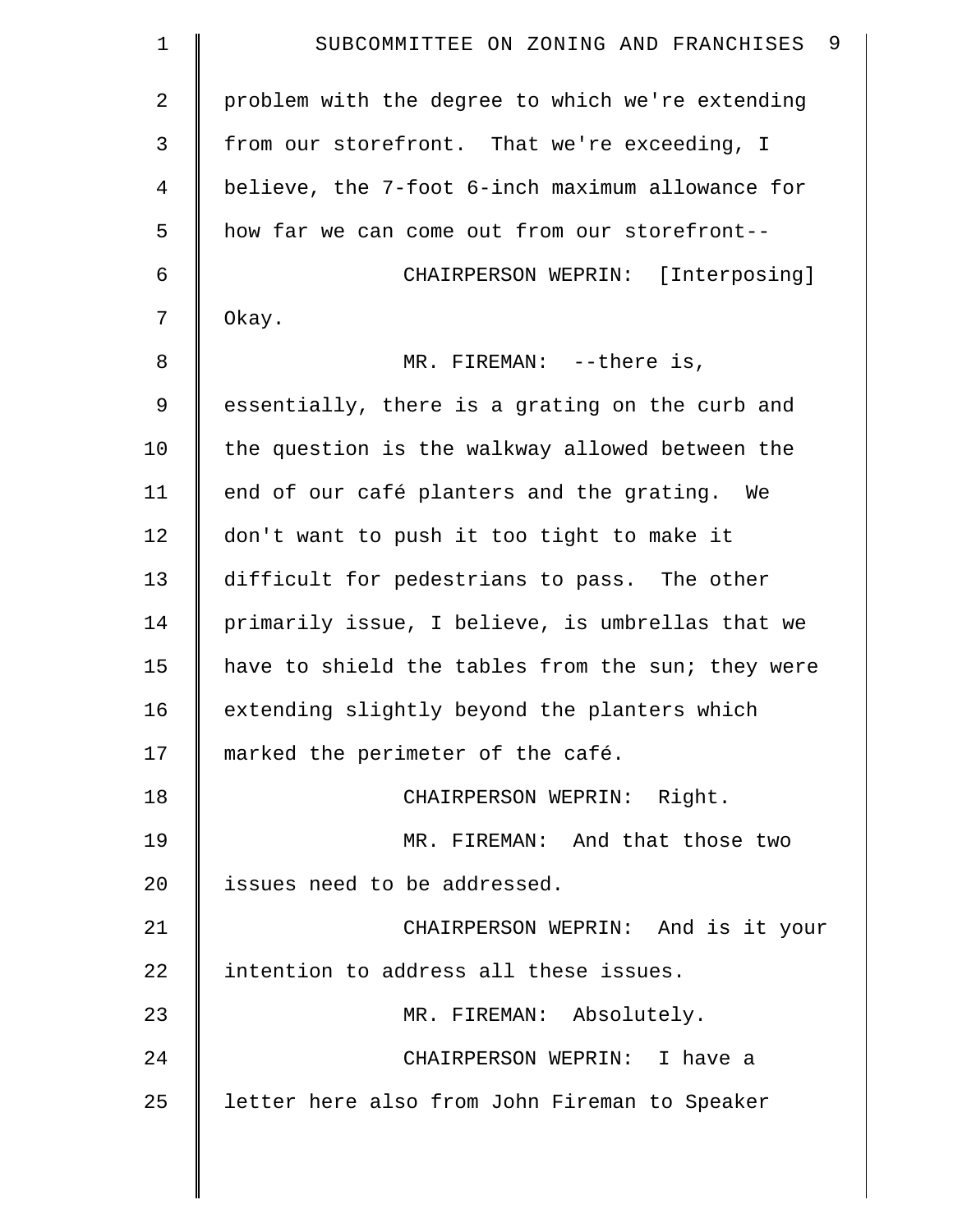| $\mathbf 1$    | SUBCOMMITTEE ON ZONING AND FRANCHISES 10           |
|----------------|----------------------------------------------------|
| $\overline{2}$ | Quinn. And I'll just state where it says you will  |
| 3              | commit to the following: the café will be designed |
| 4              | according to the submitted plans; the café will    |
| 5              | allow the proper clearance from the subway         |
| 6              | grating; the café will remove all planters and     |
| 7              | umbrellas not allowed under code; and the café     |
| 8              | will cure the Sanitation Department violations     |
| 9              | issues which is what you just stated. Right? We    |
| 10             | didn't miss anything on that. Any questions from   |
| 11             | the panel? Is there an issue with heaters as       |
| 12             | well?                                              |
| 13             | MR. FIREMAN: Yeah. There is an                     |
| 14             | issue with the heaters where we're getting rid of  |
| 15             | them.                                              |
| 16             | CHAIRPERSON WEPRIN:<br>Okay.<br>That               |
| 17             | seemed to be what the birdie in my ear was telling |
| 18             | me. Yes, okay. Okay. And if you could just         |
| 19             | please give us in writing an updated letter        |
| 20             | stating that the heaters will be going--           |
| 21             | MR. FIREMAN: [Interposing] Right,                  |
| 22             | absolutely.                                        |
| 23             | CHAIRPERSON WEPRIN: -- that would                  |
| 24             | $be--$                                             |
| 25             | MR. RUBIN: [Interposing] You'll                    |
|                |                                                    |
|                |                                                    |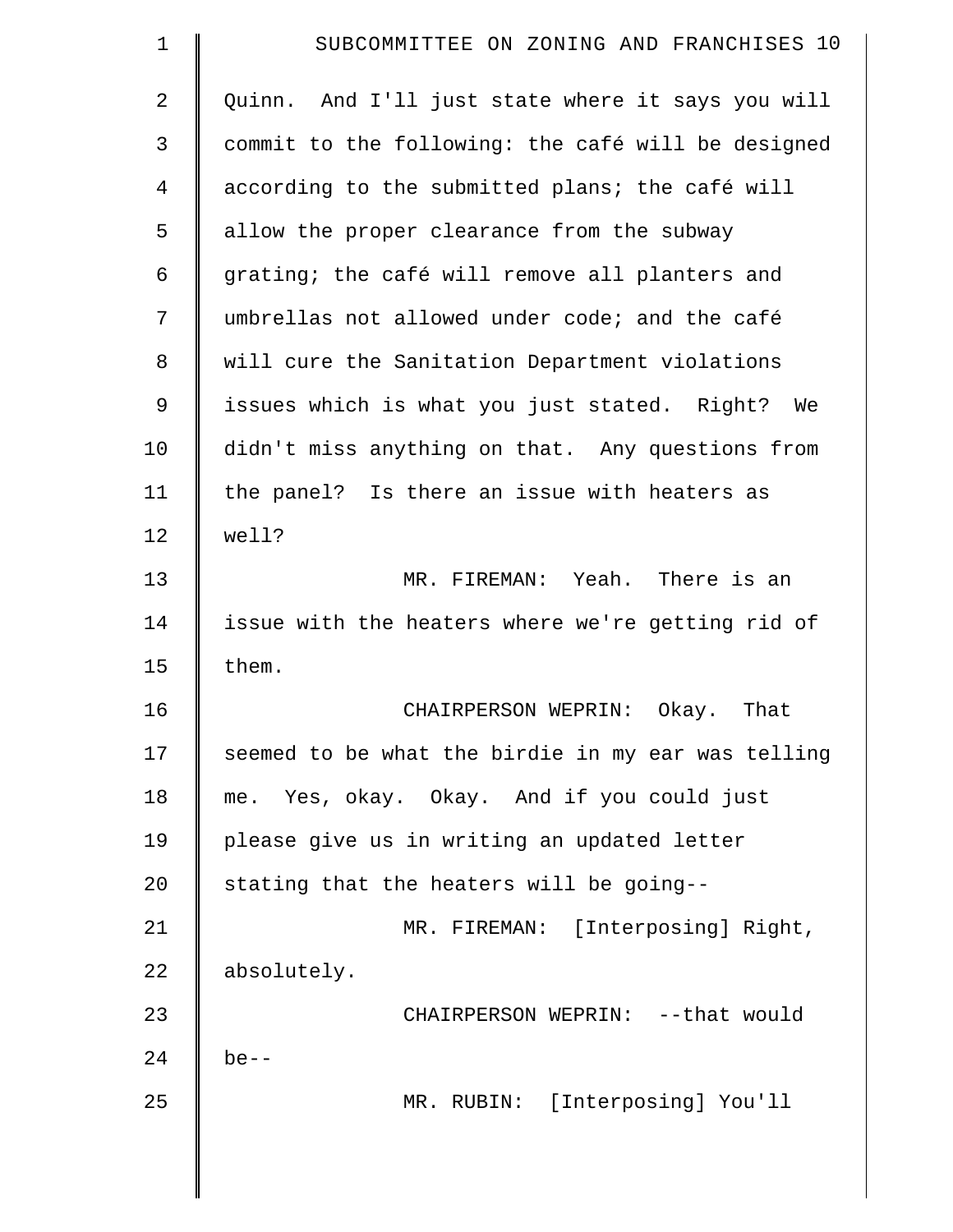| $\mathbf 1$  | SUBCOMMITTEE ON ZONING AND FRANCHISES 11           |
|--------------|----------------------------------------------------|
| $\mathbf{2}$ | have that today.                                   |
| 3            | CHAIRPERSON WEPRIN: --solve all                    |
| 4            | our problems and stop the buzzing in my ear, I     |
| 5            | believe. I'm not sure but yeah, that would be      |
| 6            | great. Speaker Quinn I understand is okay this     |
| 7            | application. With these things taken into          |
| 8            | account. No other questions from the panel,        |
| 9            | right? Thank you very much.                        |
| 10           | MR. FIREMAN: Thank you.                            |
| 11           | CHAIRPERSON WEPRIN: Let me close                   |
| 12           | this item. We're going to move now to another      |
| 13           | item in Speaker Quinn's District first, right?     |
| 14           | Got to wait. I think we've got to wait. We're      |
| 15           | going to move quick on these Leroy.                |
| 16           | Next is Bar Pitti, number 119,                     |
| 17           | 20105495 TCM, as I mentioned in Council District   |
| 18           | 3, Community Board 2, if you could please--how are |
| 19           | you, state your name for the record and the        |
| 20           | application.                                       |
| 21           | MR. MICHAEL KELLY: I know. It's                    |
| 22           | the first thing I usually go for. Good morning     |
| 23           | Chairman, members of the Council. My name is       |
| 24           | Michael Kelly. I'm representing Bar Giacosa, Inc.  |
| 25           | We've come to an agreement with Speaker Quinn's    |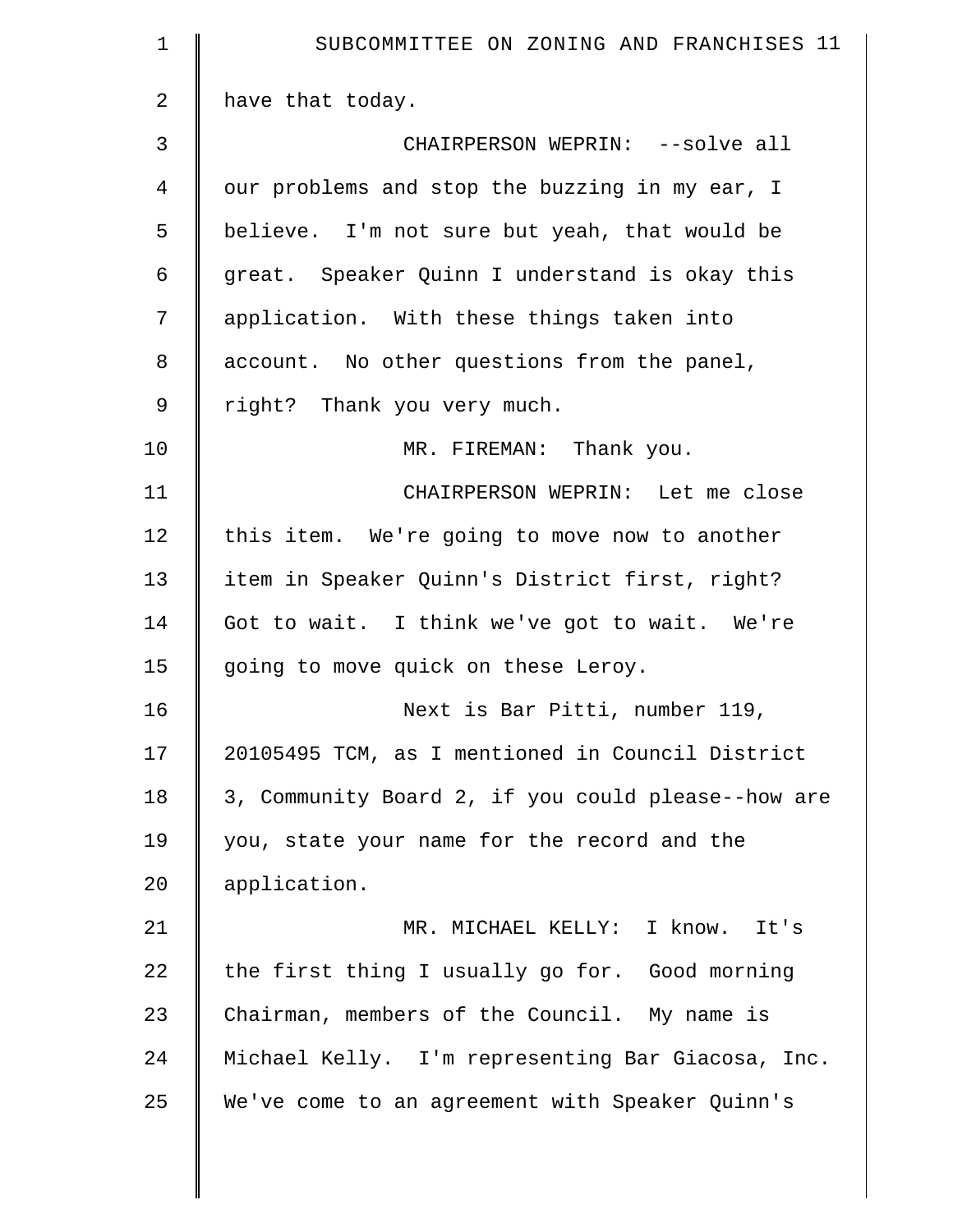| $\mathbf 1$    | SUBCOMMITTEE ON ZONING AND FRANCHISES 12          |
|----------------|---------------------------------------------------|
| $\overline{2}$ | Office. I'd like to read it into the record.      |
| 3              | We will have no waiter service from               |
| 4              | outside the café area. We will commit to keeping  |
| 5              | the passageway in front of the residential        |
| 6              | entrance which is to the south of us clear. We    |
| 7              | have planters on the southern border of the café  |
| 8              | which prevent tables and chairs from blocking the |
| $\mathsf 9$    | residential pathway. We will have our outside     |
| 10             | wait staff continuously monitor the residential   |
| 11             | passageway to ensure that no one is blocking it.  |
| 12             | We will make sure that no alcohol is served to    |
| 13             | patrons that are waiting for tables. No patrons   |
| 14             | are drinking alcohol outside the café area. And   |
| 15             | we will mark the outer boundaries of the café.    |
| 16             | CHAIRPERSON WEPRIN: Great.<br>I                   |
| 17             | think that's it. Speaker Quinn's Office is good   |
| 18             | to go, right? On this now, with these changes?    |
| 19             | We're joined by Council Member Jessica Lappin by  |
| 20             | the way. Any other questions from the panel? No?  |
| 21             | Seeing none, we're going to move to close this    |
| 22             | item and thank you very much for--                |
| 23             | MR. KELLY: [Interposing] Thank                    |
| 24             | you.                                              |
| 25             | CHAIRPERSON WEPRIN: -- for coming.                |
|                |                                                   |
|                |                                                   |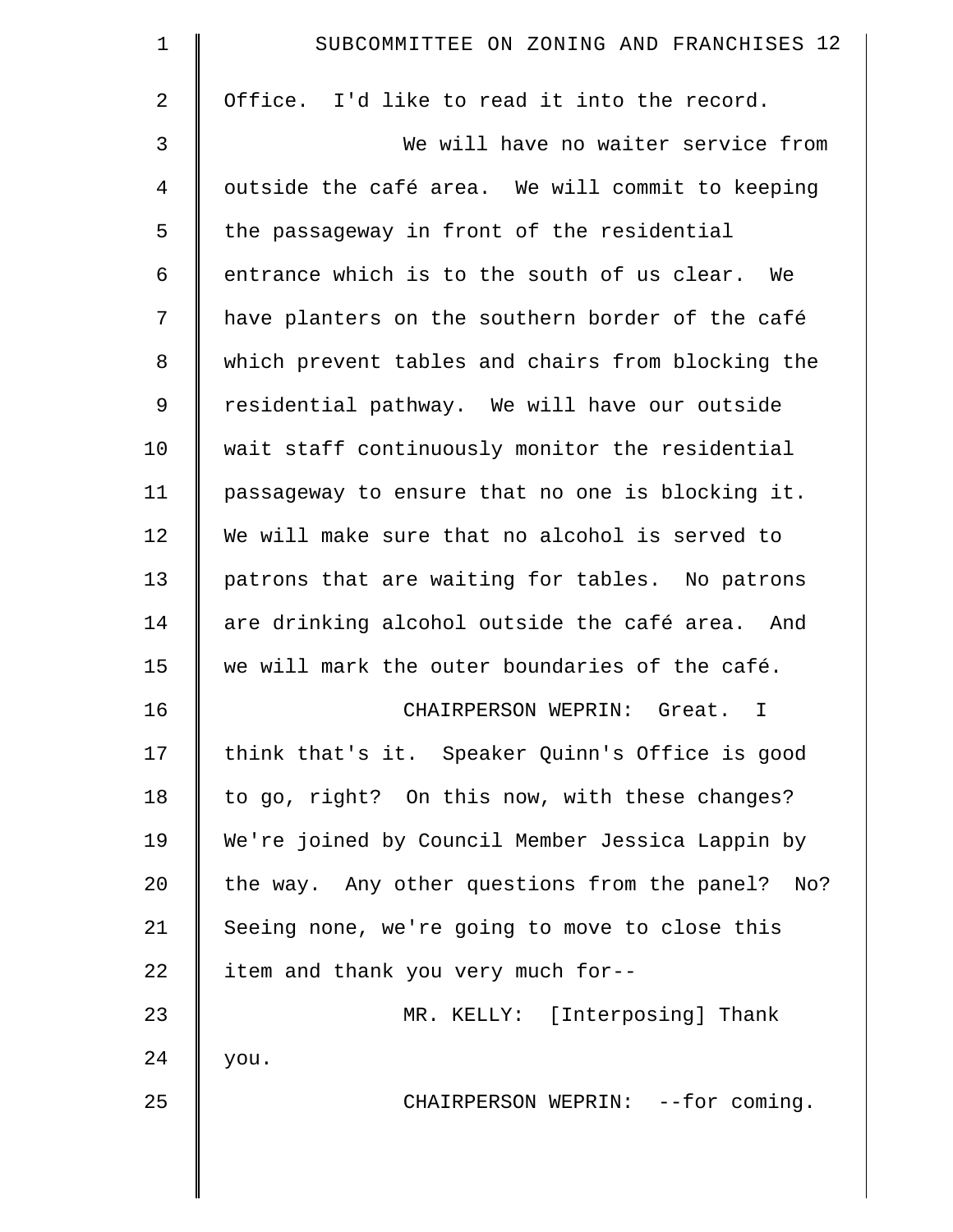| $\mathbf 1$    | SUBCOMMITTEE ON ZONING AND FRANCHISES 13           |
|----------------|----------------------------------------------------|
| $\overline{a}$ | Okay our last café item is going to be Land Use    |
| 3              | Number 118, Papasito in Council Member Jackson's   |
| 4              | District. That's in Community Board 12. We have    |
| 5              | some one here from Papasito? Yes? Okay. Great,     |
| 6              | if you'd please, once again, state your name for   |
| 7              | the record and describe the application.           |
| 8              | [Pause]                                            |
| $\mathfrak{g}$ | [Witness getting settled]                          |
| 10             | CHAIRPERSON WEPRIN: Okay, you can-                 |
| 11             | -we can start. State your name and describe the    |
| 12             | application.                                       |
| 13             | MR. SHLOMO STEVE WYGODA: Hello.                    |
| 14             | My name is Shlomo Steve Wygoda. The application    |
| 15             | is for Vita Mexicana, Inc., Papasito at 223        |
| 16             | Dyckman Street. And this is a letter that we       |
| 17             | would like to read into the record also. And this  |
| 18             | is addressed to Dear Council Member Jackson.       |
| 19             | SWA Architects is an authorized                    |
| 20             | representative of Vita Mexicana, Inc. submit this  |
| 21             | letter as an agreement with the Chair Council      |
| 22             | Member Mark Weprin and the encompassing members of |
| 23             | the Subcommittee on Zoning and Franchises that we  |
| 24             | will commit to the following. Number one; reduce   |
| 25             | the number of seats from 44 to 36 seats and 22 to  |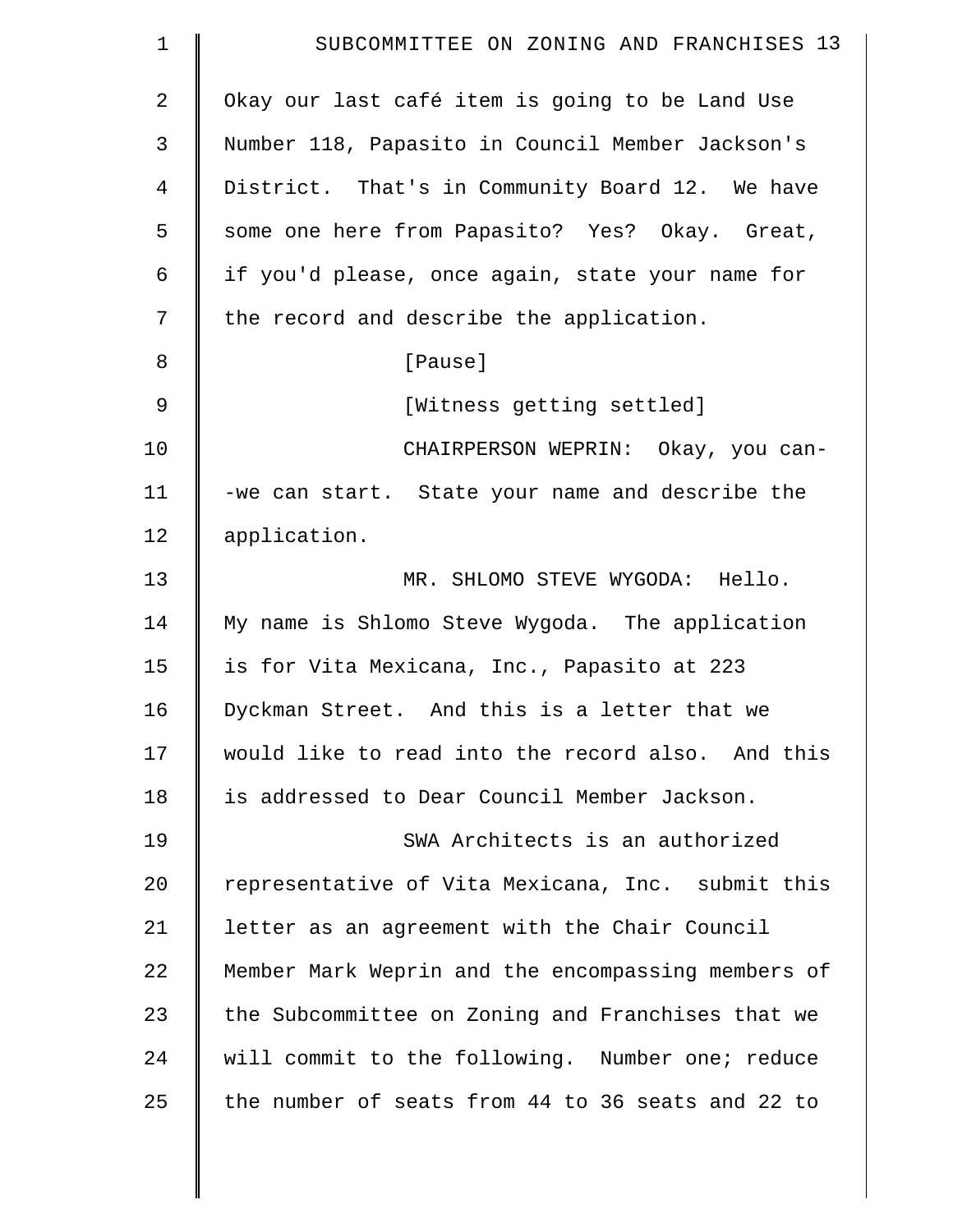| $\mathbf 1$    | SUBCOMMITTEE ON ZONING AND FRANCHISES 14          |
|----------------|---------------------------------------------------|
| $\overline{2}$ | 18 tables. Number two, sidewalk café will have a  |
| 3              | last seating at 10:00 PM from Sunday to Thursday  |
| $\overline{4}$ | and 11:00 PM on Friday and Saturday. Number       |
| 5              | three, a flush metal grating will be installed at |
| 6              | the tree pit directly in front of the sidewalk    |
| 7              | café. Number four, security personnel will be     |
| 8              | provided. Number five, a sign will be posted      |
| 9              | saying "Please respect your neighbors at all      |
| 10             | times". And I might add that this sign will be    |
| 11             | done in Spanish as well. And that's not in the    |
| 12             | letter. If there's any questions, please call my  |
| 13             | office. Sincerely Shlomo Steve Wygoda.            |
| 14             | CHAIRPERSON WEPRIN: I just have                   |
| 15             | been advised--                                    |
| 16             | MR. WYGODA: [Interposing] [Phone                  |
| 17             | ringing] I'm sorry.                               |
| 18             | CHAIRPERSON WEPRIN: No problem, a                 |
| 19             | little musical interlude is always nice.          |
| 20             | MR. WYGODA: It's actually the                     |
| 21             | Speaker's representative.                         |
| 22             | CHAIRPERSON WEPRIN: Name dropping                 |
| 23             | will do you no good at all.                       |
| 24             | [Chuckling]                                       |
| 25             | CHAIRPERSON WEPRIN: You shouldn't                 |
|                |                                                   |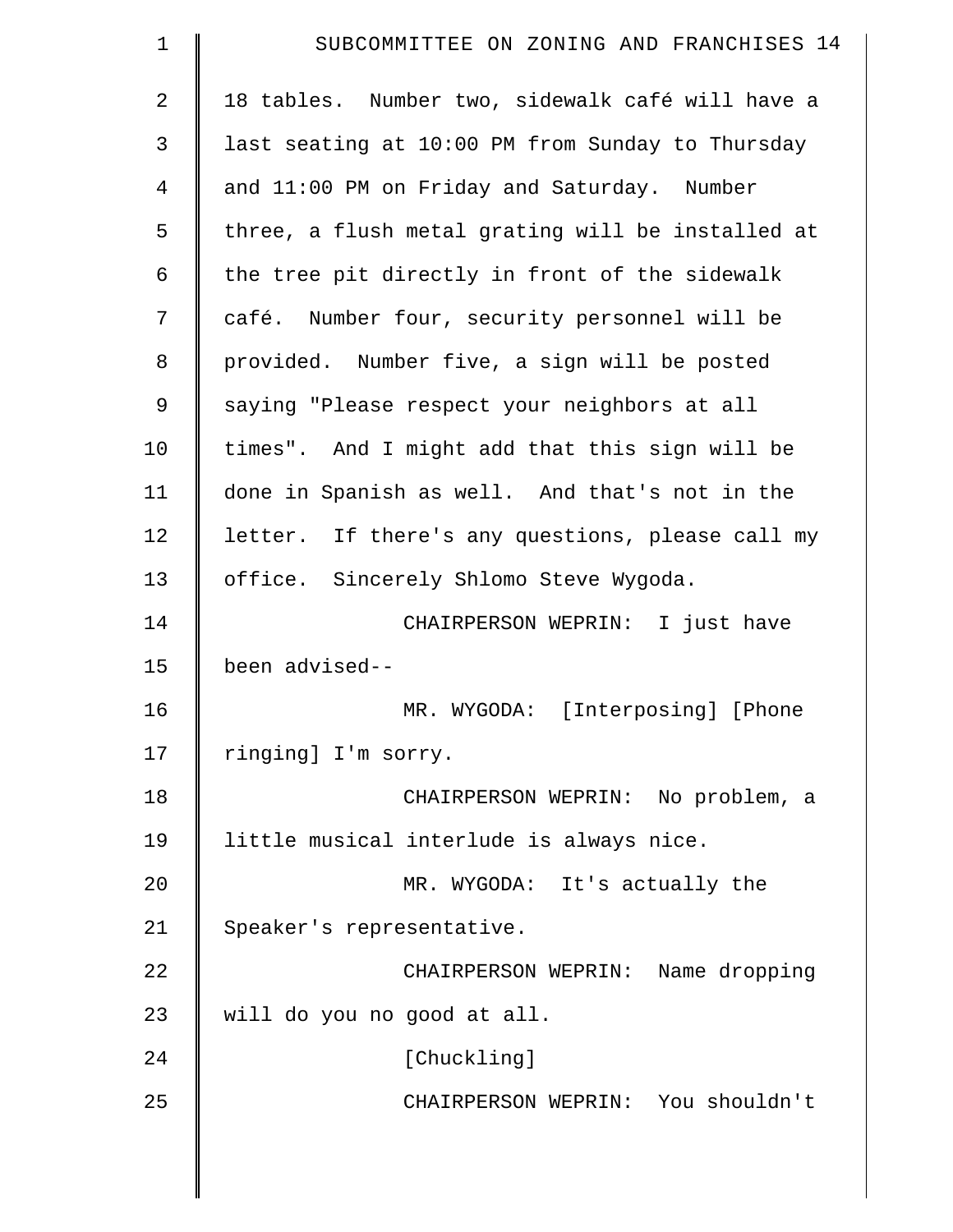| $\mathbf 1$    | SUBCOMMITTEE ON ZONING AND FRANCHISES 15           |
|----------------|----------------------------------------------------|
| $\overline{2}$ | help yourself like that. You should know that      |
| 3              | this, because you're in such a busy area there     |
| 4              | that there's been some complaints in the area      |
| 5              | about the other cafes. And from what I understand  |
| 6              | there's going to be a clamp down on hours to make  |
| 7              | sure that everybody is being very good as far as   |
| 8              | keeping to the hours of operation and not going    |
| 9              | over.                                              |
| 10             | [Pause]                                            |
| 11             | CHAIRPERSON WEPRIN: Okay. And                      |
| 12             | that may change in the future if it doesn't work   |
| 13             | out properly. Okay. 'cause they are, you know,     |
| 14             | being strict in the whole area.                    |
| 15             | MR. WYGODA: I might add also that                  |
| 16             | there are several cafes there. I represent a few   |
| 17             | of them. And there's an organization that's being  |
| 18             | created to bring them all together and then as     |
| 19             | such, we've been talking about it. We're going to  |
| 20             | start our own meetings to hire security that the   |
| 21             | restaurateurs will pay for to walk up and down and |
| 22             | monitor the situation so that, you know,           |
| 23             | everything is maintained as per the agreements.    |
| 24             | CHAIRPERSON WEPRIN: I'm advised                    |
| 25             | the Councilman Jackson's Office has signed off on  |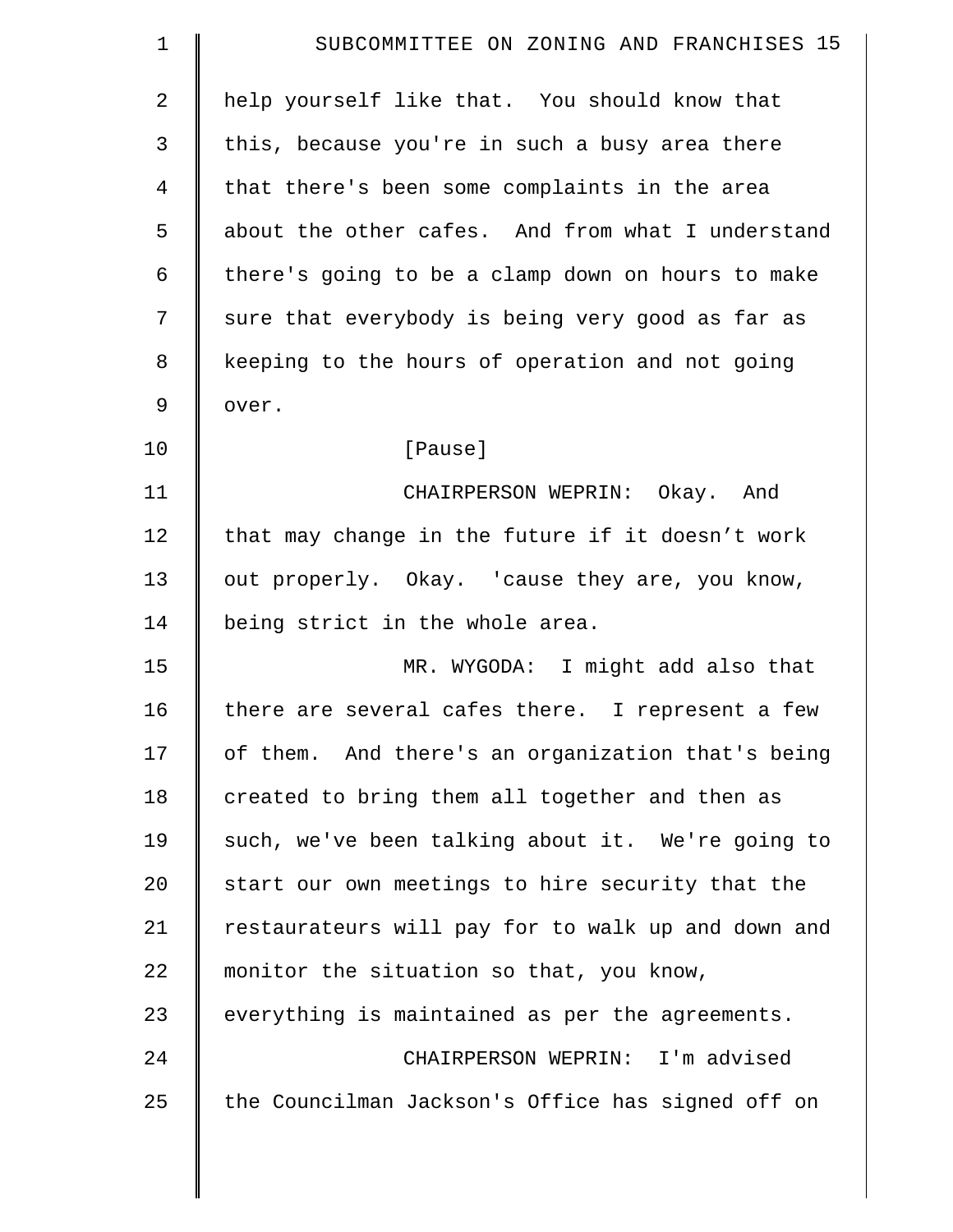| $\mathbf 1$    | SUBCOMMITTEE ON ZONING AND FRANCHISES 16           |
|----------------|----------------------------------------------------|
| $\overline{2}$ | this but I do know he was greatly concerned about  |
| 3              | the behavior so I'm sure he'll be encouraged by    |
| 4              | the fact that you're all working together and in   |
| 5              | unity there is strength. Any other questions?      |
| 6              | Street Visio has joined us, Vincent Ignizio from   |
| 7              | Staten Island. Okay. Well thank you very much.     |
| 8              | We're going to move to close this item.            |
| $\mathsf 9$    | MR. WYGODA: Thank you.                             |
| 10             | [Pause]                                            |
| 11             | CHAIRPERSON WEPRIN: Okay I'd like                  |
| 12             | to call on Marjorie Perlmutter; this is for Land   |
| 13             | Use Number 120, C 090143 ZMX, East Fordham Road in |
| 14             | Council Member Koppell's District. And can, I      |
| 15             | don't--the gentleman with you as well, state your  |
| 16             | name for the record and describe the application.  |
| 17             | [Off mic]                                          |
| 18             | MR. SHAHIN DANESHVAR: Good, it's--                 |
| 19             | yeah. Good morning. My name is Shahin Daneshvar;   |
| 20             | I'm the owner of the 625 East Fordham property.    |
| 21             | MS. MARJORIE PERLMUTTER: Hi. Good                  |
| 22             | morning. My name is Marjorie Perlmutter and I'm    |
| 23             | Land Use Counsel to Mr. Daneshvar. I'm handing     |
| 24             | out packets for you. I also have boards but given  |
| 25             | the size of our group, maybe the packets will be   |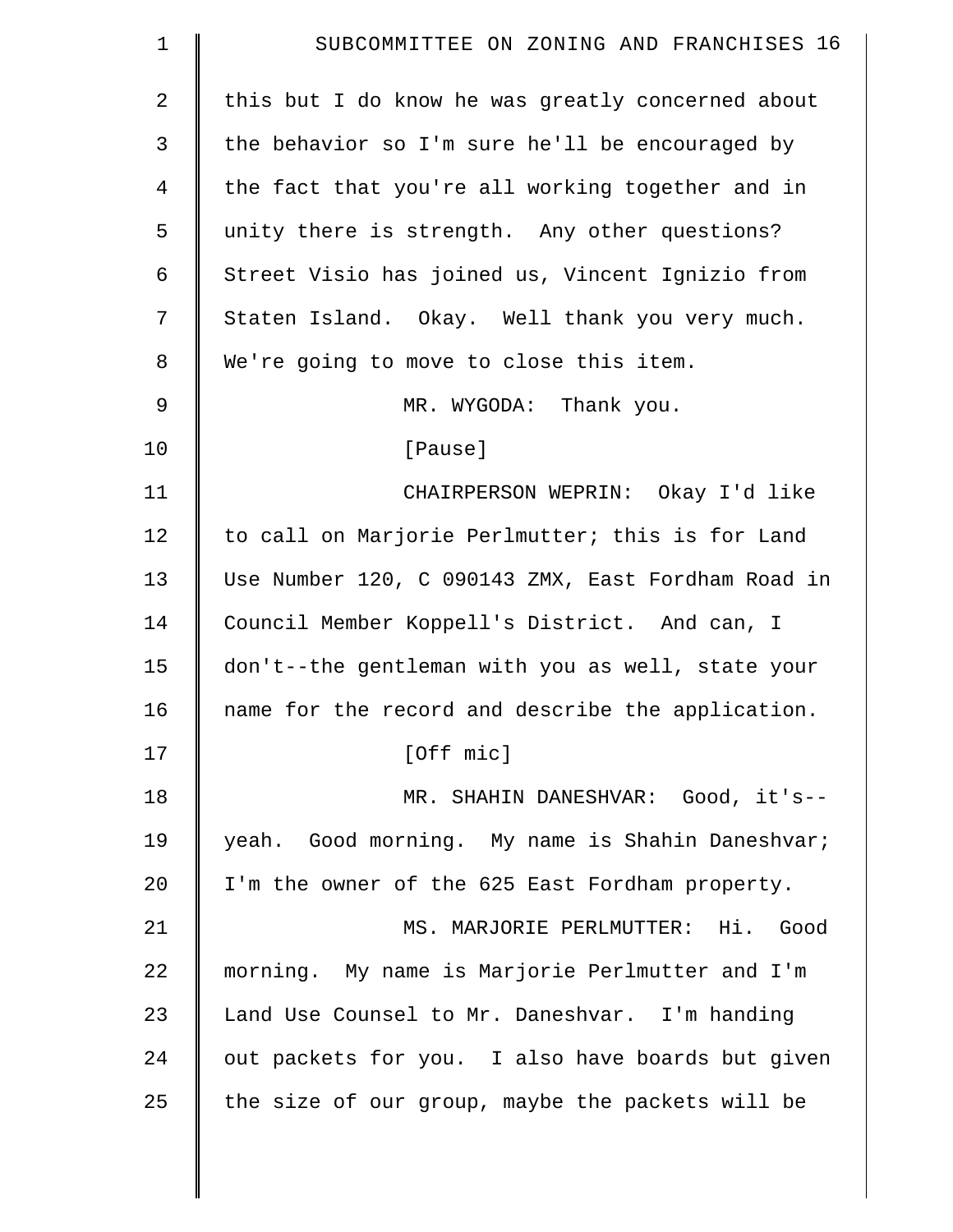| $\mathbf 1$    | SUBCOMMITTEE ON ZONING AND FRANCHISES 17           |
|----------------|----------------------------------------------------|
| $\overline{2}$ | fine. [Off mic] [pause] So this is an              |
| 3              | application for a rezoning to rezone the site      |
| $\overline{4}$ | that's marked in red from a C-8-A zoning district  |
| 5              | which does not allow residential use. It's         |
| 6              | actually an automotive use zoning district to a C- |
| 7              | 2-4 overlay and over an R-6, there's an existing   |
| 8              | R-6 everywhere around there and a C-8-1 below.     |
| $\mathsf 9$    | There is a $C-2-3$ for a parking                   |
| 10             | garage that's just across the street. This         |
| 11             | rezoning facilitates the development of the        |
| 12             | building that you see on the front page which is a |
| 13             | [off mic] story building. It's a 10-story tower    |
| 14             | sitting on top of a 3-story base. Mr. Daneshvar    |
| 15             | owns a business called Medalliance. And            |
| 16             | Medallliance is a medical facility that provides   |
| 17             | all ranges of medical care to the people in the    |
| 18             | Bronx. It's rather an extraordinary facility. It   |
| 19             | takes every imaginable form of insurance and no    |
| 20             | insurance and provides much needed medical care    |
| 21             | and there's a need to expand this facility. So     |
| 22             | the first three floors of the building will be     |
| 23             | related to the medical facility both ground floor  |
| 24             | commercial, cellar parking and medical offices on  |
| 25             | the first floor and the second floor and a portion |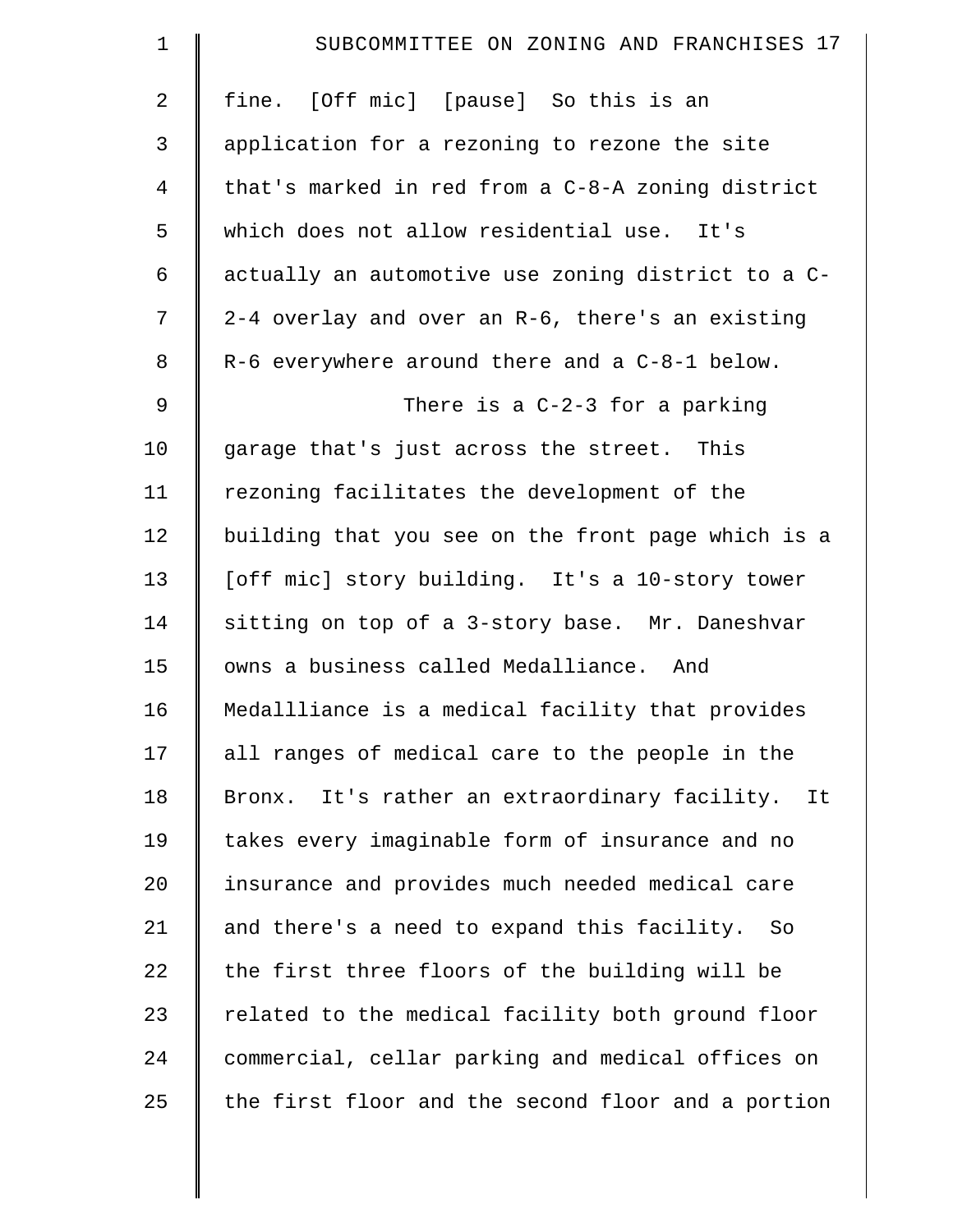| $\mathbf 1$ | SUBCOMMITTEE ON ZONING AND FRANCHISES 18           |
|-------------|----------------------------------------------------|
| 2           | of the third.                                      |
| 3           | The upper floors will be                           |
| 4           | residential, rental probably, that's the plan      |
| 5           | anyway, market rate housing. The rest of the       |
| 6           | packet includes information about the layouts. If  |
| 7           | you'd like, I can respond to your questions about  |
| $\,8\,$     | layouts.                                           |
| $\mathsf 9$ | In terms of neighborhood context,                  |
| 10          | it's a very, very mixed neighborhood with a lot of |
| 11          | very underdeveloped lots. That's the thing about   |
| 12          | the C-8-A's now; it's at the edge of Fordham Road. |
| 13          | There's no development that's gone on there since  |
| 14          | Fordham Plaza which was built over here in the mid |
| 15          | -1980s. This is an area that's been neglected      |
| 16          | partly because the rezoning doesn't allow          |
| 17          | development. And it doesn't allow kind of          |
| 18          | profitable development. And so you can see that    |
| 19          | there's--this is a 14-story building related to    |
| 20          | Fordham University. There's 7, 8 and buildings of  |
| 21          | different ranges and that's our site.              |
| 22          | [Pause]                                            |
| 23          | MS. PERLMUTTER: And that's the                     |
| 24          | building in context. With respect to the context,  |
| 25          | the 3-story base and the tower above relates to a  |
|             |                                                    |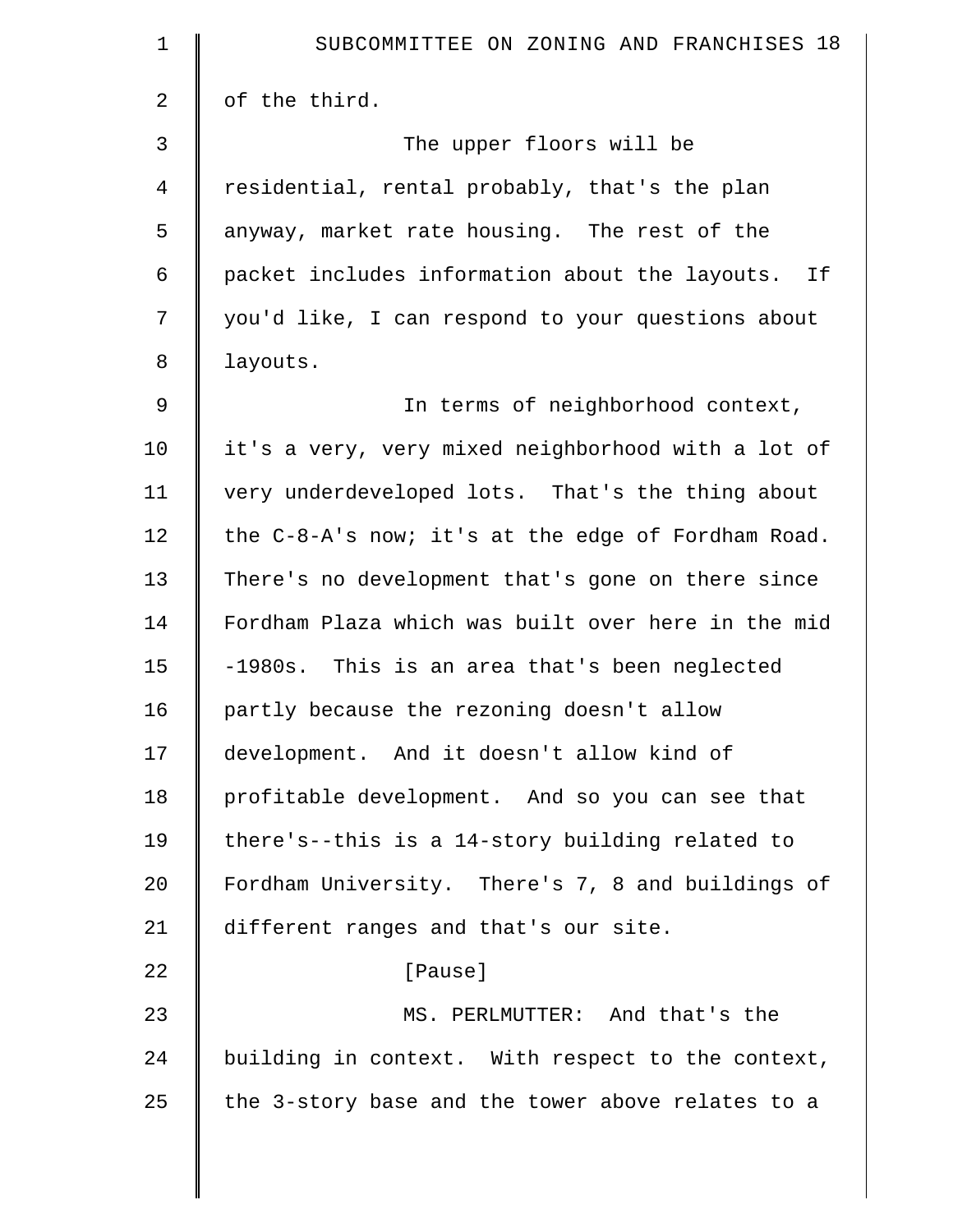| $\mathbf 1$    | SUBCOMMITTEE ON ZONING AND FRANCHISES 19           |
|----------------|----------------------------------------------------|
| $\overline{a}$ | very, very wide Fordham Road. It's more than 100   |
| 3              | feet wide at this portion. Because there's an      |
| 4              | opening for the service road to Southern           |
| 5              | Boulevard. The lower buildings around it towards   |
| 6              | the back, towards the north, to respond to that,   |
| 7              | the building steps down from 3 stories to 2        |
| 8              | stories. So actually it's very sensitive to the    |
| 9              | neighborhood to the north.                         |
| 10             | And if you have any other                          |
| 11             | questions, I'm happy to help respond.              |
| 12             | CHAIRPERSON WEPRIN: Council Member                 |
| 13             | Vacca who represents the neighboring district.     |
| 14             | COUNCIL MEMBER VACCA: Let me ask a                 |
| 15             | couple of questions. First of all you're giving    |
| 16             | an assurance today or you're making a statement    |
| 17             | that this will be market rate housing.             |
| 18             | MS. PERLMUTTER: Yes. This is                       |
| 19             | something that was very important to the Community |
| 20             | Board and market rate housing as we've discussed   |
| 21             | with a lot of people in this neighborhood, if you  |
| 22             | were to compare it to some other neighborhood and  |
| 23             | not in this part of the Bronx ends up being        |
| 24             | affordable housing, the rates are so low. But the  |
| 25             | target is market, not to do affordable.            |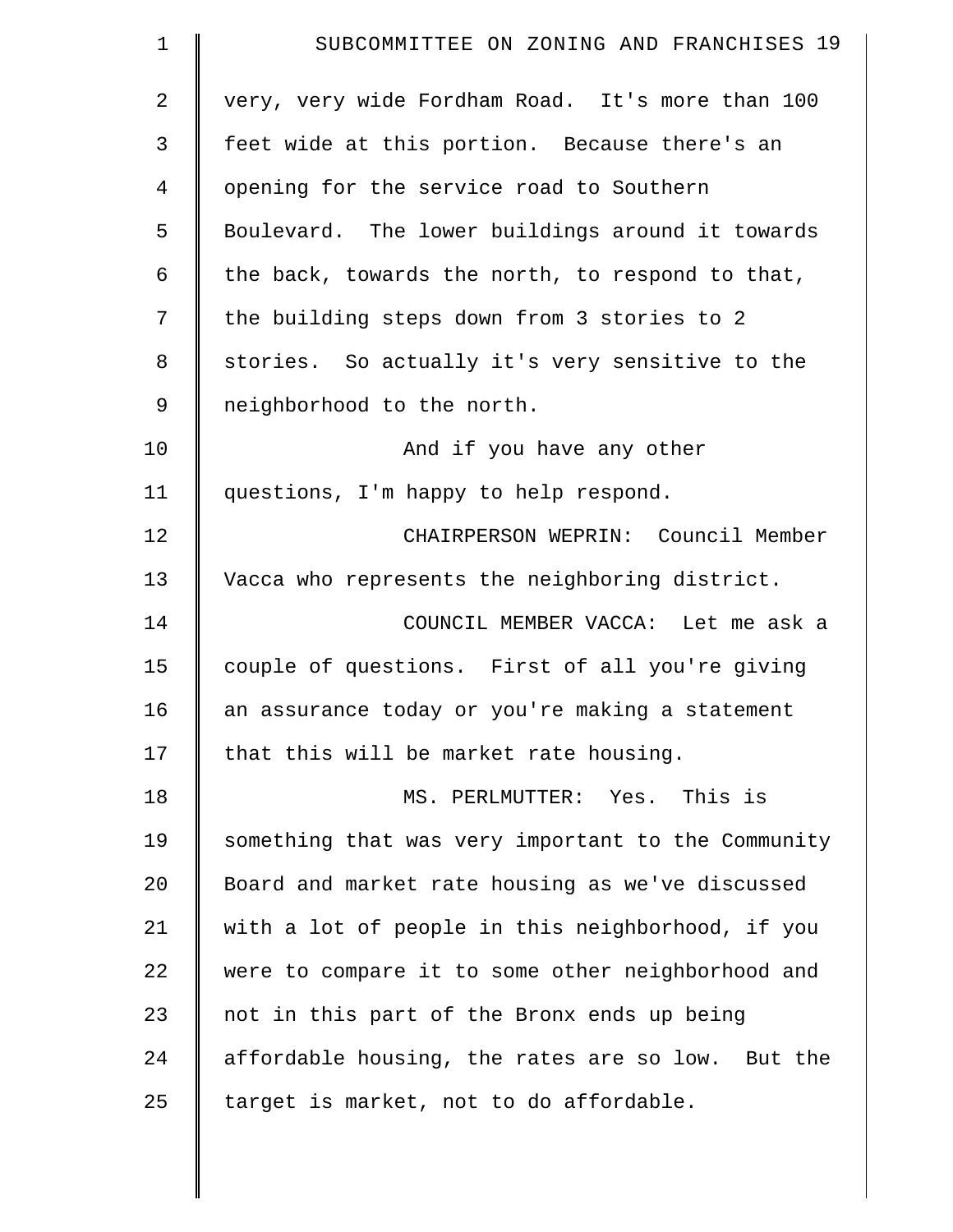| 1              | SUBCOMMITTEE ON ZONING AND FRANCHISES 20           |
|----------------|----------------------------------------------------|
| $\overline{2}$ | COUNCIL MEMBER VACCA: So a 1-                      |
| 3              | bedroom, for example, what range are we talking    |
| 4              | about?                                             |
| 5              | MS. PERLMUTTER: In terms of                        |
| 6              | prices? Do you know?                               |
| 7              | MR. DANESHVAR: These are going to                  |
| 8              | be 2-bedroom and a range of like around \$1,300 to |
| $\mathcal{G}$  | \$1,400 a month. I have been in that area for over |
| 10             | 25 years and I have several medical centers and    |
| 11             | several other properties. And I'm very familiar    |
| 12             | with the area. And the market rate right now, a    |
| 13             | good 2-bedroom condo goes around \$1,200, \$1,300. |
| 14             | COUNCIL MEMBER VACCA: And you will                 |
| 15             | have commercial on the first three floors          |
| 16             | basically?                                         |
| 17             | MR. DANESHVAR: No, on the first--                  |
| 18             | right now, Phase 1 is being built at the present,  |
| 19             | as of right. And the first floor is commercial     |
| 20             | retail. A pharmacy has been rented and several     |
| 21             | other stores. And the second and third floor is    |
| 22             | going to be the expansion of the medical center.   |
| 23             | It's a licensed Article 20 by the Department of    |
| 24             | Health on the second and third floors. It's going  |
| 25             | to be a medical center.                            |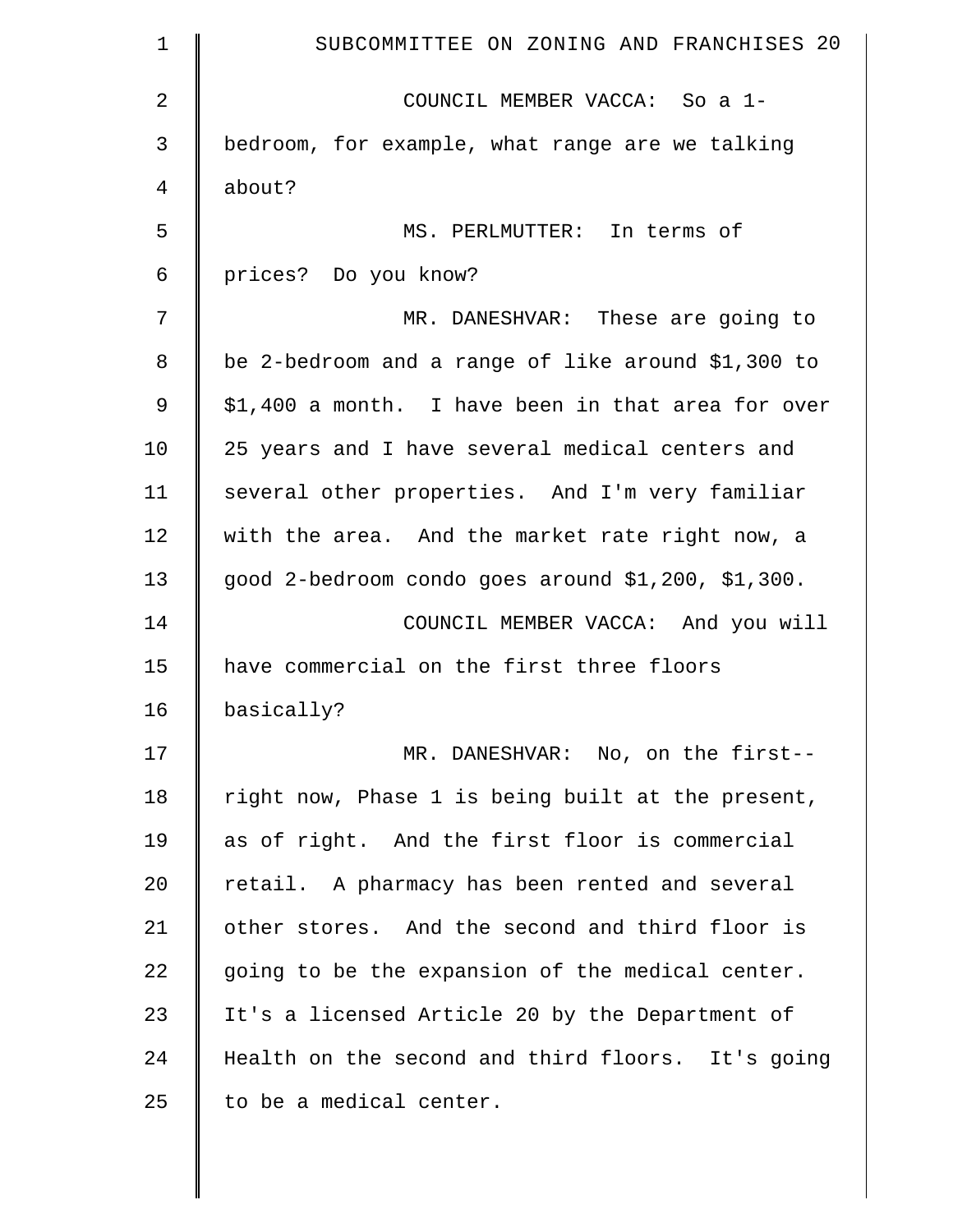| 1  | SUBCOMMITTEE ON ZONING AND FRANCHISES 21           |
|----|----------------------------------------------------|
| 2  | COUNCIL MEMBER VACCA: You are                      |
| 3  | building on, I'm trying to describe it, you are    |
| 4  | building on the side of Fordham University--you're |
| 5  | building on the side of Fordham Road adjacent to   |
| 6  | Fordham University--                               |
| 7  | MR. DANESHVAR: [Interposing] That                  |
| 8  | is correct Sir.                                    |
| 9  | COUNCIL MEMBER VACCA: -- - - to                    |
| 10 | Fordham University.                                |
| 11 | MR. DANESHVAR: That is correct                     |
| 12 | Sir.                                               |
| 13 | COUNCIL MEMBER VACCA: Now I know                   |
| 14 | you're shown pictures here of Keith Towers and     |
| 15 | some of the other buildings in that area.          |
| 16 | MR. DANESHVAR: Right.                              |
| 17 | COUNCIL MEMBER VACCA: But on the                   |
| 18 | side of Fordham Road you're building on, I have to |
| 19 | believe there was a reason to keep the zoning that |
| 20 | now exists there in place.                         |
| 21 | MS. PERLMUTTER: If I could speak                   |
| 22 | to that. The R-6 zoning district is the same as    |
| 23 | the C-2-4 overlay district. So the only thing      |
| 24 | that this proposal is doing is allowing            |
| 25 | residential development on the strip on Fordham    |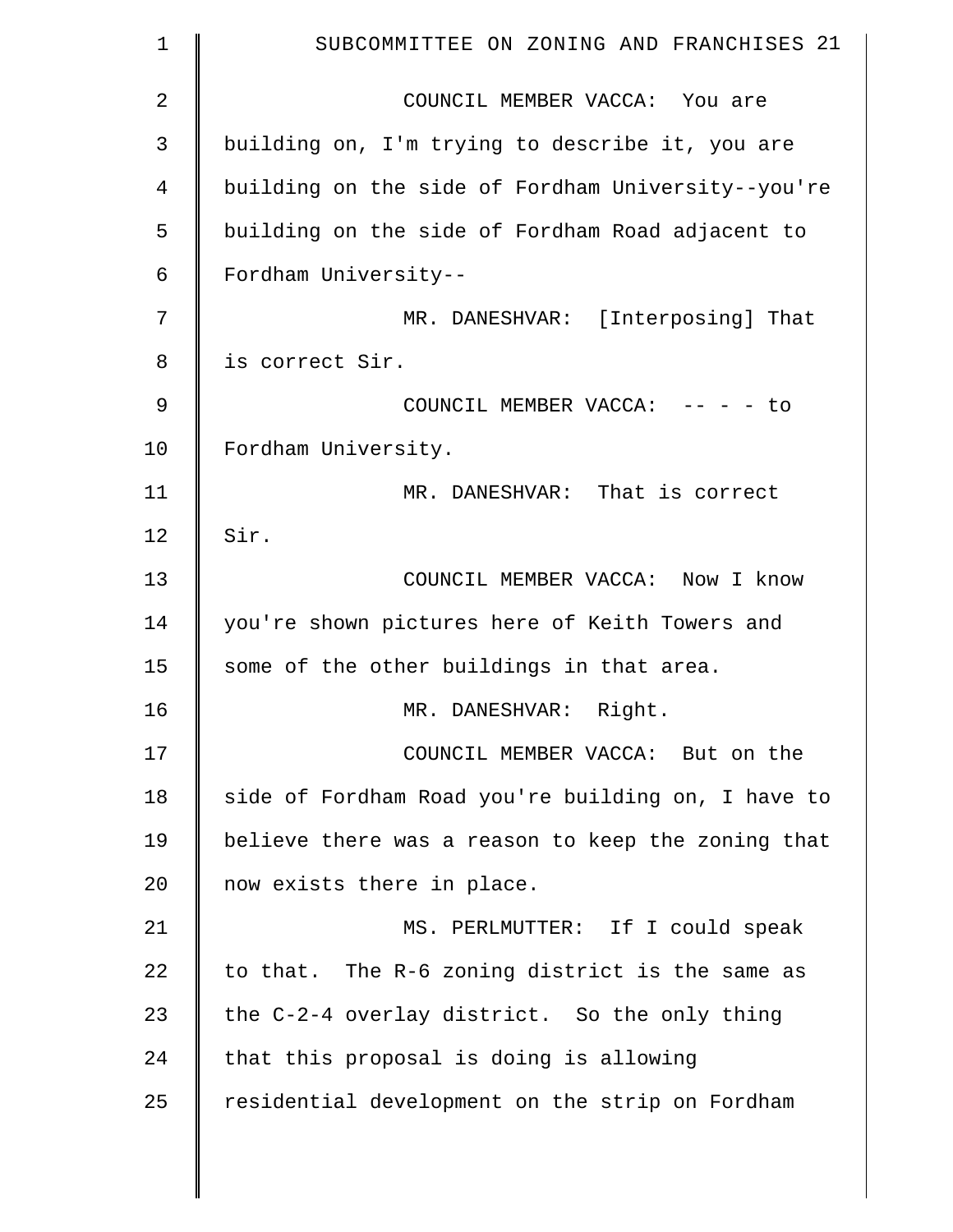| $\mathbf 1$    | SUBCOMMITTEE ON ZONING AND FRANCHISES 22          |
|----------------|---------------------------------------------------|
| $\overline{2}$ | Road. At the moment the C-8 does not permit       |
| 3              | anything really other than automotive type uses.  |
| 4              | So essentially what we're doing is pulling down   |
| 5              | the C-2--sorry the R-6 zoning onto Fordham Road.  |
| 6              | COUNCIL MEMBER VACCA: But wouldn't                |
| 7              | you say that what I see here is not in context    |
| 8              | with what is on that side of Fordham Road in the  |
| 9              | immediate vicinity from where you're located? It  |
| 10             | does not appear to be in context.                 |
| 11             | MS. PERLMUTTER: But the--okay so--                |
| 12             | COUNCIL MEMBER VACCA:                             |
| 13             | [Interposing] It's tall.                          |
| 14             | MS. PERLMUTTER: --so there is--                   |
| 15             | COUNCIL MEMBER VACCA: -- very tall,               |
| 16             | Keith Towers--                                    |
| 17             | MS. PERLMUTTER: --it's certainly--                |
| 18             | COUNCIL MEMBER VACCA: -- the other                |
| 19             | side of Fordham Road, that's a big difference     |
| 20             | because we have a senior citizen high rise there. |
| 21             | We have Keith Plaza there. We have several high   |
| 22             | rises on that side, on the other side of Fordham. |
| 23             | But on your side of Fordham Road it's--           |
| 24             | MS. PERLMUTTER: [Interposing]                     |
| 25             | Right.                                            |
|                |                                                   |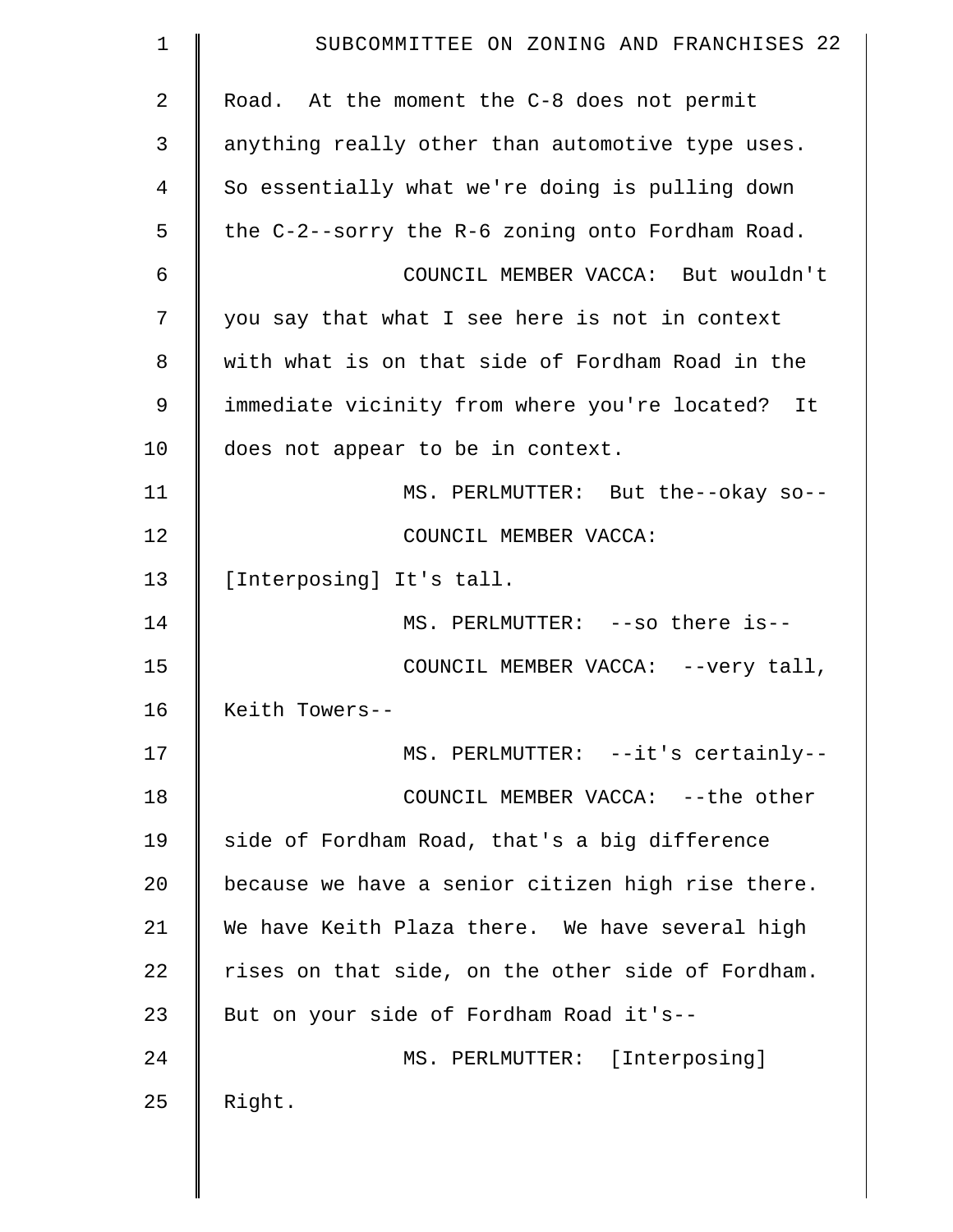| 1  | SUBCOMMITTEE ON ZONING AND FRANCHISES 23           |
|----|----------------------------------------------------|
| 2  | COUNCIL MEMBER VACCA: -- a lower                   |
| 3  | density development.                               |
| 4  | MS. PERLMUTTER: So historically                    |
| 5  | what's happened in this part of the Bronx is       |
| 6  | there's been sort of under development. It was at  |
| 7  | the time that Fordham Plaza was built which is a   |
| 8  | 20-something story, whatever the height is, 22-    |
| 9  | story building. Fordham Plaza was the first        |
| 10 | building to be built just a few blocks to the west |
| 11 | of there, right? Fordham University has slowly     |
| 12 | started to build and fill in, in this              |
| 13 | neighborhood. So for example, this site here was   |
| 14 | rezoned for Fordham University to build a parking  |
| 15 | garage and it actually has a higher density that   |
| 16 | what we're proposing. It's a $C-2-3$ overlay which |
| 17 | is a much higher parking requirement than we have. |
| 18 | And it permits Fordham University to build a       |
| 19 | building much taller than what we're proposing.    |
| 20 | The other thing is this building here, I'm sorry,  |
| 21 | the one that's--no this one right here, is         |
| 22 | actually the same height. It's 14 stories.         |
| 23 | COUNCIL MEMBER VACCA: But it                       |
| 24 | permits Fordham University to do so but they have  |
| 25 | not elected to do so. I mean when your building    |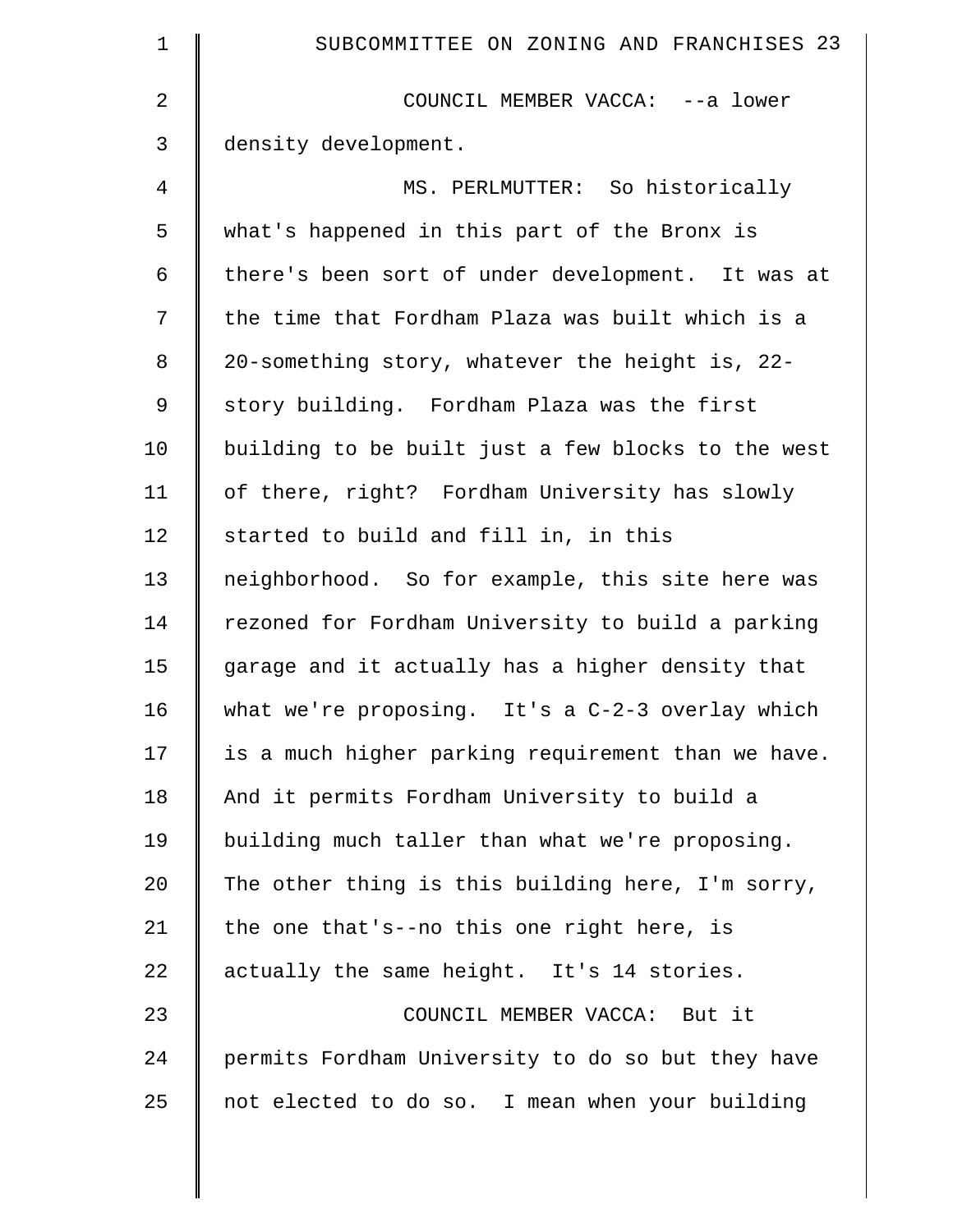| $\mathbf 1$    | SUBCOMMITTEE ON ZONING AND FRANCHISES 24          |
|----------------|---------------------------------------------------|
| $\overline{2}$ | goes up, your building will be the tallest        |
| 3              | building on that landscape, on that side of       |
| 4              | Fordham Road.                                     |
| 5              | MS. PERLMUTTER: No, actually no.                  |
| 6              | It won't. The Fordham University building, this   |
| 7              | one, is here. That's 14 stories. I'm sorry        |
| 8              | Sorry, this is 14 stories on this side of Fordham |
| $\mathsf 9$    | Road. And just over there is our site. So we're   |
| 10             | on the same side of Fordham Road and that's a     |
| 11             | Fordham University building built some time ago.  |
| 12             | COUNCIL MEMBER VACCA: Go into your                |
| 13             | parking for me. How many parking spaces are you   |
| 14             | going to have?                                    |
| 15             | MS. PERLMUTTER: We have 134                       |
| 16             | spaces, only 98 of which are required.            |
| 17             | COUNCIL MEMBER VACCA: Okay and                    |
| 18             | where will they be?                               |
| 19             | MS. PERLMUTTER: They will be in                   |
| 20             | the cellar.                                       |
| 21             | COUNCIL MEMBER VACCA: Underground.                |
| 22             | MS. PERLMUTTER: Underground, yes.                 |
| 23             | COUNCIL MEMBER VACCA: That's going                |
| 24             | to raise the price of your construction though.   |
| 25             | Am I correct?                                     |
|                |                                                   |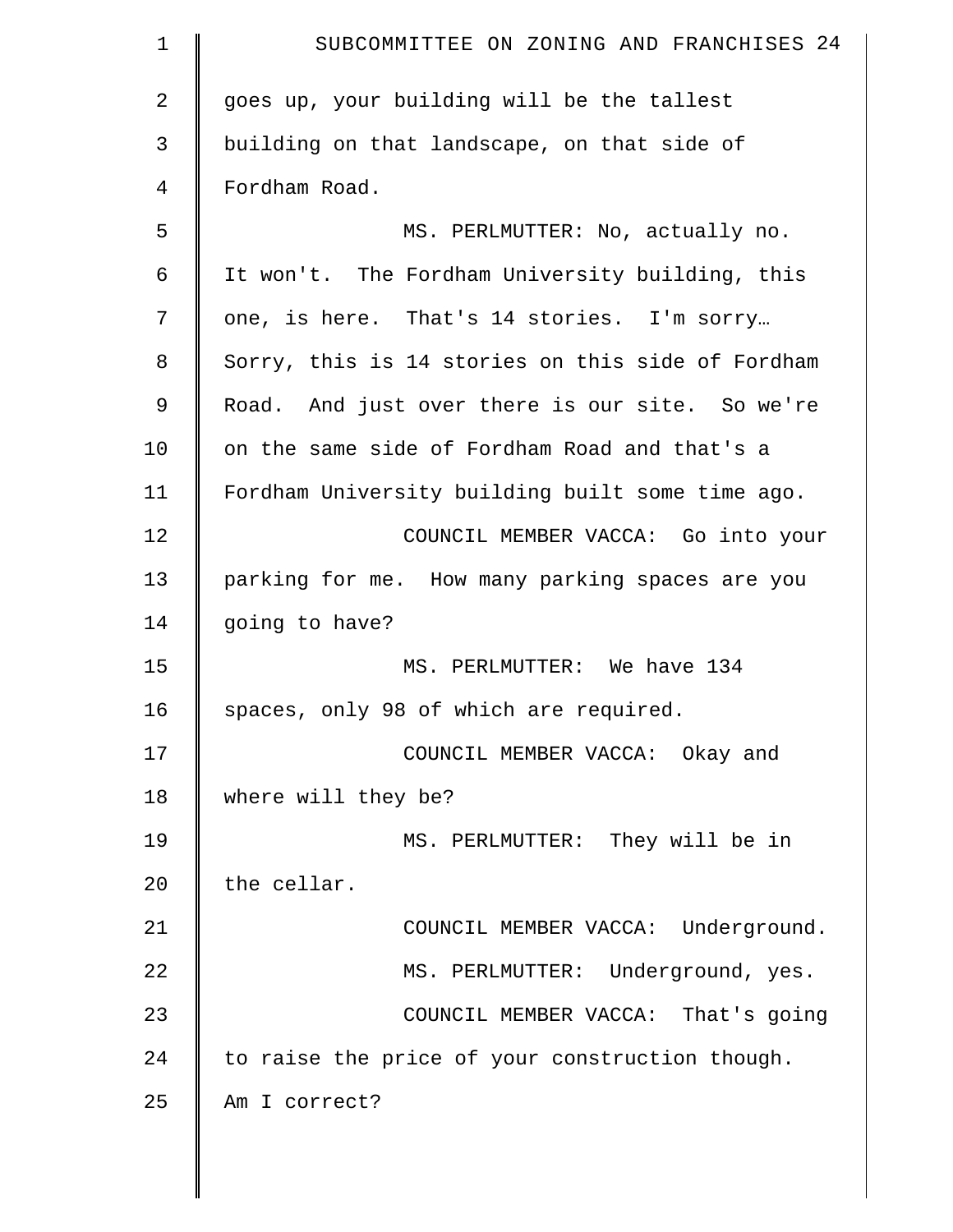| $\mathbf 1$    | SUBCOMMITTEE ON ZONING AND FRANCHISES 25           |
|----------------|----------------------------------------------------|
| $\overline{2}$ | MS. PERLMUTTER: OH I suppose, yes.                 |
| 3              | COUNCIL MEMBER VACCA: Underground                  |
| 4              | parking is usually--have you anticipated the cost- |
| 5              |                                                    |
| 6              | MR. DANESHVAR: [Interposing] We,                   |
| 7              | yes. This project has been in design for the last  |
| 8              | 4.5 years. I'm an engineer by trade. And I have    |
| $\mathsf 9$    | been working with a very famous firm,              |
| 10             | architectural firm in Manhattan. And for about     |
| 11             | 4.5 years we have been trying to develop a project |
| 12             | that financially is feasible. And we have put      |
| 13             | into account the cost of the underground parking.  |
| 14             | As a matter of fact, in the Phase 1 already, we    |
| 15             | have started building all the columns that is      |
| 16             | going to go to the third phase in anticipation of  |
| 17             | building this 10-story building.                   |
| 18             | COUNCIL MEMBER VACCA: One last                     |
| 19             | question. I was curious. Why did you elect--when   |
| 20             | you elected to do mostly 2-bedroom apartments--    |
| 21             | MR. DANESHVAR: [Interposing] Um-                   |
| 22             | hum.                                               |
| 23             | COUNCIL MEMBER VACCA: --are you                    |
| 24             | anticipating that the Fordham University students  |
| 25             | will use most of the--will be renters--            |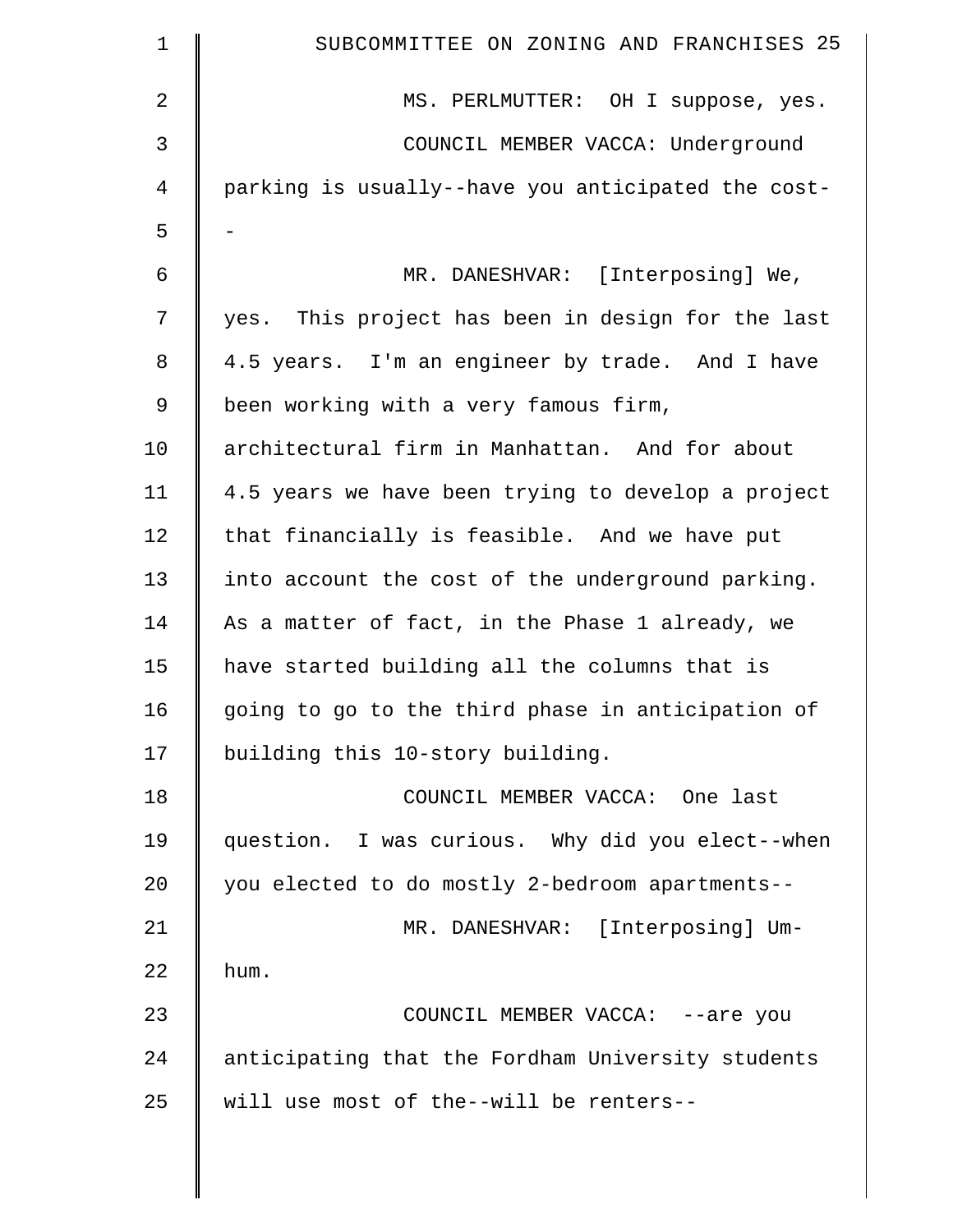| $\mathbf 1$    | SUBCOMMITTEE ON ZONING AND FRANCHISES 26           |
|----------------|----------------------------------------------------|
| $\overline{2}$ | MR. DANESHVAR: [Interposing] Yeah-                 |
| 3              |                                                    |
| $\overline{4}$ | COUNCIL MEMBER VACCA: --in there                   |
| 5              | predominantly or?                                  |
| 6              | MR. DANESHVAR: No--                                |
| 7              | COUNCIL MEMBER VACCA:                              |
| 8              | [Interposing] To a degree?                         |
| $\mathcal{G}$  | MR. DANESHVAR: To be honest with                   |
| 10             | you, in the beginning about 4 years go, a, in 2002 |
| 11             | when I purchased the building before I purchased   |
| 12             | the property, I approached the Fordham University. |
| 13             | I said I can build a dormitory for you. And they   |
| 14             | said no we are not interested. And after that I    |
| 15             | started designing for the 2-bedroom or possibly    |
| 16             | few apartments, 3-bedroom, for that area. Since    |
| 17             | my business is in medical and we have a lot of     |
| 18             | patients. Last year we served over 100,000         |
| 19             | patients. We are a very busy medical center.       |
| 20             | I've been in that business over 22 years. And I    |
| 21             | found a need from a lot of patients, a lot of      |
| 22             | people that they have come to us that right now in |
| 23             | the entire area is the population, all these 2-    |
| 24             | family houses, 3-family houses are being rented to |
| 25             | the Fordham students.                              |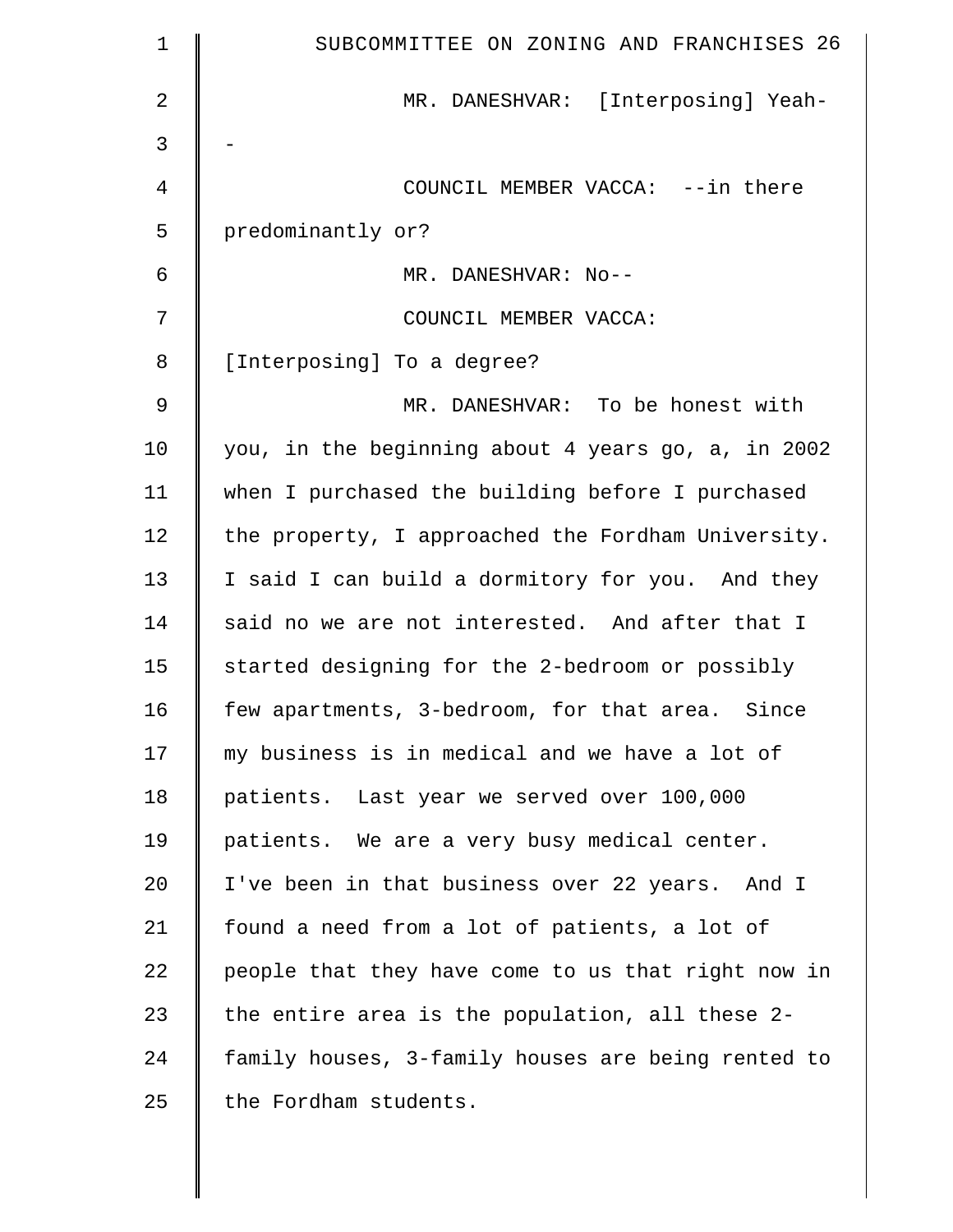| 1              | SUBCOMMITTEE ON ZONING AND FRANCHISES 27         |
|----------------|--------------------------------------------------|
| 2              | I decided to have families there                 |
| 3              | instead of the students because that's what that |
| $\overline{4}$ | area needs, especially for what I'm bringing to  |
| 5              | the community. And I discussed this with the     |
| 6              | Borough President, with the Community Board. We  |
| 7              | got a unanimous vote from Community Board Number |
| 8              | Borough President, all in hearings, got a<br>6.  |
| 9              | unanimous vote from City Planning. And this is a |
| 10             | project that it has a lot of goods for the       |
| 11             | community and for the Borough that I'm in.       |
| 12             | MS. PERLMUTTER: Yeah. I wanted to                |
| 13             | correct, it wasn't unanimous at the Community    |
| 14             | Board. I think there were 5 opposed.             |
| 15             | COUNCIL MEMBER VACCA: Right.<br>$\mathbf I$      |
| 16             | believe it was 17-5 and 2 abstentions.           |
| 17             | MS. PERLMUTTER: Thank you. It's                  |
| 18             | the euphoria of the moment. [Chuckling]          |
| 19             | COUNCIL MEMBER VACCA: Thank you.                 |
| 20             | MS. PERLMUTTER: Thank you.                       |
| 21             | CHAIRPERSON WEPRIN: Actually as                  |
| 22             | long as you brought up the Community Board, they |
| 23             | did approve it. And you did mention their desire |
| 24             | not to have a low income part of this. But they  |
| 25             | also had some other suggestions. I don't know if |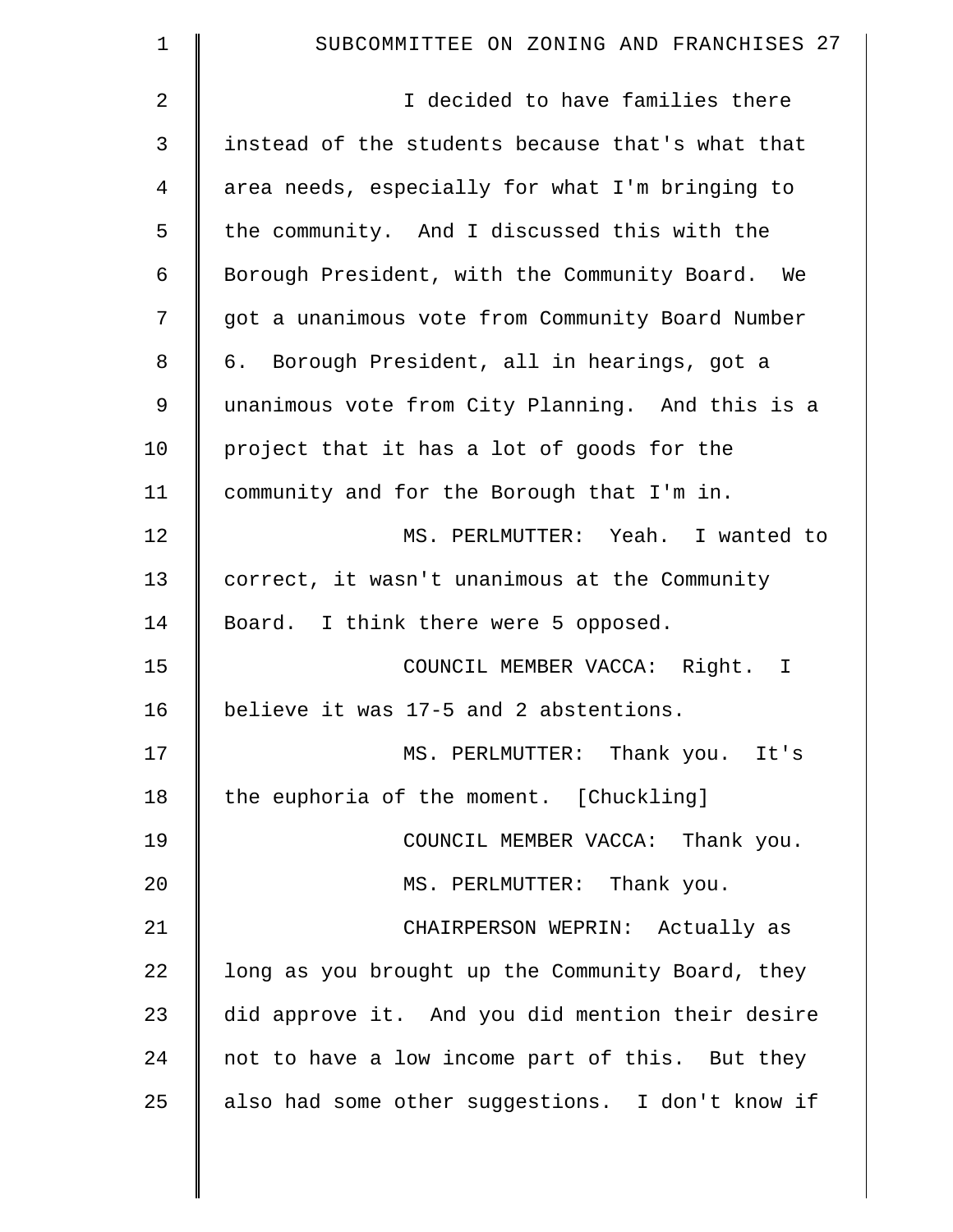| 1      | SUBCOMMITTEE ON ZONING AND FRANCHISES 28           |
|--------|----------------------------------------------------|
| 2      | these are things you've been working with them on. |
| 3      | MS. PERLMUTTER: Um-hum.                            |
| 4      | CHAIRPERSON WEPRIN: Local vendors                  |
| 5      | and on the--can you describe what it is that       |
| 6      | you've been working with the Community Board on?   |
| 7      | Ms. PERLMUTTER: I just, let me                     |
| 8      | just as an intro, so just as an introduction, the  |
| 9      | construction on this project has already started.  |
| 10     | So there's two things that Mr. Daneshvar will      |
| 11     | address. One is how many people from the           |
| 12     | community he already hires for his business and    |
| 13     | then the fact that there's construction already    |
| 14     | going on so there's already a track record in      |
| 15     | play.                                              |
| 16     | MR. DANESHVAR: The construction                    |
| 17     | that has started is only for the Phase 1 and has   |
| $18\,$ | nothing to do with the tower, as of right, that we |
| 19     | are doing. When I discussed the issue with the     |
| 20     | Community Board, I showed them that at the present |
| 21     | time we have 175 employees in the company. Out of  |
| 22     | the 175, more than 140 are from the Bronx, from    |
| 23     | the zip code of 10458 where I am, mostly single    |
| 24     | moms.                                              |
| 25     | And I said this project that I'm                   |
|        |                                                    |
|        |                                                    |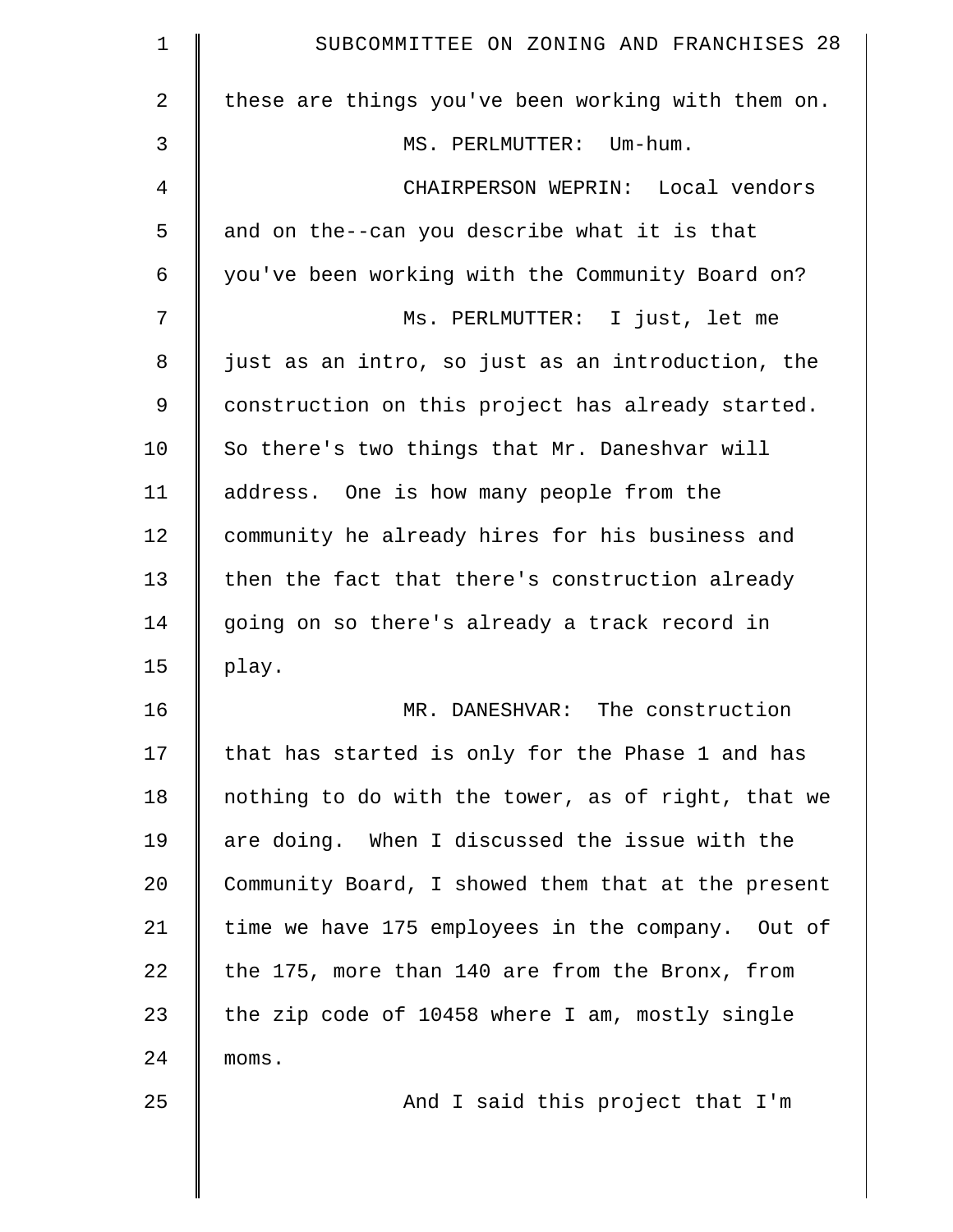| 1  | SUBCOMMITTEE ON ZONING AND FRANCHISES 29           |
|----|----------------------------------------------------|
| 2  | going to, the rezoning and so forth, is going to   |
| 3  | create another 200 jobs. And they are all going    |
| 4  | to come from the Bronx. The Bronx Community        |
| 5  | Board, they are very familiar with some of the     |
| 6  | participants, some of the employees that are in    |
| 7  | the company. And as far as the construction jobs,  |
| 8  | we are going to create about 400 construction jobs |
| 9  | also.                                              |
| 10 | CHAIRPERSON WEPRIN: You've met, I                  |
| 11 | assume, extensively or at least met with Council   |
| 12 | Member G. Oliver Koppell.                          |
| 13 | MR. DANESHVAR: Yes.                                |
| 14 | CHAIRPERSON WEPRIN: Can you                        |
| 15 | describe your discussions with him?                |
| 16 | MR. DANESHVAR: Yes. Mr. Koppell                    |
| 17 | came to the facility with his staff. And I gave    |
| 18 | him a tour of the facility. I told him what I'm    |
| 19 | building, what I'm doing and what the project is   |
| 20 | all about. And at the end of it he says that he    |
| 21 | has the full support and he thinks that this       |
| 22 | project is great for the community.                |
| 23 | CHAIRPERSON WEPRIN: Okay. Thank                    |
| 24 | you. Any other panelists want to comment? Okay.    |
| 25 | Thank you. We're going to close this hearing.      |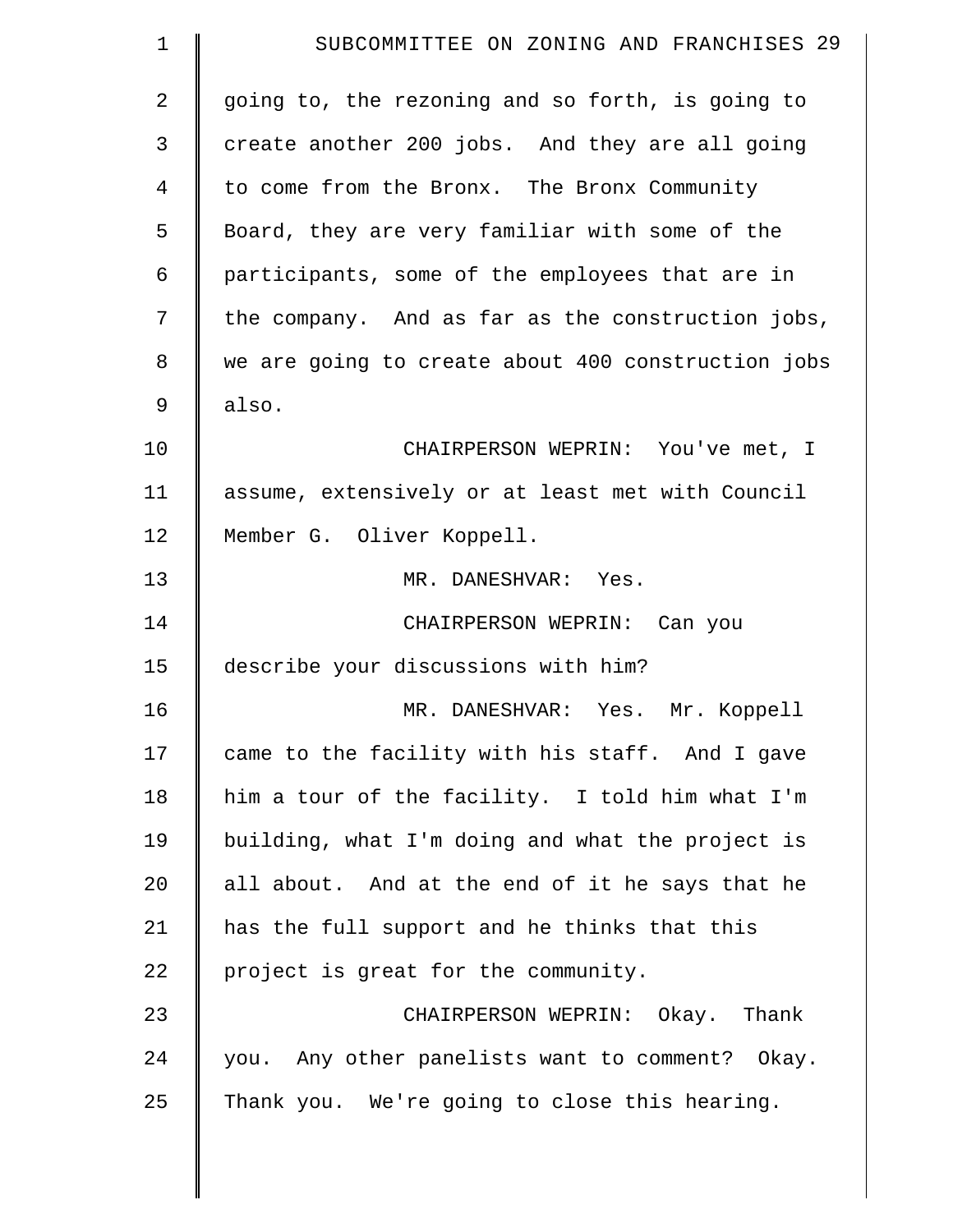| $\mathbf 1$ | SUBCOMMITTEE ON ZONING AND FRANCHISES 30          |
|-------------|---------------------------------------------------|
| 2           | Appreciate it.                                    |
| 3           | MS. PERLMUTTER: Thank you.                        |
| 4           | CHAIRPERSON WEPRIN: And we are                    |
| 5           | going to move on. [Off mic] We're going to move   |
| 6           | on to Land Use Number 121 and call on Frank       |
| 7           | Ruchala, Tom Largo and Edith Sue Chin. And this   |
| 8           | is on the Hudson Yards Garment Center text        |
| $\mathsf 9$ | amendment, Speaker Quinn's District, Council      |
| 10          | District 3, Community Board 4. And, oh here's the |
| 11          | number, I was looking for that. 100217 ZRM.       |
| 12          | That's what I get for using my glasses. Please    |
| 13          | state your names for the record and then describe |
| 14          | the application.                                  |
| 15          | MR. TOM LARGO: Good morning                       |
| 16          | Council Members. My name is Tom Largo, I'm the    |
| 17          | Director of the Zoning Division at the Department |
| 18          | of City Planning and with me is Frank Ruchala     |
| 19          | who's an urban designer with the Manhattan Office |
| 20          | of the Department of City Planning and Edith Sue  |
| 21          | Chin is not available this morning.               |
| 22          | We're here to present to you a text               |
| 23          | amendment to the Special Garment Center District  |
| 24          | and the special Hudson Yards District. The text   |
| 25          | amendment would ensure that there are appropriate |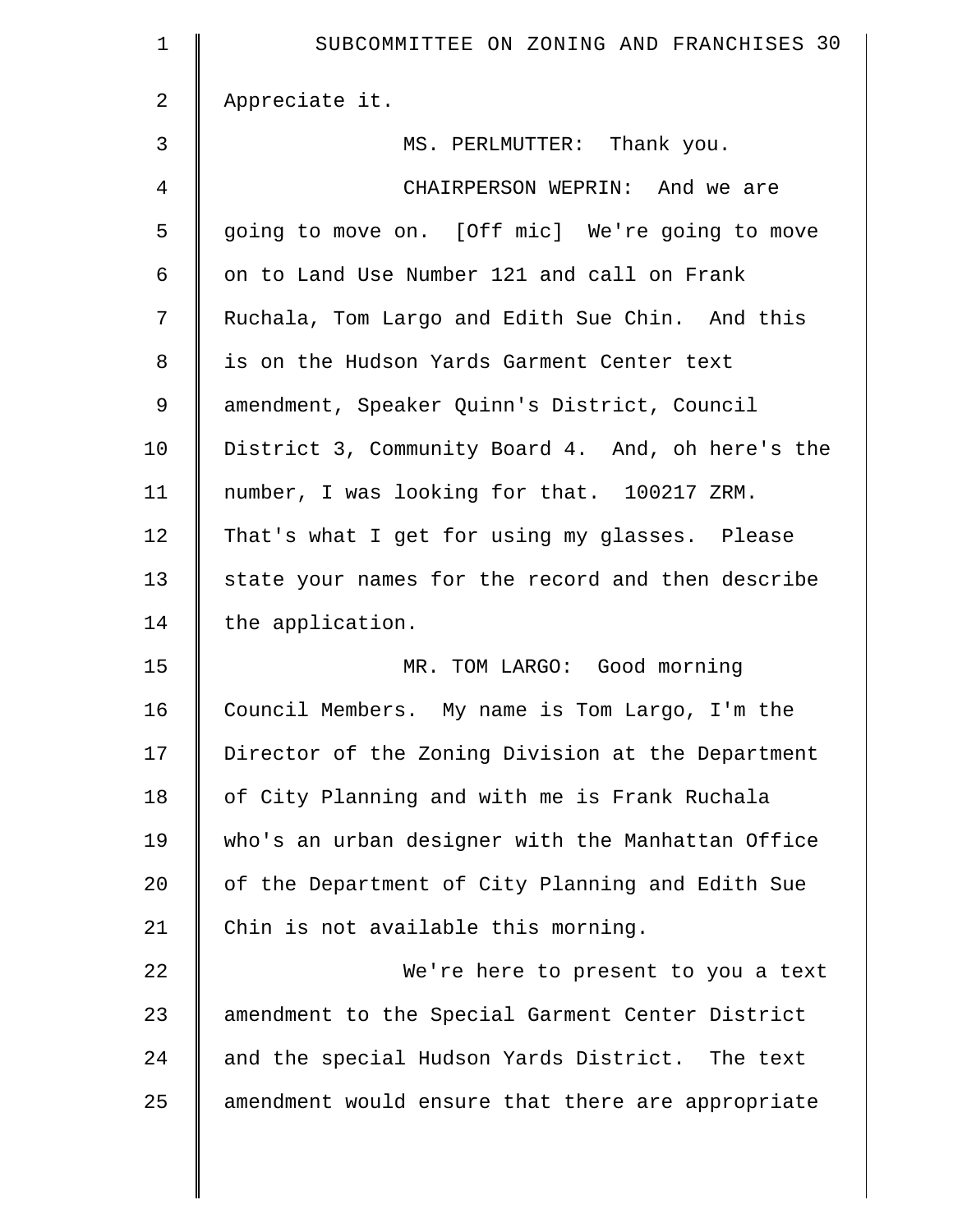| $\mathbf 1$    | SUBCOMMITTEE ON ZONING AND FRANCHISES 31                     |
|----------------|--------------------------------------------------------------|
| $\overline{2}$ | height and setback regulations related to street             |
| 3              | wall location and minimum base heights of                    |
| 4              | buildings in areas that currently lack such                  |
| 5              | regulations.                                                 |
| 6              | These areas are in the Garment                               |
| 7              | Center, west of $8th$ Avenue and in certain sub-areas        |
| 8              | of the Hudson Yards Special District. The                    |
| 9              | amendment is in response to inappropriate out of             |
| 10             | context development that has happened in these               |
| 11             | areas recently and is in response to a request               |
| 12             | from Community Board 4 that the Department of City           |
| 13             | Planning undertake a study and establish                     |
| 14             | appropriate height and setback regulations for               |
| 15             | these areas. So Frank Ruchala will now walk you              |
| 16             | through the details of the proposal. Thank you.              |
| 17             | MR. FRANK RUCHALA: So we, the                                |
| 18             | drawing that I provided just before, it might be             |
| 19             | helpful to go through them as we go through it.              |
| 20             | So the first image is the area map that shows the            |
| 21             | locations where the text amendment, right, would             |
| 22             | apply. It is as Tom was saying, Garment Center               |
| 23             | Preservation P-2 which is the part of the Garment            |
| 24             | Center west of 8 <sup>th</sup> Avenue. And two sub districts |
| 25             | in Hudson Yards, E, which is just in the north,              |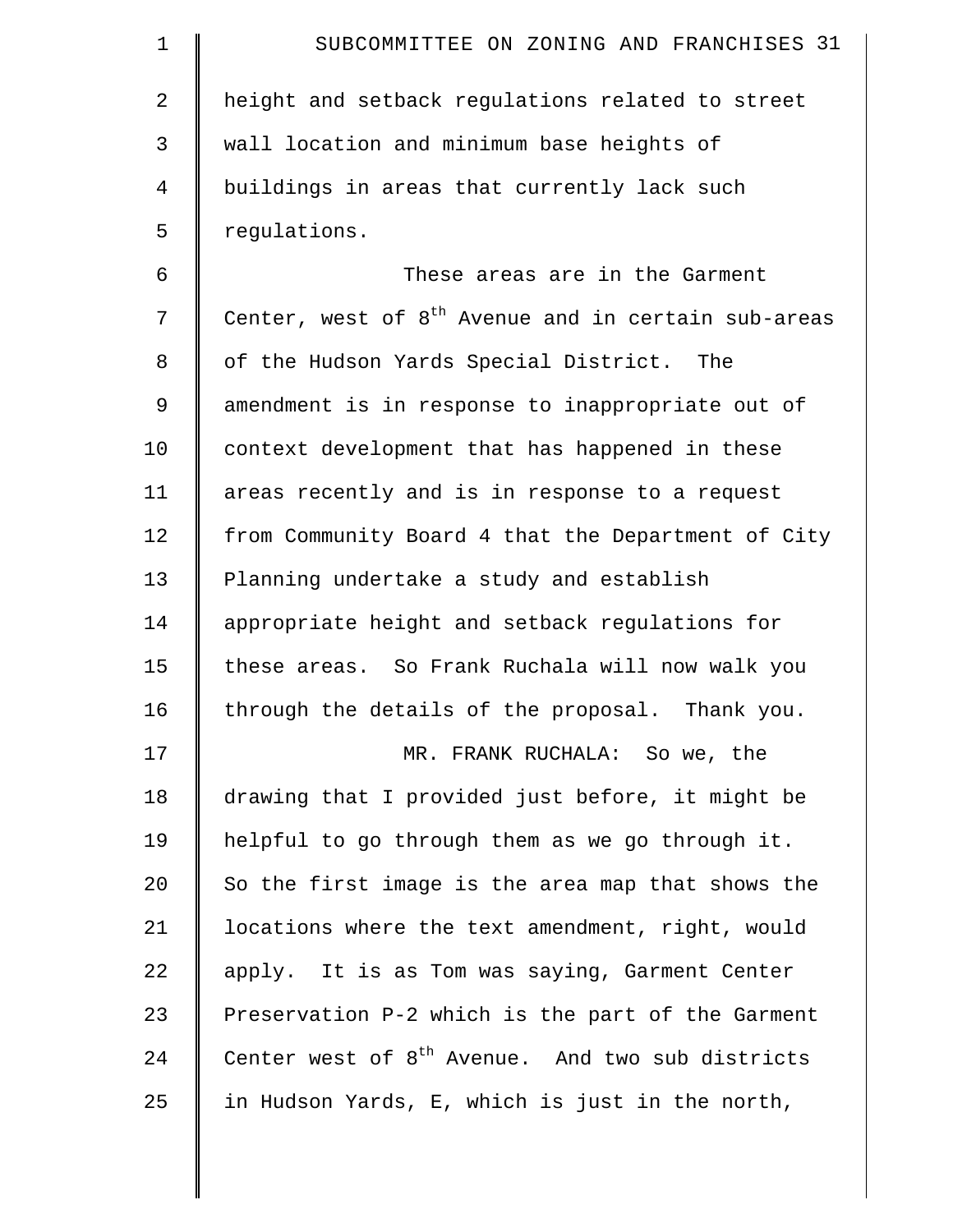| $\mathbf 1$    | SUBCOMMITTEE ON ZONING AND FRANCHISES 32                       |
|----------------|----------------------------------------------------------------|
| $\overline{2}$ | and C which is just at the south. These areas are              |
| 3              | basically in between the Port Authority Bus                    |
| 4              | Terminal which is up on 40 <sup>th</sup> Street and the Farley |
| 5              | Post Office Building which is down on 33rd Street.             |
| 6              | The neighborhood itself is                                     |
| 7              | encompassed by these sub districts, is                         |
| 8              | distinguished by numerous loft buildings as shown              |
| 9              | on the next page, Garment Center buildings. These              |
| 10             | buildings are located on the side streets and                  |
| 11             | typically have street walls which are basically                |
| 12             | walls along the full property line with minimum                |
| 13             | heights of 80 or more feet.                                    |
| 14             | Recently buildings as shown on the                             |
| 15             | next page, recent construction, some buildings                 |
| 16             | that have been constructed in the area have                    |
| 17             | matched this existing context by providing street              |
| 18             | walls along the entire property line up to these               |
| 19             | heights. However as shown on the next page, some               |
| 20             | buildings have not. And instead have provided                  |
| 21             | street walls with only 1 or 2 stories with towers              |
| 22             | beyond that significantly set back from the                    |
| 23             | street.                                                        |
| 24             | This is because, as shown on the                               |
| 25             | next page, these are the regulations in Garment                |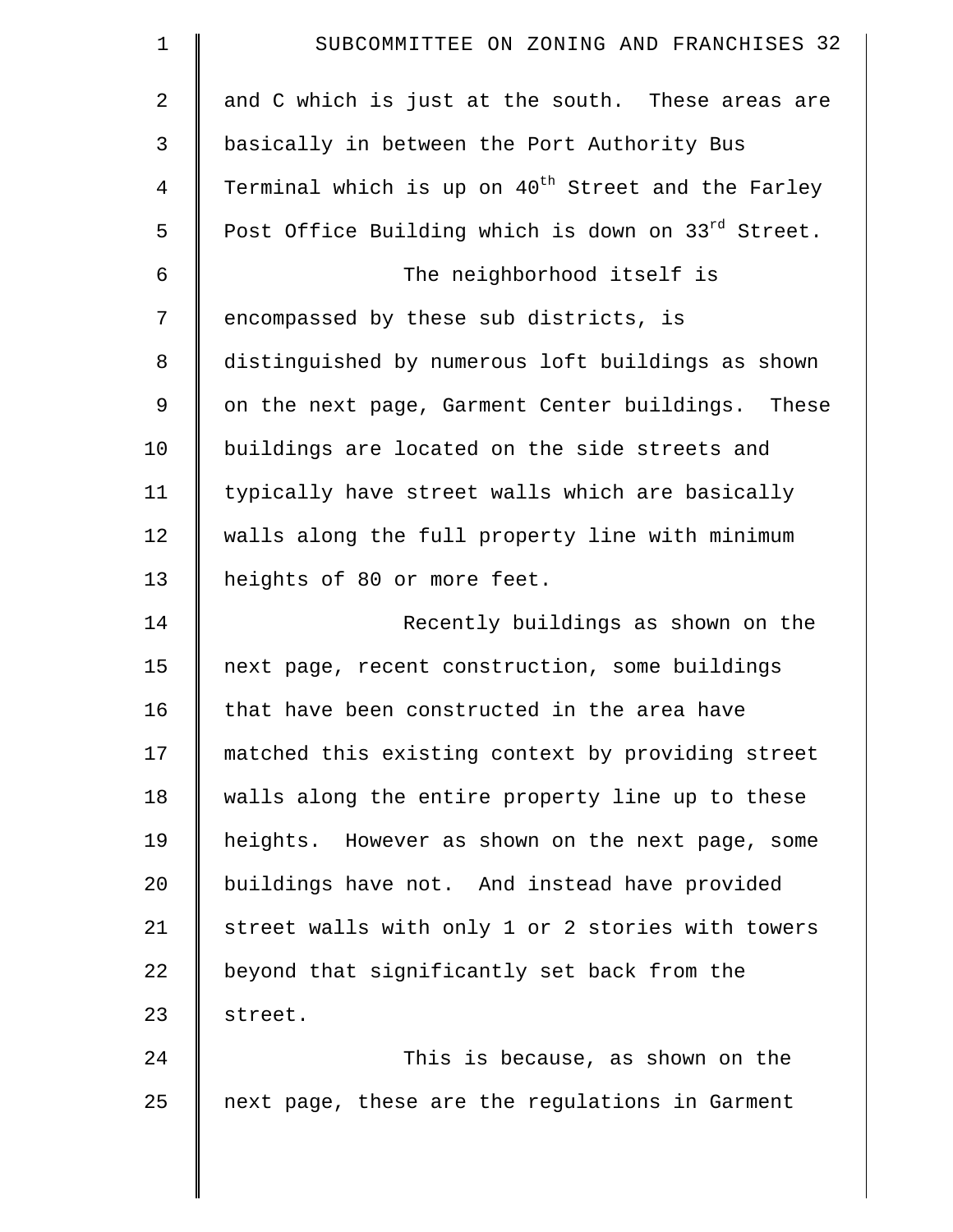| $\mathbf 1$    | SUBCOMMITTEE ON ZONING AND FRANCHISES 33           |
|----------------|----------------------------------------------------|
| $\overline{2}$ | Center P-2. There is a requirement for a street    |
| 3              | wall with a maximum base height of 90 feet.        |
| 4              | However no minimum base height is currently listed |
| 5              | in the zoning text. So the text amendment would,   |
| 6              | as shown on the bottom in red, require a minimum   |
| 7              | base height of 80 feet in this area.               |
| 8              | In addition for narrow lots, these                 |
| $\mathsf 9$    | are lots that are 25 feet or less, the text        |
| 10             | amendment would allow lower street walls, down to  |
| 11             | a minimum base height of 60 feet, if a building is |
| 12             | adjacent to lower buildings. This is to, because   |
| 13             | there are a series of previously built residential |
| 14             | buildings in the area that actually pre-date the   |
| 15             | bigger loft buildings that were built after this,  |
| 16             | or after these buildings.                          |
| 17             | In addition, in sub district C and                 |
| 18             | E which are the two just to the north of the       |
| 19             | Garment Center area, there are currently no street |
| 20             | wall requirements however if a street wall is      |
| 21             | provided it must have a maximum height of 90 feet. |
| 22             | The text amendment would require similar street    |
| 23             | wall requirements as in the P-2 area of the        |
| 24             | Garment Center. It would require a street wall up  |
| 25             | to a minimum base height of 80 feet, a maximum of  |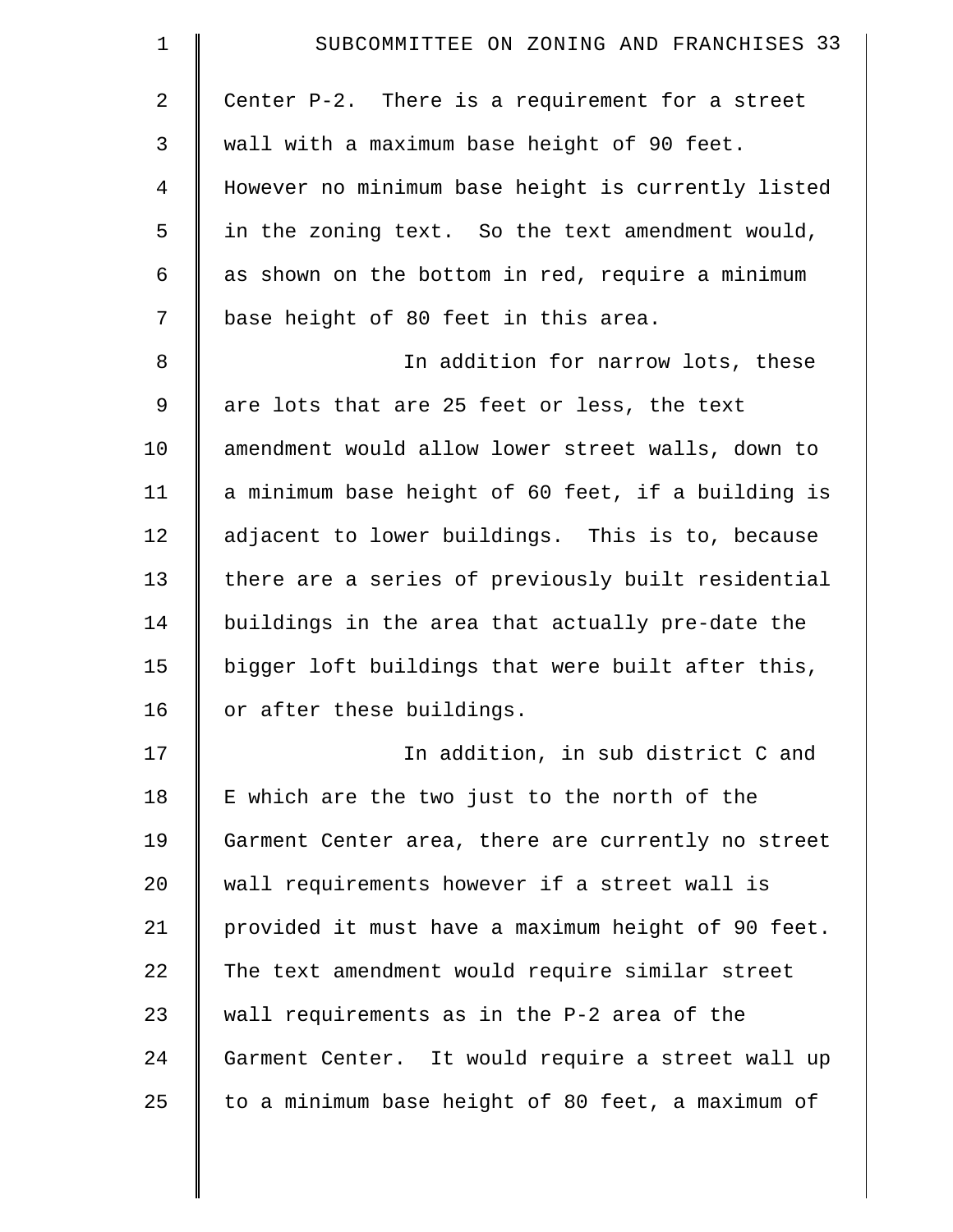| $\mathbf 1$ | SUBCOMMITTEE ON ZONING AND FRANCHISES 34                                   |
|-------------|----------------------------------------------------------------------------|
| 2           | 90 and allow for taller street walls depending on                          |
| 3           | the height of adjacent buildings.                                          |
| 4           | The text amendment also clarifies                                          |
| 5           | and corrects a series of other parts of the text                           |
| 6           | dealing with street walls in both Garment Center                           |
| 7           | and in Hudson Yards Districts. Probably most                               |
| 8           | importantly as part of an action that would                                |
| 9           | brought up to the Council in 2009, there was a                             |
| 10          | corrective action for Hudson Yards, there was an                           |
| 11          | allowance for recesses above certain heights on                            |
| 12          | both 10 <sup>th</sup> Avenue and 34 <sup>th</sup> Street. However the text |
| 13          | mistakenly did not include an allowance for                                |
| 14          | recesses on 10 <sup>th</sup> Avenue in a certain sub district.             |
| 15          | And so to allow for the intent of the text we                              |
| 16          | would allow the recesses along 10 <sup>th</sup> Avenue.                    |
| 17          | The Community Board 4 recommended                                          |
| 18          | approval of the text amendment with conditions                             |
| 19          | which were met by changes to the amendment by the                          |
| 20          | Commission, by the City Planning. And the Borough                          |
| 21          | President recommended approval.                                            |
| 22          | CHAIRPERSON WEPRIN: And Speaker                                            |
| 23          | Quinn I understand is also in favor of it, is that                         |
| 24          | correct?                                                                   |
| 25          | MR. RUCHALA: That's correct.                                               |
|             |                                                                            |
|             |                                                                            |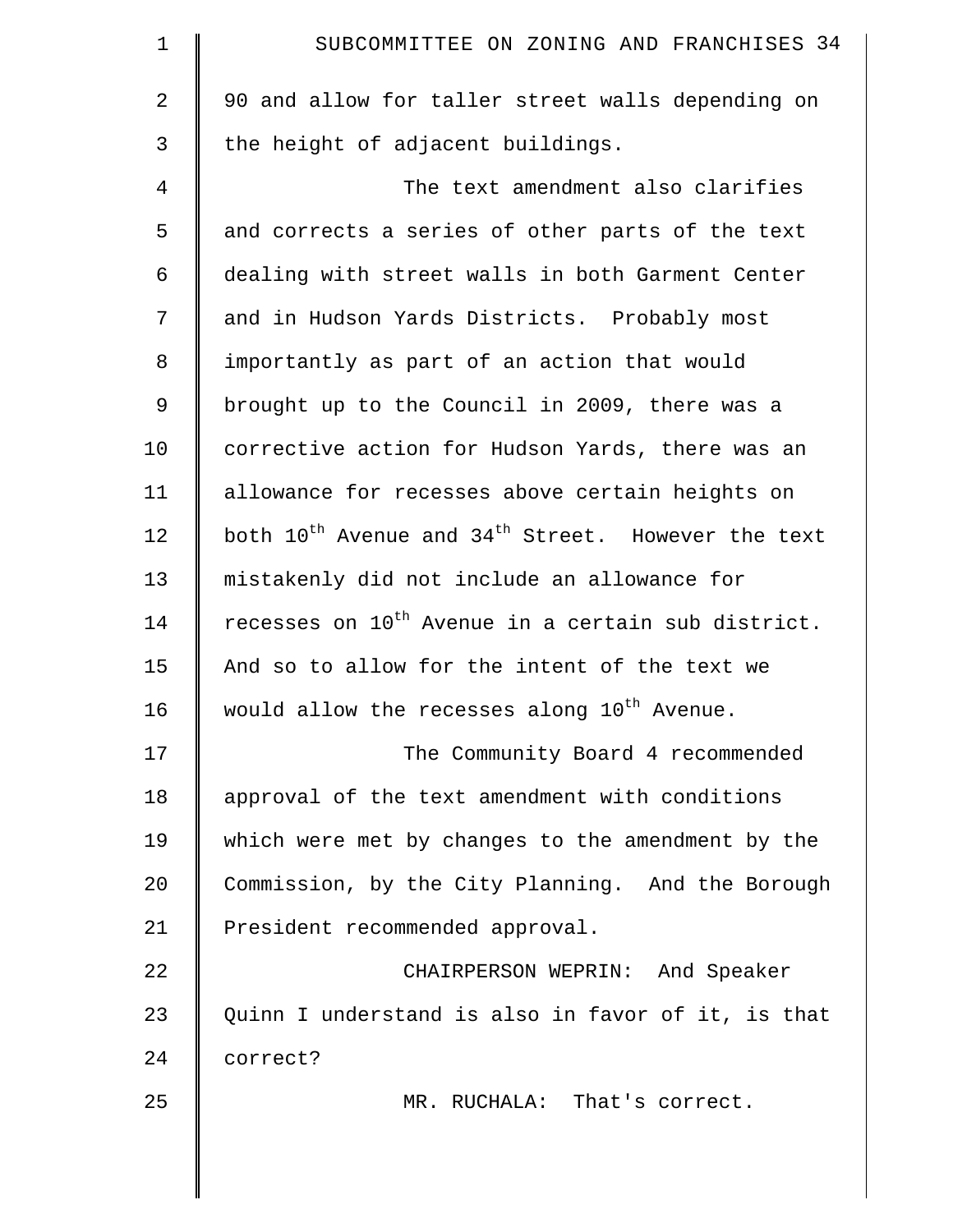| $\mathbf 1$    | SUBCOMMITTEE ON ZONING AND FRANCHISES 35           |
|----------------|----------------------------------------------------|
| 2              | CHAIRPERSON WEPRIN: Ms Reyna, Mr.                  |
| 3              | Ignizio, any comments or questions? Common sense.  |
| 4              | Look at that. Well thank you very much. We have    |
| 5              | no one else on this, right? Well thank you.        |
| 6              | We're going to close this hearing.                 |
| 7              | MR. LARGO: Thank you.                              |
| 8              | MR. RUCHALA: Thank you.                            |
| $\mathfrak{g}$ | CHAIRPERSON WEPRIN: And we're                      |
| 10             | going to move to what will be the last item on our |
| 11             | agenda, the last, the one after that will be put   |
| 12             | off until next meeting, again. We are going to     |
| 13             | now do Land Use 122, Elliott Chelsea Housing. The  |
| 14             | applicants can come up and I will attempt to read  |
| 15             | their names. Evan Kashanian, Robert Ezrapour and   |
| 16             | Burton Leon. And I apologize for any poor          |
| 17             | pronunciations. And that, I'm sorry, is N 100252   |
| 18             | ZRM.                                               |
| 19             | [Witnesses getting settled]                        |
| 20             | CHAIRPERSON WEPRIN: Please, all of                 |
| 21             | you state your name for the record and then        |
| 22             | describe what you need to describe.                |
| 23             | MR. BURTON LEON: Okay. Burton                      |
| 24             | Leon, I'm with the New York City Housing           |
| 25             | Development, I'm sorry, Housing Authority.         |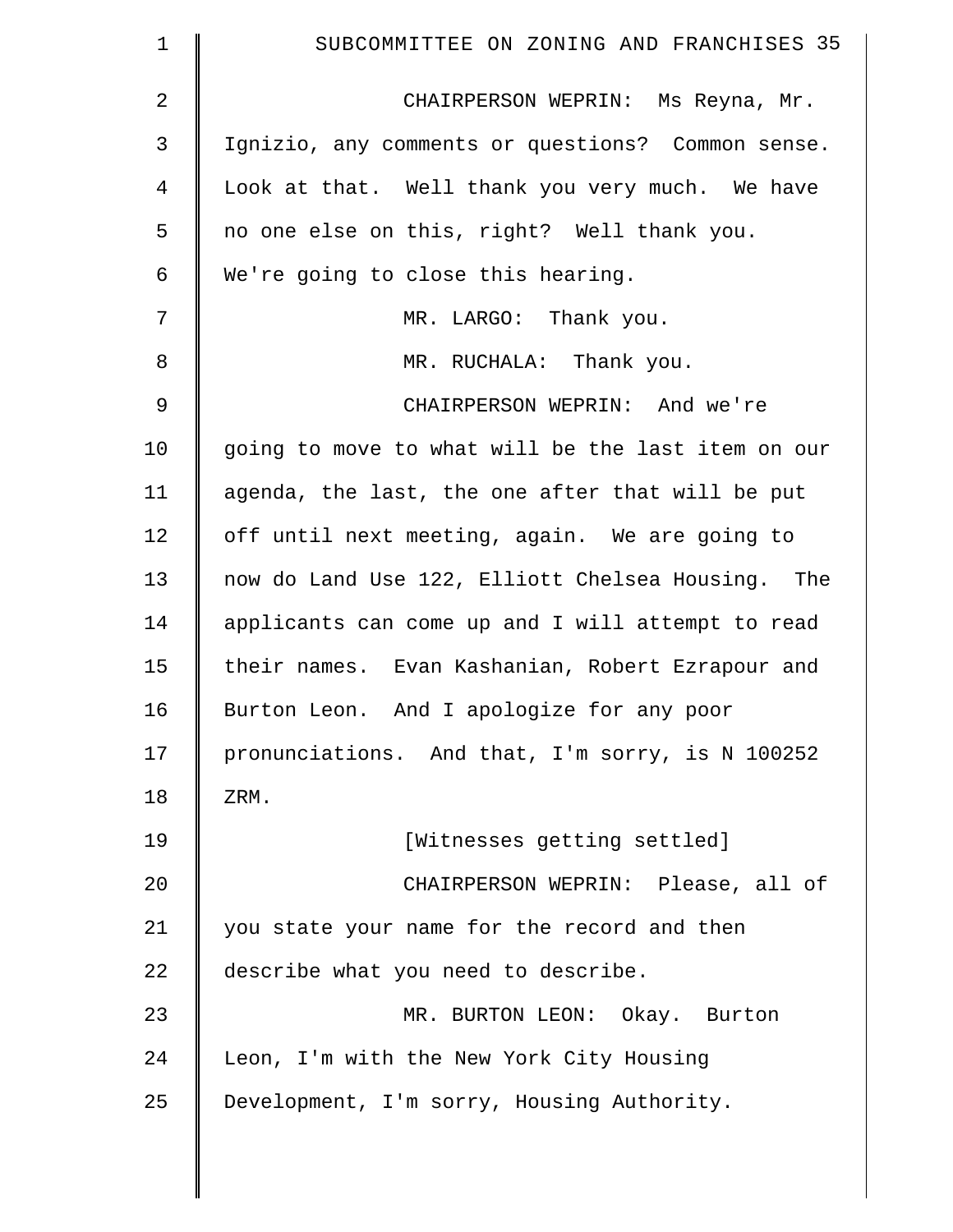| 1              | SUBCOMMITTEE ON ZONING AND FRANCHISES 36                             |
|----------------|----------------------------------------------------------------------|
| $\overline{2}$ | MR. ROBERT EZRAPOUR: Robert                                          |
| $\mathsf{3}$   | Ezrapour, I'm with the development team at Artemis                   |
| 4              | Construction.                                                        |
| 5              | MR. EVAN KASHANIAN: I'm Evan                                         |
| 6              | Kashanian with Artemis Construction.                                 |
| 7              | MR. LEON: Okay. I have a prepared                                    |
| 8              | statement and I would read it quickly. I've                          |
| $\mathsf 9$    | circulated the testimony to members of the                           |
| 10             | Committee. In order to facilitate development of                     |
| 11             | an affordable housing project at the northwest                       |
| 12             | corner of 9 <sup>th</sup> Avenue and West 25 <sup>th</sup> Street in |
| 13             | Manhattan, Community District 4, the Housing                         |
| 14             | Authority seeks your approval of a zoning text                       |
| 15             | amendment by the Department of City Planning which                   |
| 16             | will serve as the basis for CPC authorization of a                   |
| 17             | companion application from the Authority and the                     |
| 18             | developer for height and setback modification as                     |
| 19             | far as reduction of replacement parking currently                    |
| 20             | on the site.                                                         |
| 21             | The proposed 22-story, 168-unit                                      |
| 22             | building with ground floor commercial and                            |
| 23             | underground parking on the subject site within a                     |
| 24             | 1.93 acre property of Chelsea Houses, is the $1^\text{st}$ of        |
| 25             | 3 developments on Manhattan's West Side to provide                   |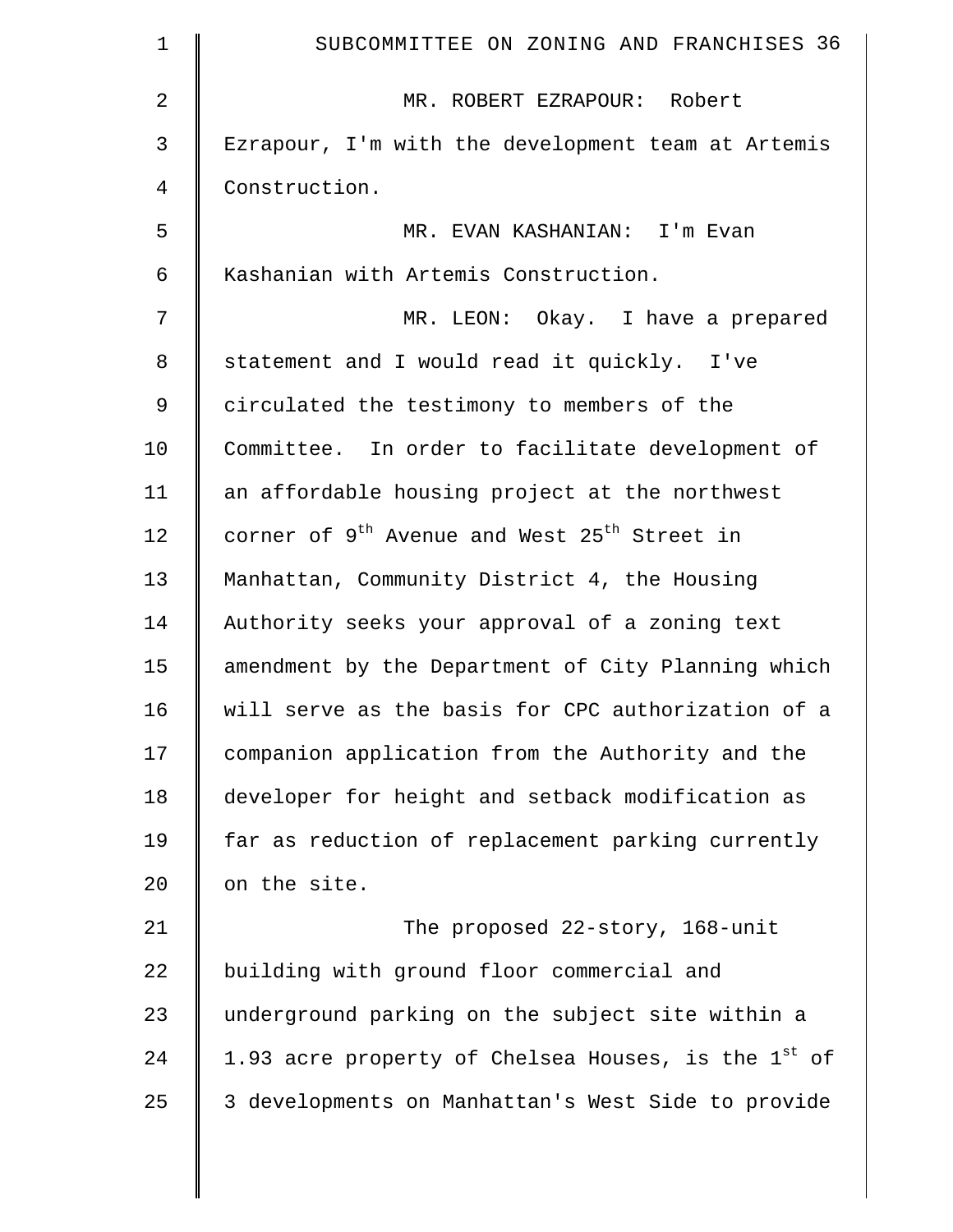| $\mathbf 1$    | SUBCOMMITTEE ON ZONING AND FRANCHISES 37                       |
|----------------|----------------------------------------------------------------|
| $\overline{a}$ | primarily moderate and middle income housing in                |
| 3              | accordance with City Council's points of agreement             |
| 4              | in 2005 for rezoning of Hudson Yard in West                    |
| 5              | Chelsea.                                                       |
| 6              | The project is the result of HPD                               |
| 7              | and NYCHA collaboration with extensive community               |
| 8              | consultation following a Request for Proposal in               |
| 9              | 2006 and developer selection in 2007. The project              |
| 10             | cost of \$65.3 million will be financed upon                   |
| 11             | issuance by Housing Development Corporation,                   |
| 12             | subsidies from HPD and Reso-A funds from the                   |
| 13             | Speaker Quinn's Office.                                        |
| 14             | Land disposition approval is                                   |
| 15             | expected shortly from the US Department of Housing             |
| 16             | and Urban Development and the site with additional             |
| 17             | development rights will be conveyed by the                     |
| 18             | Authority to West 25 <sup>th</sup> Street of Chelsea Equities, |
| 19             | LLC, I'm sorry, an affiliate of Artemis                        |
| 20             | Construction by July 1st.                                      |
| 21             | The project site at 9,985 square                               |
| 22             | feet is relatively small and through zoning                    |
| 23             | analysis and massing studies with DCP in 2005, it              |
| 24             | was determined that modification of both the base              |
| 25             | height and the sky exposure plane would be needed              |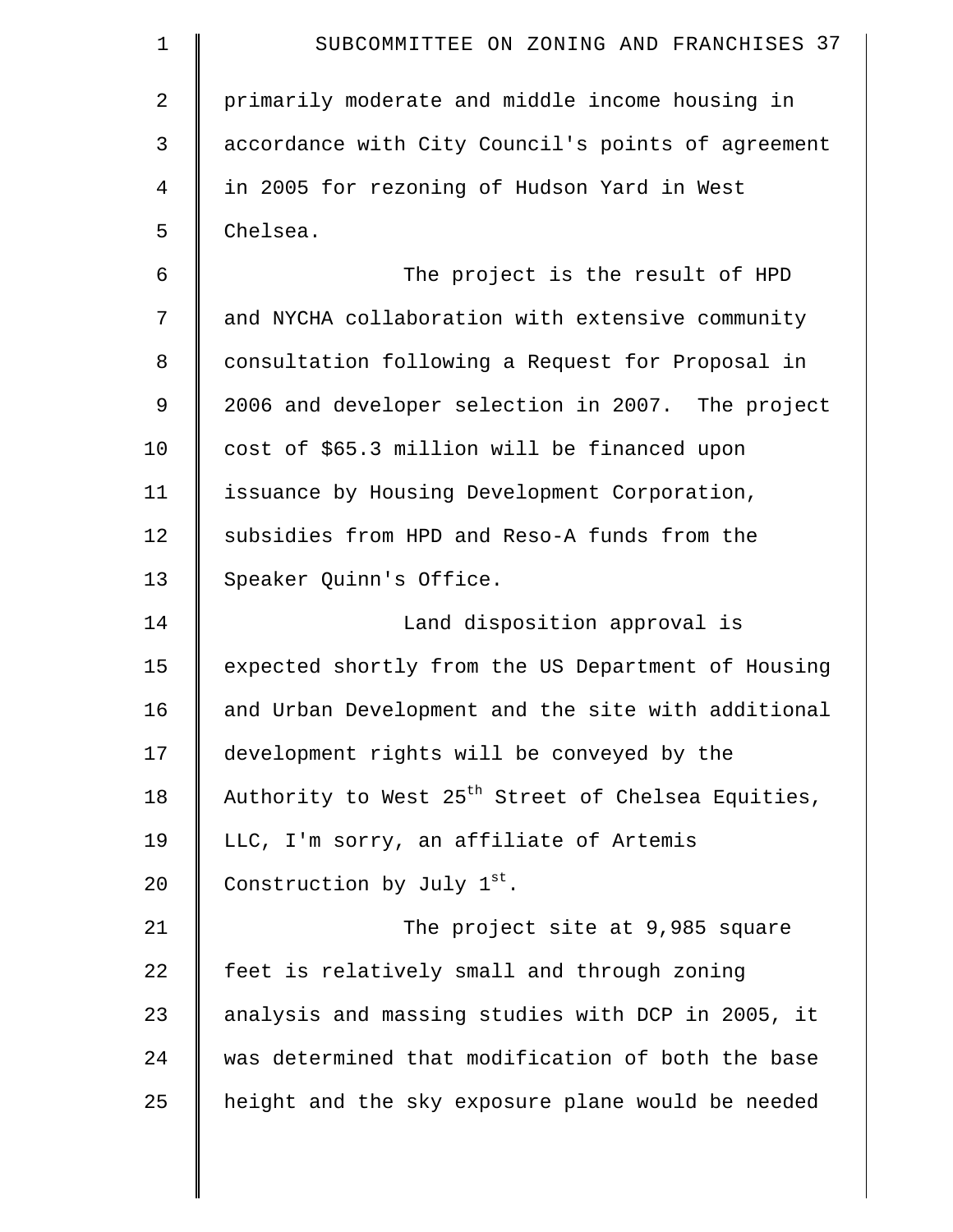| $\mathbf 1$ | SUBCOMMITTEE ON ZONING AND FRANCHISES 38           |
|-------------|----------------------------------------------------|
| 2           | to support an economical and financially viable    |
| 3           | building within an R-8 district for moderate and   |
| 4           | middle income households.                          |
| 5           | In return for disposition at a                     |
| 6           | price that is significantly below fair market      |
| 7           | value, NYCHA residents in Community District 4     |
| 8           | will be given rental preference for 20% of the 168 |
| 9           | units or 34 units. Extensive marketing outreach    |
| 10          | to other NYCHA residents will be made including    |
| 11          | credit counseling for prospective applicants.      |
| 12          | The project site is currently used                 |
| 13          | as a parking lot and a compactor facility for both |
| 14          | Chelsea Houses and Elliott Houses. NYCHA will      |
| 15          | relocate the compactors from the south side of the |
| 16          | private Hayward Building to its west side on the   |
| 17          | adjoining parking area of Chelsea Houses for       |
| 18          | operation initially as a compactor yard.<br>As     |
| 19          | recommended by Community Board 4 a building will   |
| 20          | be constructed by Artemis around 2012 to house the |
| 21          | two compactors as a means of addressing neighbor's |
| 22          | concerns with noise and odor of garbage handling   |
| 23          | for 7 NYCHA buildings.                             |
| 24          | In order to meet operating safety                  |
| 25          | standards for Authority workers and to provide a   |
|             |                                                    |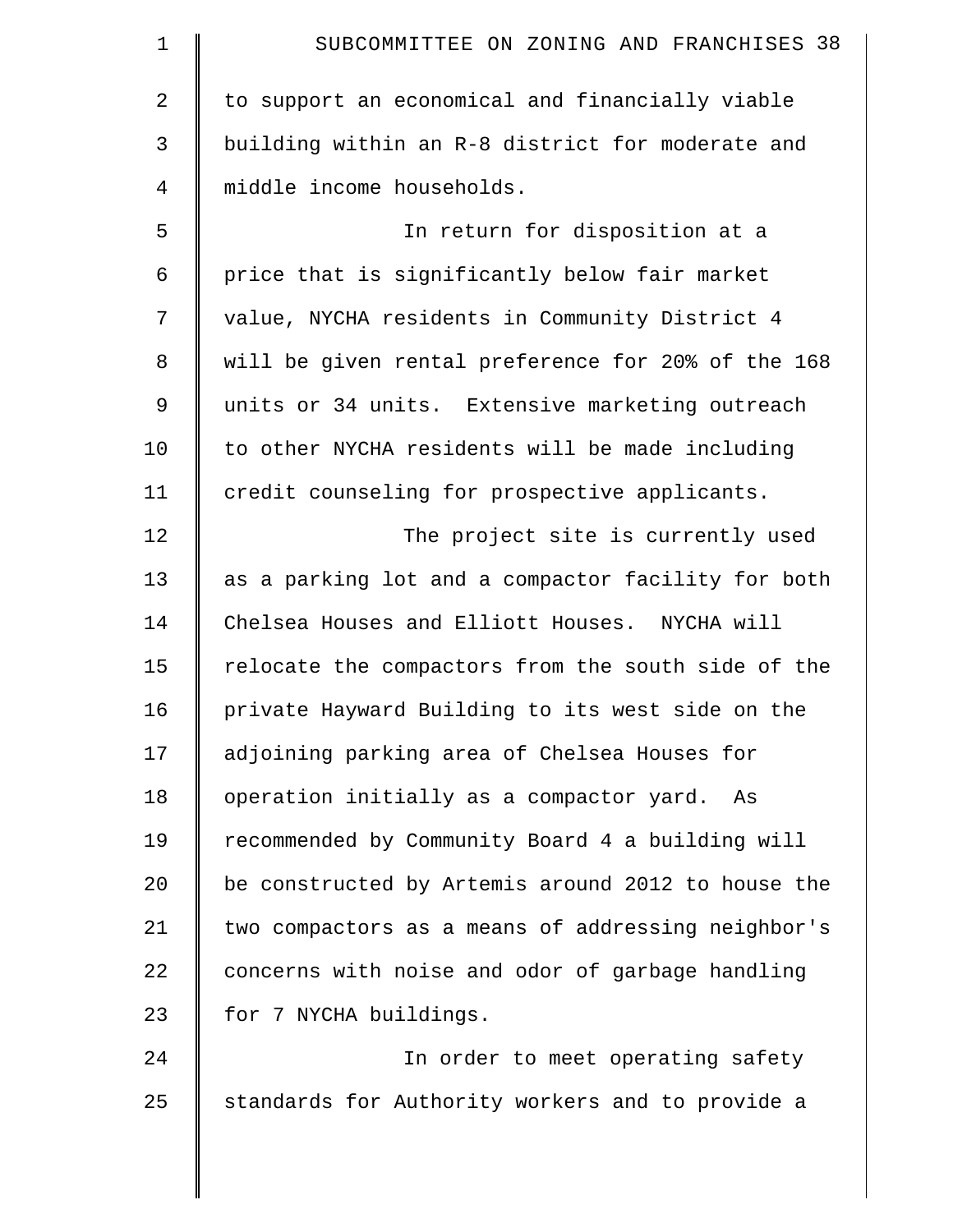| $\mathbf 1$    | SUBCOMMITTEE ON ZONING AND FRANCHISES 39           |
|----------------|----------------------------------------------------|
| $\overline{2}$ | safe distance from the Hayward Building, for the   |
| 3              | Department of Sanitation trucks that back into the |
| 4              | compactor yard to pick up and drop off the         |
| 5              | compactors, a wider building will be provided than |
| 6              | the one previously designed by the developer. The  |
| 7              | question of minimum distance between buildings     |
| 8              | within the Chelsea parcel will be resolved by the  |
| $\mathsf 9$    | Authority in consultation with DEP and Department  |
| 10             | of Buildings.                                      |
| 11             | Following loan closing for the                     |
| 12             | housing project a brief will be prepared by a      |
| 13             | Zoning attorney for submission to DOB by October   |
| 14             | to apply for a parking loading area on a separate  |
| 15             | zoning lot to accommodate the compactor, dumpster  |
| 16             | and Authority vehicles. The Authority will work    |
| 17             | closely with DCP and Department of buildings for   |
| 18             | zoning compliance solutions by this year-end,      |
| 19             | before construction of a garage for the compactors |
| 20             | and a carport for the dumpsters.                   |
| 21             | The existing 42 parking spaces as                  |
| 22             | required by the certificate of occupancy for       |
| 23             | Chelsea Houses will be reduced to 30 spaces        |
| 24             | including 26 spaces to be provided within the      |
| 25             | cellar of the proposed building for use by NYCHA   |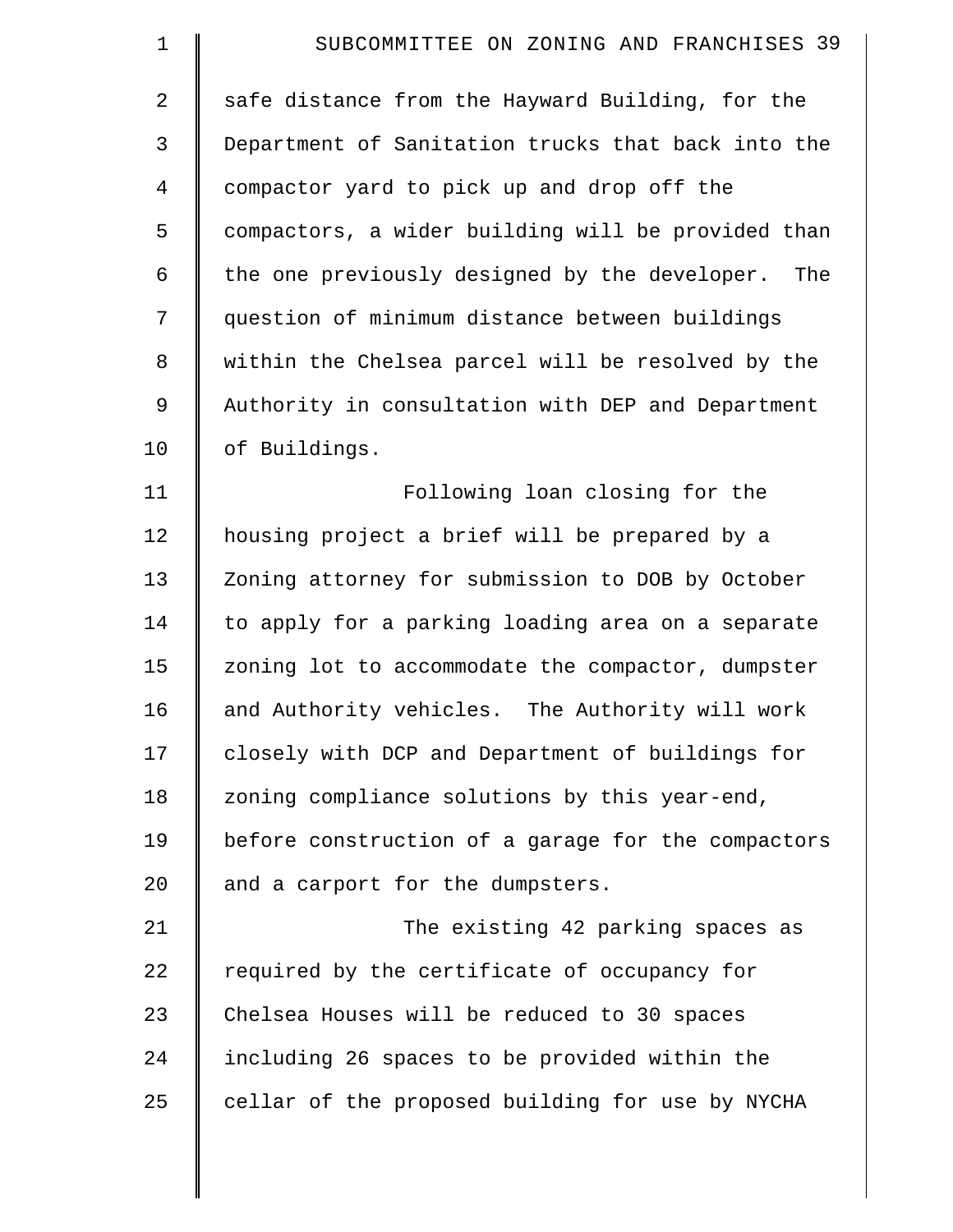| $\mathbf 1$    | SUBCOMMITTEE ON ZONING AND FRANCHISES 40           |
|----------------|----------------------------------------------------|
| 2              | residents. Currently there are 22 residents with   |
| 3              | parking permits and they will reach receive \$100  |
| $\overline{4}$ | monthly stipend as subsidy for alternate parking   |
| 5              | arrangement during construction of the proposed    |
| 6              | buildings. These residents will have rental        |
| 7              | priority for an indoor attended parking space upon |
| 8              | completion of the development by the end of 2012.  |
| 9              | The proposed zoning text amendment                 |
| 10             | and the height setback and parking modification    |
| 11             | application have been recommended for approval by  |
| 12             | the Community Board 4, Manhattan Borough President |
| 13             | and the City Planning Commission. Your             |
| 14             | endorsement of the zoning text would facilitate    |
| 15             | the creation of 168 affordable housing units,      |
| 16             | towards meeting the Authority's housing target of  |
| 17             | 6,000 units in Mayor Bloomberg's new Housing       |
| 18             | Marketplace Plan. And I will be available to       |
| 19             | answer questions. Thank you.                       |
| 20             | EZRAPOUR: Good morning. I'm<br>$MR$ .              |
| 21             | from Artemis Construction. My name is Robert       |
| 22             | Ezrapour. Just to add to what Burton so            |
| 23             | eloquently pointed out, we were awarded an RFP on  |
| 24             | the Elliott-Chelsea site and our intent is to put  |
| 25             | up a 22-story building with 169 affordable         |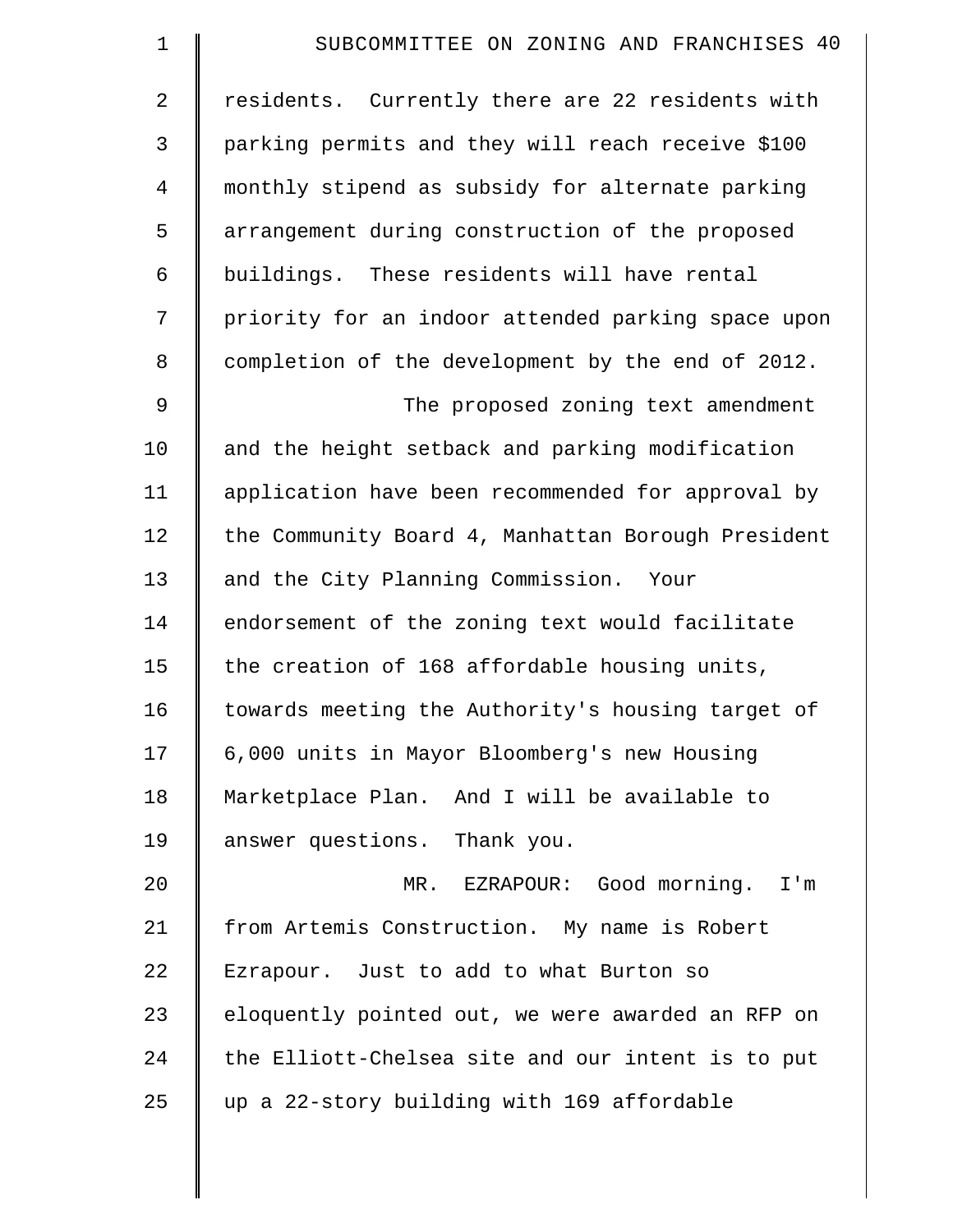| $\mathbf 1$    | SUBCOMMITTEE ON ZONING AND FRANCHISES 41           |
|----------------|----------------------------------------------------|
| $\overline{a}$ | dwelling units. We've been very fortunate to have  |
| 3              | the support of Community Board 4, NYCHA, HPD, HDC. |
| 4              | And Speaker Quinn's Office has been kind enough to |
| 5              | provide some Reso-A grant to make this project     |
| 6              | economically viable.                               |
| 7              | We're looking forward to this                      |
| 8              | challenge. We feel the community is eagerly        |
| 9              | awaiting affordable housing. And we've been        |
| 10             | welcomed into this community. And I think once     |
| 11             | this is all finished and done, God willing, you    |
| 12             | will all be proud of this structure. And I thank   |
| 13             | you for the opportunity to speak here today.       |
| 14             | CHAIRPERSON WEPRIN: Okay. Council                  |
| 15             | Member Reyna has some questions.                   |
| 16             | COUNCIL MEMBER REYNA: Good                         |
| 17             | morning. I just wanted to understand, Mr. Burton,  |
| 18             | the land that the Housing Authority is going to be |
| 19             | making available for this construction, is it      |
| 20             | going to be a land lease?                          |
| 21             | MR. LEON: It's going to be sold.                   |
| 22             | COUNCIL MEMBER REYNA: It's going                   |
| 23             | to be sold. And the price for that?                |
| 24             | MR. LEON: It will be \$4 million.                  |
| 25             | COUNCIL MEMBER REYNA: What is the                  |
|                |                                                    |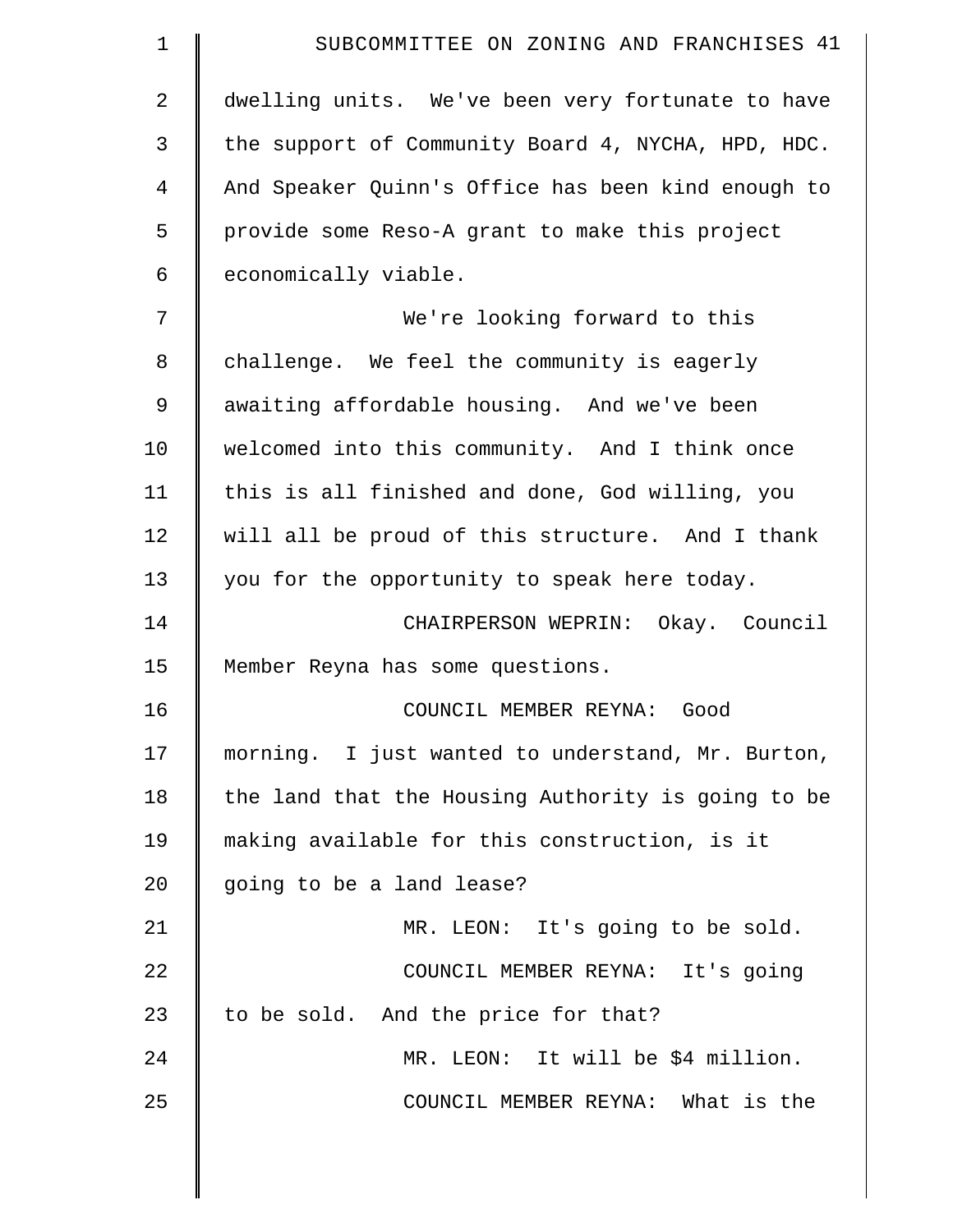| 1              | SUBCOMMITTEE ON ZONING AND FRANCHISES 42           |
|----------------|----------------------------------------------------|
| 2              | market rate for that price, for that land?         |
| 3              | MR. LEON: It's approximately \$19                  |
| $\overline{4}$ | million.                                           |
| 5              | COUNCIL MEMBER REYNA: And so                       |
| 6              | there's a loss?                                    |
| 7              | MR. LEON: We don't consider it as                  |
| 8              | a loss because of the fact that we will be getting |
| 9              | a 20% set aside of units for income eligible NYCHA |
| 10             | residents.                                         |
| 11             | COUNCIL MEMBER REYNA: There's                      |
| 12             | going to be a what?                                |
| 13             | MR. LEON: Because of the fact that                 |
| 14             | we will be obtaining a 20% of the units to be set  |
| 15             | aside with rental preference given to NYCHA        |
| 16             | residents, meaning that we have over income        |
| 17             | residents who might wish to move out of public     |
| 18             | housing into private housing, but affordable       |
| 19             | housing, and that we may have households with      |
| 20             | grown up children who have completed university    |
| 21             | education and currently holding a job that could   |
| 22             | allow them to afford an apartment in this          |
| 23             | building.                                          |
| 24             | COUNCIL MEMBER REYNA: And these                    |
| 25             | apartments are going to be in perpetuity?          |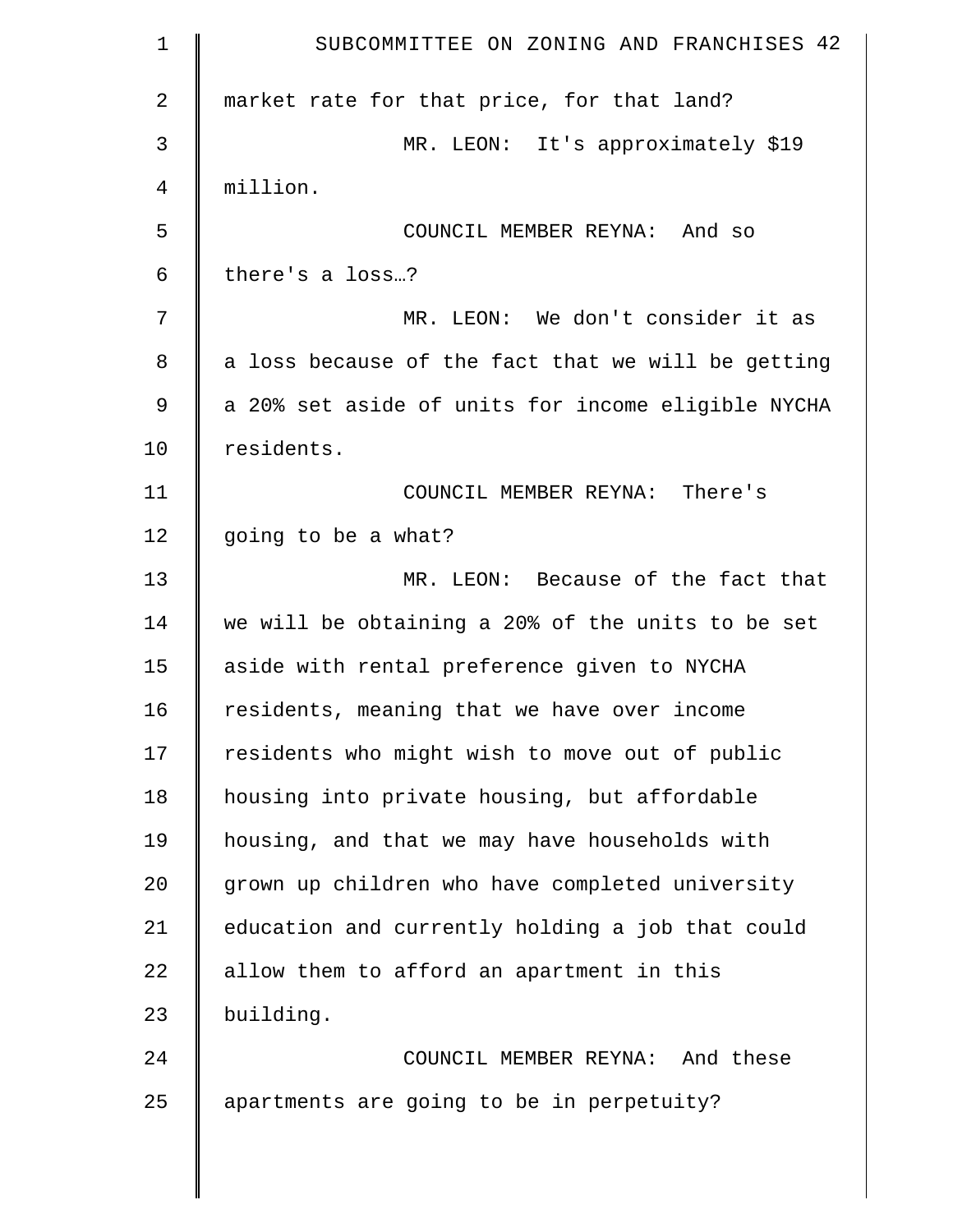| $\mathbf 1$    | SUBCOMMITTEE ON ZONING AND FRANCHISES 43           |
|----------------|----------------------------------------------------|
| $\overline{2}$ | Affordable?                                        |
| 3              | MR. LEON: Yes. With respect to                     |
| 4              | the moderate and middle income units, yes the      |
| 5              | affordability will be secured for a long term.     |
| 6              | COUNCIL MEMBER REYNA: And how is                   |
| 7              | that regulatory agreement achieved?                |
| 8              | MR. LEON: Both HDC and HPD have                    |
| 9              | made that as a requirement for this project. That  |
| 10             | the units will remain affordable for the life of   |
| 11             | the building.                                      |
| 12             | COUNCIL MEMBER REYNA: And as far                   |
| 13             | as the residents moving out of public housing with |
| 14             | an affordable housing rental being provided in the |
| 15             | outside of the Chelsea Houses because this won't   |
| 16             | be considered part of the Chelsea Houses--         |
| 17             | MR. LEON: [Interposing] Right.                     |
| 18             | COUNCIL MEMBER REYNA:                              |
| 19             | portfolio.                                         |
| 20             | MR. LEON: Right.                                   |
| 21             | COUNCIL MEMBER REYNA: This will be                 |
| 22             | a standalone project.                              |
| 23             | MR. LEON: Right.                                   |
| 24             | COUNCIL MEMBER REYNA: And the                      |
| 25             | preferencing for the families is through a lottery |
|                |                                                    |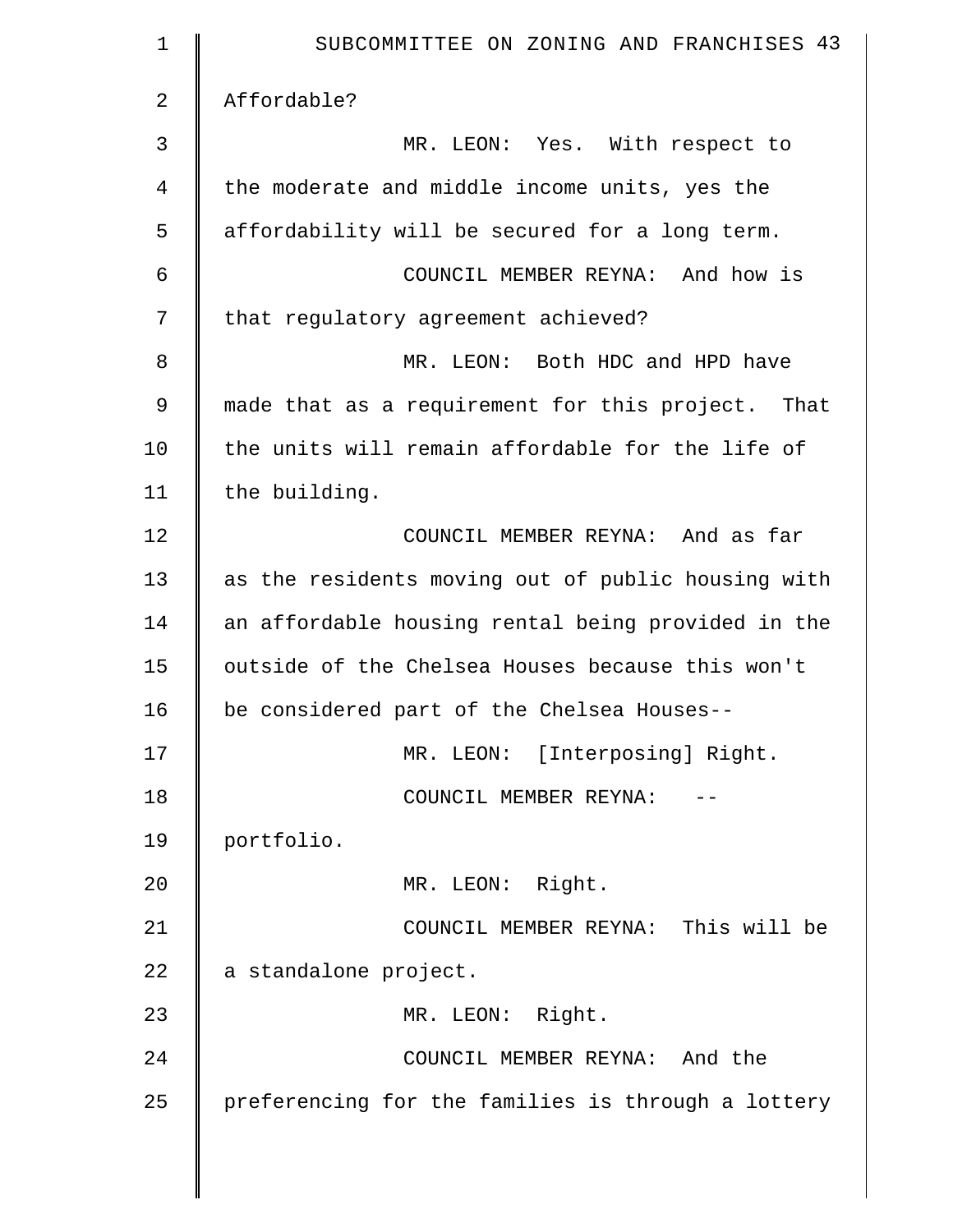| 1              | SUBCOMMITTEE ON ZONING AND FRANCHISES 44           |
|----------------|----------------------------------------------------|
| 2              | anyway.                                            |
| 3              | MR. LEON: Correct.                                 |
| $\overline{4}$ | COUNCIL MEMBER REYNA: And so the                   |
| 5              | families are going to be paying 30% of their       |
| 6              | income?                                            |
| 7              | MR. LEON: Families are expected to                 |
| 8              | pay no more than 30% of their income for rent but, |
| 9              | you know, it would be up to the individual         |
| 10             | resident to determine if in fact it would be       |
| 11             | better for them to remain in public housing or to  |
| 12             | move out of public housing into affordable housing |
| 13             | in the marketplace. And so the rents have been     |
| 14             | set, based on 30% of income. And I would point     |
| 15             | out that for a family of 4; the qualifying income  |
| 16             | ranges form approximately \$31,700 to \$154,000.   |
| 17             | COUNCIL MEMBER REYNA: So a family                  |
| 18             | of 4 would qualify for--what's the distribution of |
| 19             | the units? It's studios--                          |
| 20             | MR. LEON: [Interposing] Yes.                       |
| 21             | COUNCIL MEMBER REYNA: Primarily                    |
| 22             | studios.                                           |
| 23             | MR. LEON: No. the building has a                   |
| 24             | unit mix of 40 studios, 39 1-bedroom, 84 2-bedroom |
| 25             | and 5 3-bedroom units. And the income mix will     |
|                |                                                    |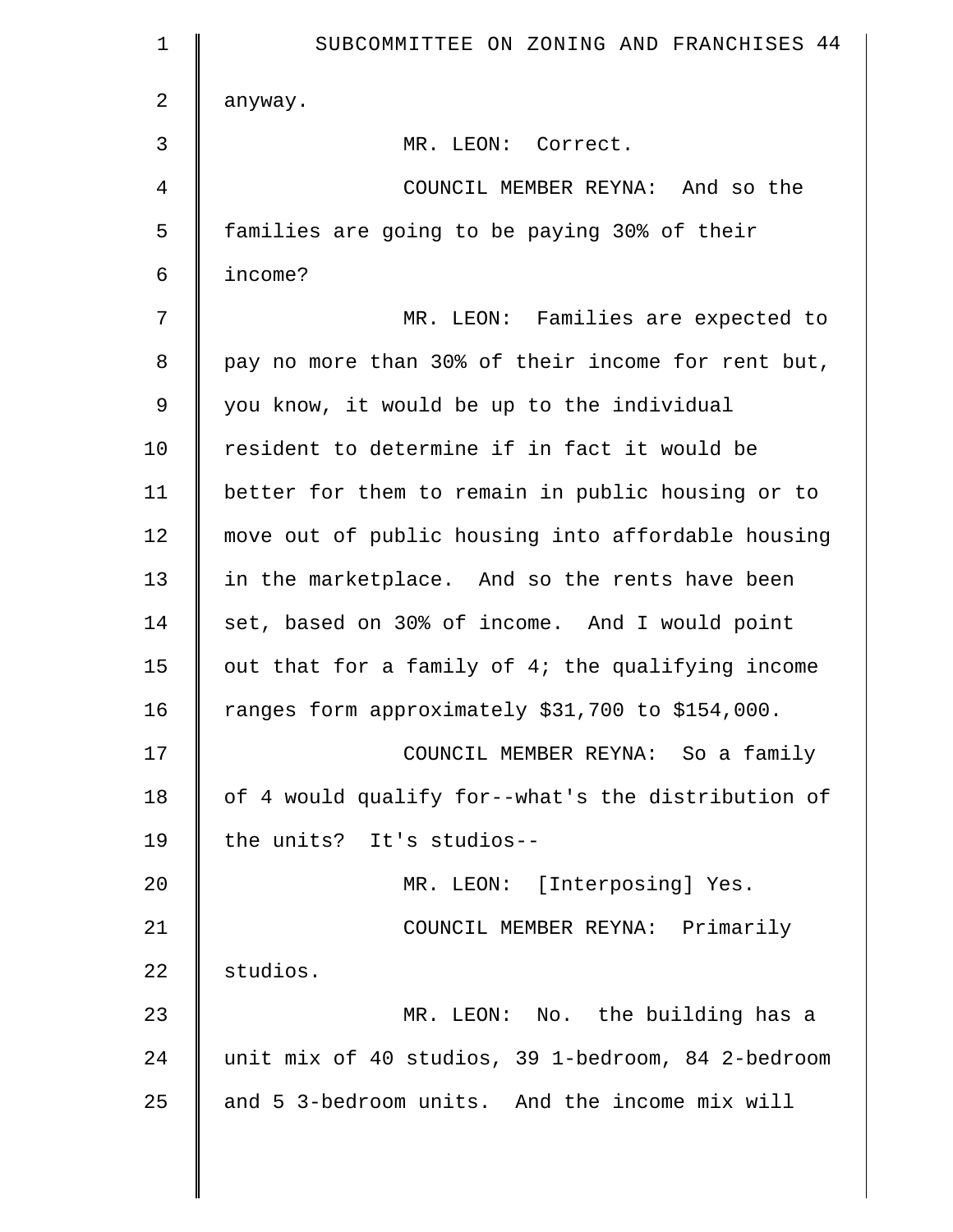| 1           | SUBCOMMITTEE ON ZONING AND FRANCHISES 45          |
|-------------|---------------------------------------------------|
| 2           | encompass 34 units or 20% of the households with  |
| 3           | income below 50% AMI. 20 unites for household     |
| 4           | with income up to 125% AMI. 57 unites for up to   |
| 5           | 165% AMI and then 56 units up to 195% AMI.        |
| 6           | COUNCIL MEMBER REYNA: And the 20%                 |
| 7           | or the 34 units reserved for NYCHA residents, are |
| 8           | those equal distributions amongst the same        |
| $\mathsf 9$ | household bedrooms that you just described? So    |
| 10          | it'll range from studio to 3 bedrooms?            |
| 11          | MR. LEON: Yes in fact there's a--                 |
| 12          | COUNCIL MEMBER REYNA:                             |
| 13          | [Interposing] Amongst the 20%.                    |
| 14          | MR. LEON: Yeah. There's a 3-                      |
| 15          | bedroom that would be set aside for low income    |
| 16          | family.                                           |
| 17          | COUNCIL MEMBER REYNA: Thank you                   |
| 18          | very much.                                        |
| 19          | CHAIRPERSON WEPRIN: Okay. Well I                  |
| 20          | don't have any more questions. So I want to thank |
| 21          | this panel. And we do have someone else from the  |
| 22          | Community Board who's going to testify in favor.  |
| 23          | MR. EZRAPOUR: Thank you.                          |
| 24          | CHAIRPERSON WEPRIN: You may want                  |
| 25          | to leave your charts out just in case they want a |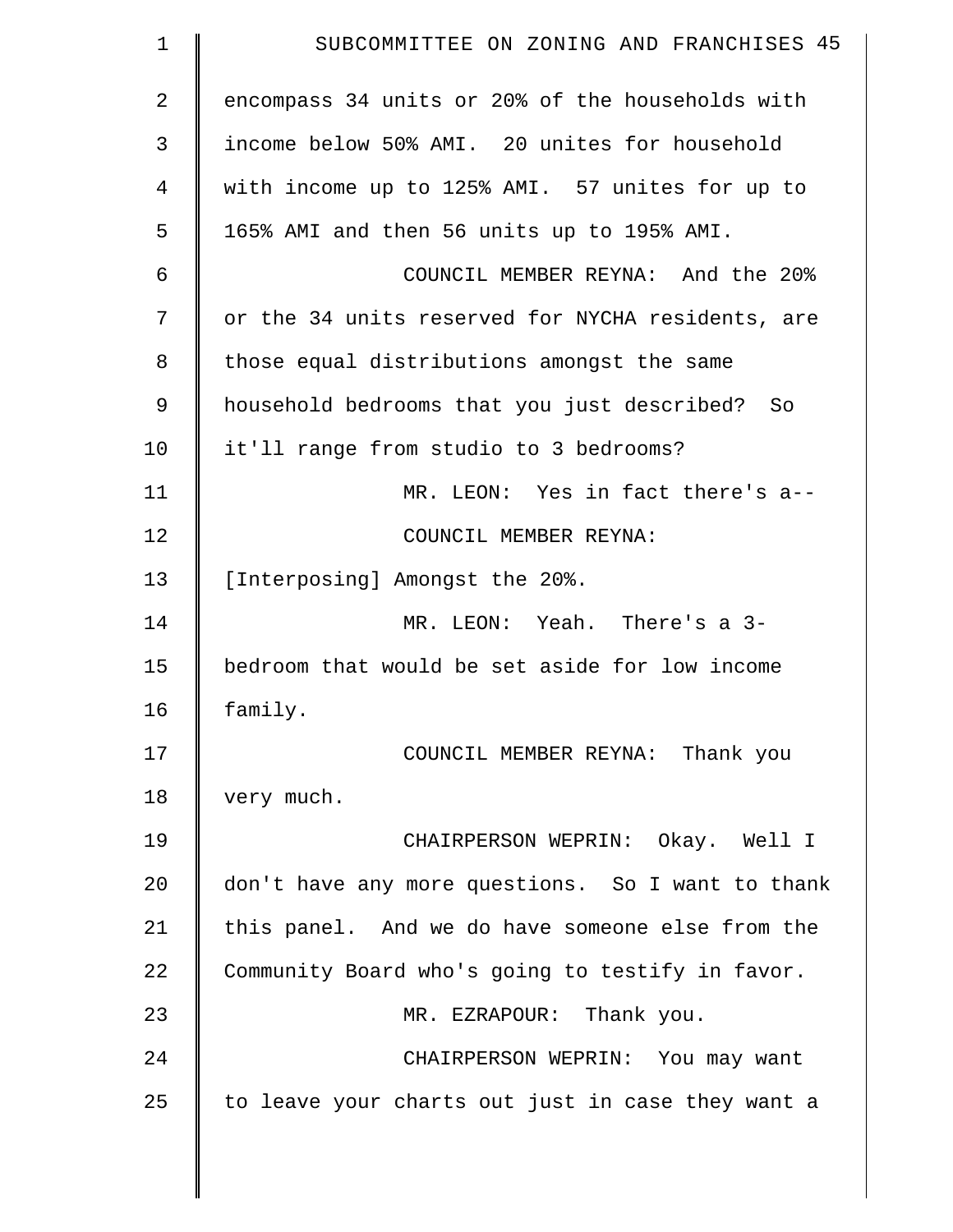| $\mathbf 1$    | SUBCOMMITTEE ON ZONING AND FRANCHISES 46           |
|----------------|----------------------------------------------------|
| $\overline{a}$ | prop. This is, I believe, Joe Restuccia. And       |
| 3              | he's testifying in favor of this project. Please   |
| 4              | state your name again for the record and your      |
| 5              | statement.                                         |
| 6              | MR. JOE RESTUCCIA: My name is Joe                  |
| 7              | Restuccia. I'm the Co-Chair of the Housing,        |
| 8              | Health and Human Services Committee in Manhattan   |
| 9              | Community Board 4 testifying in behalf of this     |
| 10             | project, the Elliott-Chelsea project. The Board    |
| 11             | has worked for over 5 years since the West Chelsea |
| 12             | points of agreement to bring this project to       |
| 13             | conclusion. We have made a series of compromises   |
| 14             | to make it work. It has been extremely difficult.  |
| 15             | And I will say that in the context of working with |
| 16             | the Elliott-Chelsea Houses public tenant           |
| 17             | association, the Haywood Condo adjacent, broader   |
| 18             | community stakeholders, it has been a very, very   |
| 19             | difficult road. And I'm very happy to report that  |
| 20             | we're here to support it.                          |
| 21             | And to address Council Member                      |
| 22             | Reyna, our real issue here was moderate and middle |
| 23             | income housing. That in West Chelsea, we found     |
| 24             | that the zoning would create only low income       |
| 25             | housing and we wanted a broader range. And one of  |
|                |                                                    |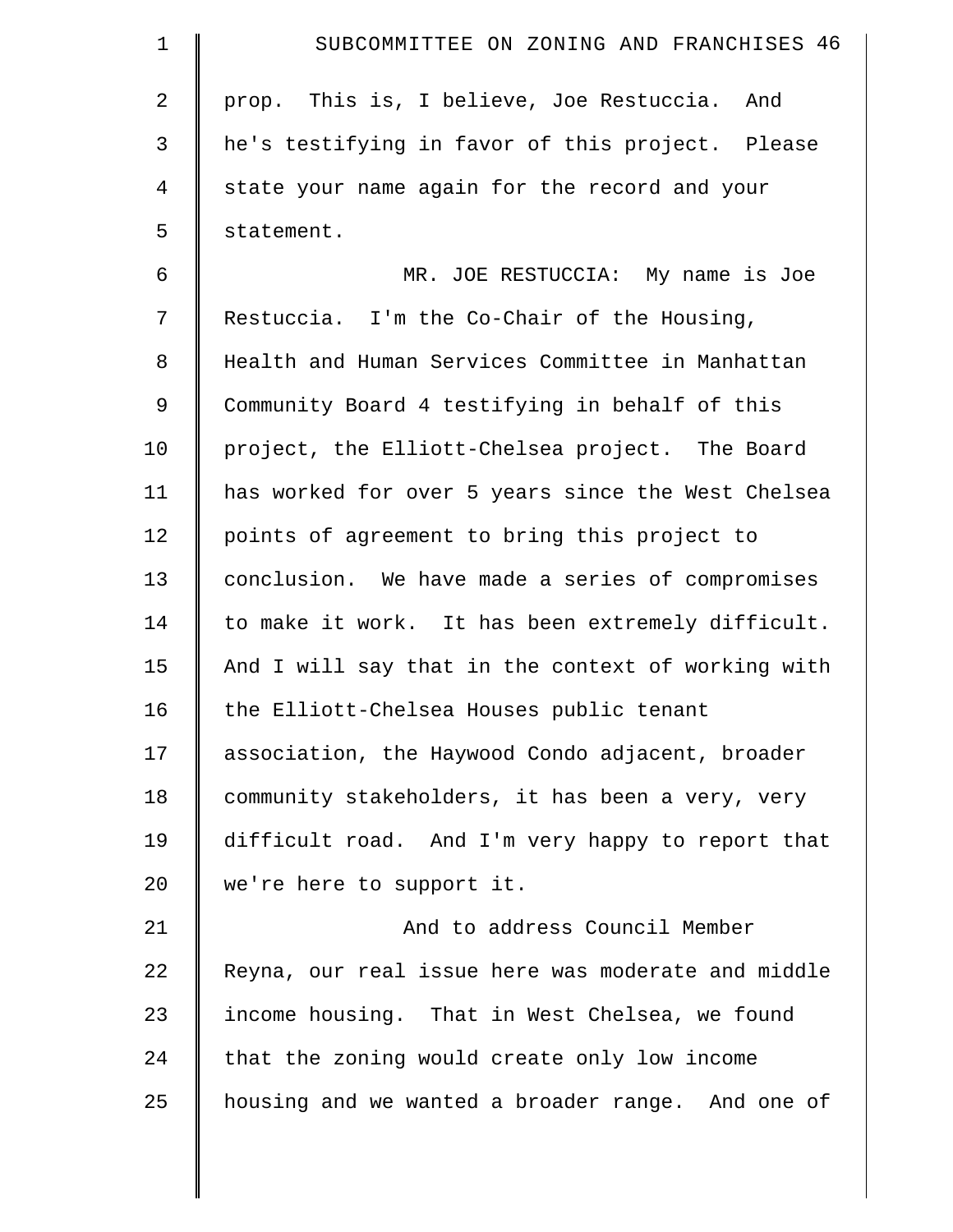| $\mathbf 1$    | SUBCOMMITTEE ON ZONING AND FRANCHISES 47             |
|----------------|------------------------------------------------------|
| $\overline{2}$ | the biggest things we heard from the tenants of      |
| 3              | public housing is what happens when the kids who     |
| 4              | are many of them doubled up, they are better         |
| 5              | educated a little bit, they're making more, yet      |
| 6              | they don't qualify for public housing and they       |
| 7              | don't qualify for those 80/20's, they just make      |
| 8              | too much.                                            |
| 9              | So our push was how can we get                       |
| 10             | units at 125% of AMI to 165% of AMI. And we're       |
| 11             | really proud that we were able to get this to        |
| 12             | happen. We had to make a compromise. We had to       |
| 13             | bring some units in at 195% of AMI, higher, to       |
| 14             | that \$154,000 a year to make the project work       |
| 15             | financially. But our issue was we wanted it to be    |
| 16             | primarily a family building so it's mostly 2         |
| 17             | bedrooms. And we wanted it to be moderate and        |
| 18             | middle income. And we really, in working with the    |
| 19             | entire community have felt that this is going to     |
| 20             | satisfy a huge need because the 1 bedrooms in        |
| 21             | Chelsea today start at $$3,100$ . The highest income |
| 22             | level for a 3-bedroom here will be a rent of         |
| 23             | \$3,200 for a 3-bedroom. So relative to the market   |
| 24             | in the neighborhood, to have this range of incomes   |
| 25             | from 50% of AMI, the lowest income up to 195%        |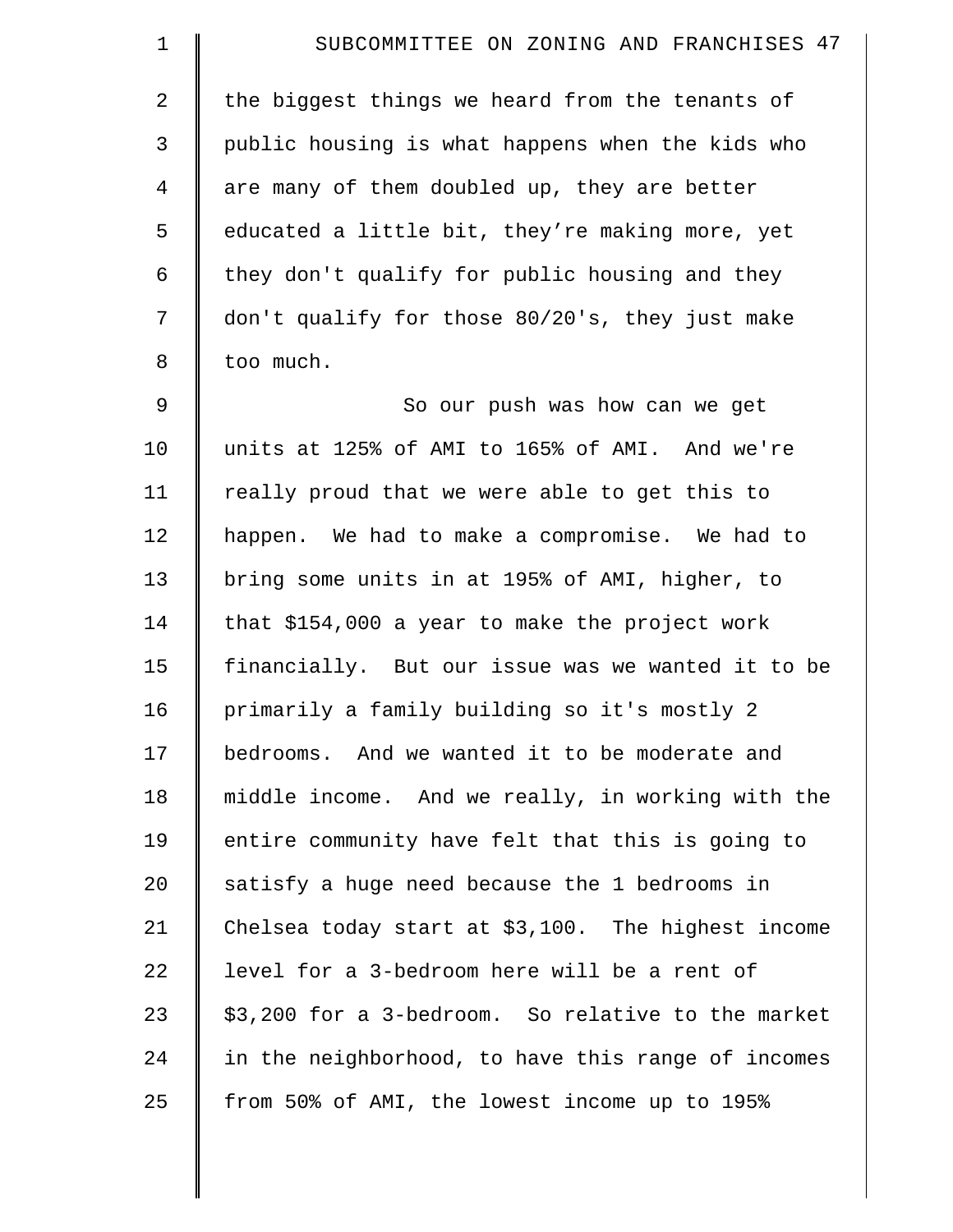| 1  | SUBCOMMITTEE ON ZONING AND FRANCHISES 48           |
|----|----------------------------------------------------|
| 2  | really brings us a project that will address       |
| 3  | finally that big band in the middle that just      |
| 4  | doesn't have any opportunity to get into           |
| 5  | affordable housing.                                |
| 6  | The other issue is permanence for                  |
| 7  | us. As part of the rezoning we said this had to    |
| 8  | be permanent, period. And so in fact this will be  |
| 9  | permanently affordable through a regulatory        |
| 10 | agreement and there will be a tax exemption, of    |
| 11 | course, the normal, you know, for this kind of     |
| 12 | affordable housing.                                |
| 13 | So we really want to speak in favor                |
| 14 | of this because it has really been tough to make   |
| 15 | it happen. And it's the hardest thing possible to  |
| 16 | get that middle income and moderate income         |
| 17 | constructed. Thank you.                            |
| 18 | CHAIRPERSON WEPRIN: Council Member                 |
| 19 | Reyna, do you have anything you wanted to add?     |
| 20 | COUNCIL MEMBER REYNA: I just                       |
| 21 | wanted to thank, you know, the Community Board for |
| 22 | coming and giving face behind the project because, |
| 23 | you know, I appreciate the 5-year ongoing          |
| 24 | discussion and dealing with--we're going through   |
| 25 | the same issues within Williamsburg where we're    |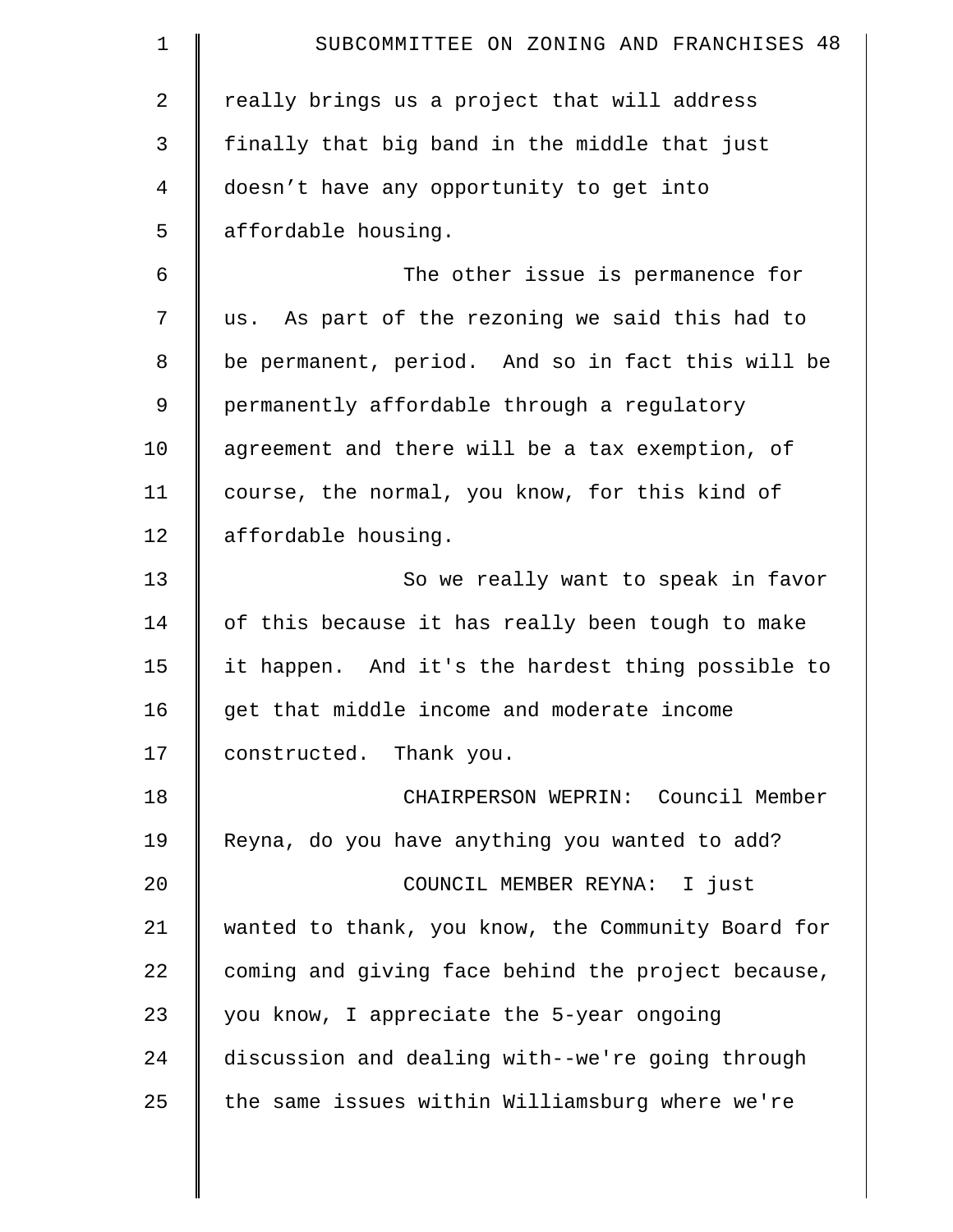| 1  | SUBCOMMITTEE ON ZONING AND FRANCHISES 49           |
|----|----------------------------------------------------|
| 2  | trying to meet the kids of the generation--        |
| 3  | MR. RESTUCCIA: [Interposing]                       |
| 4  | Exactly.                                           |
| 5  | COUNCIL MEMBER REYNA: -- that was                  |
| 6  | able to raise their children and now find very     |
| 7  | little options in the market. And so the in        |
| 8  | perpetuity was addressed and I was happy to hear   |
| 9  | that in the regulatory agreement and obviously the |
| 10 | Community Board is going to have its role in       |
| 11 | making sure that there's major oversight in making |
| 12 | sure that there is in perpetuity revision to the   |
| 13 | regulatory agreement that will allow for this to   |
| 14 | be affordable housing for the community. And I     |
| 15 | just wanted to thank you for your participation.   |
| 16 | Thank you.<br>MR. RESTUCCIA:                       |
| 17 | CHAIRPERSON WEPRIN: Thank you. We                  |
| 18 | appreciate your coming down and we love happy      |
| 19 | endings too, so.                                   |
| 20 | MR. RESTUCCIA: [Chuckling]                         |
| 21 | CHAIRPERSON WEPRIN: Thank you.                     |
| 22 | All right. We're going to close this hearing.      |
| 23 | And then I am going to [off mic] move to couple    |
| 24 | all of the items on today's agenda, the cafes, as  |
| 25 | well as the Land Use items. We are going to        |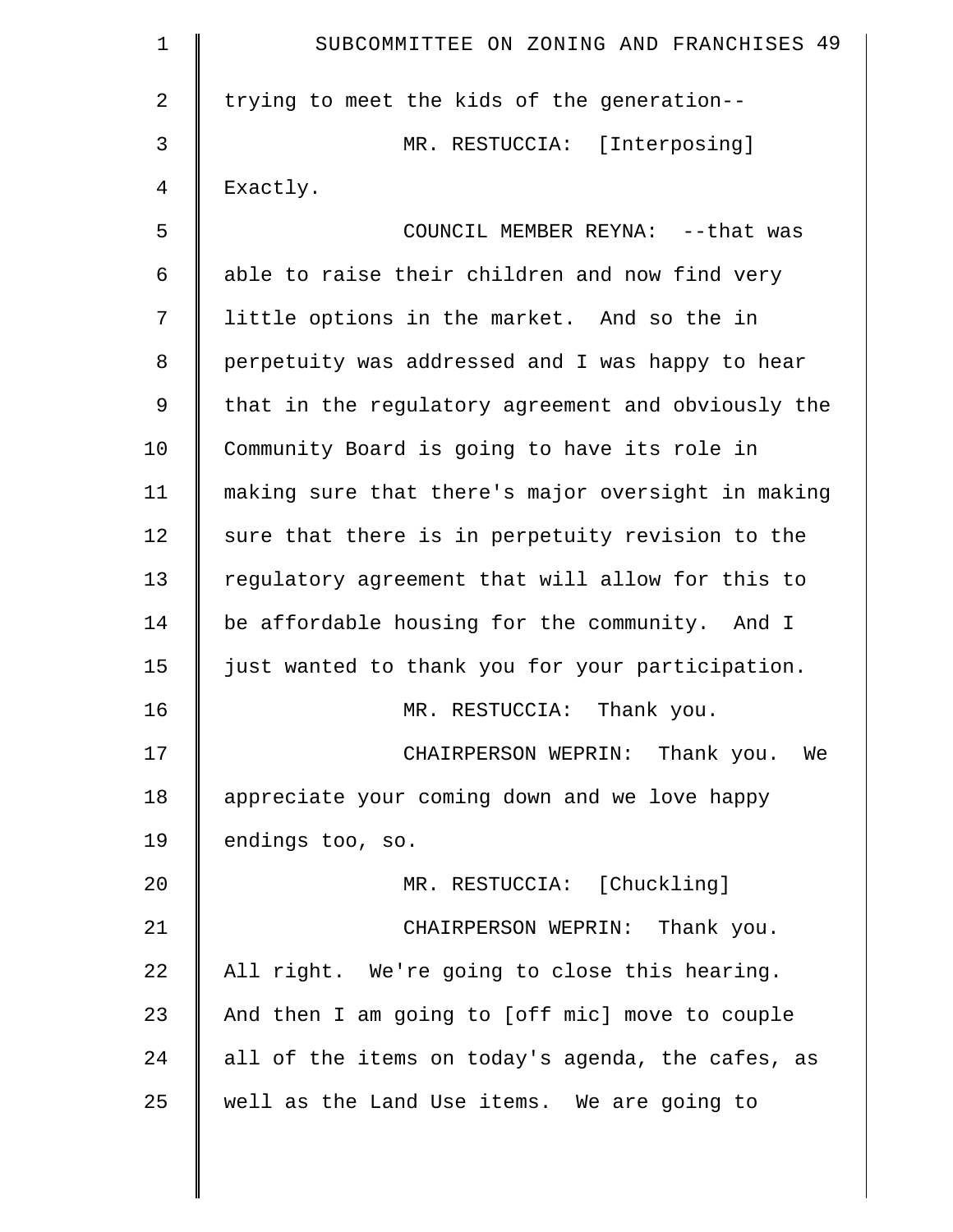| $\mathbf 1$    | SUBCOMMITTEE ON ZONING AND FRANCHISES 50          |
|----------------|---------------------------------------------------|
| $\overline{2}$ | recess the meeting until Thursday morning, before |
| $\mathsf{3}$   | the Land Use meeting, so 9:30 on Thursday morning |
| $\overline{4}$ | in this very room, we will then take up the votes |
| 5              | at that time. So I think the Committee now stands |
| 6              | a recess until Thursday at 9:30. Thank you very   |
| 7              | much.                                             |
| 8              | [Gavel banging]                                   |
| $\mathsf 9$    | [END Zoning_6-15-2010_part_2.mp3]                 |
| 10             |                                                   |
|                |                                                   |
|                |                                                   |
|                |                                                   |
|                |                                                   |
|                |                                                   |
|                |                                                   |
|                |                                                   |
|                |                                                   |
|                |                                                   |
|                |                                                   |
|                |                                                   |
|                |                                                   |
|                |                                                   |
|                |                                                   |
|                |                                                   |
|                |                                                   |
|                |                                                   |